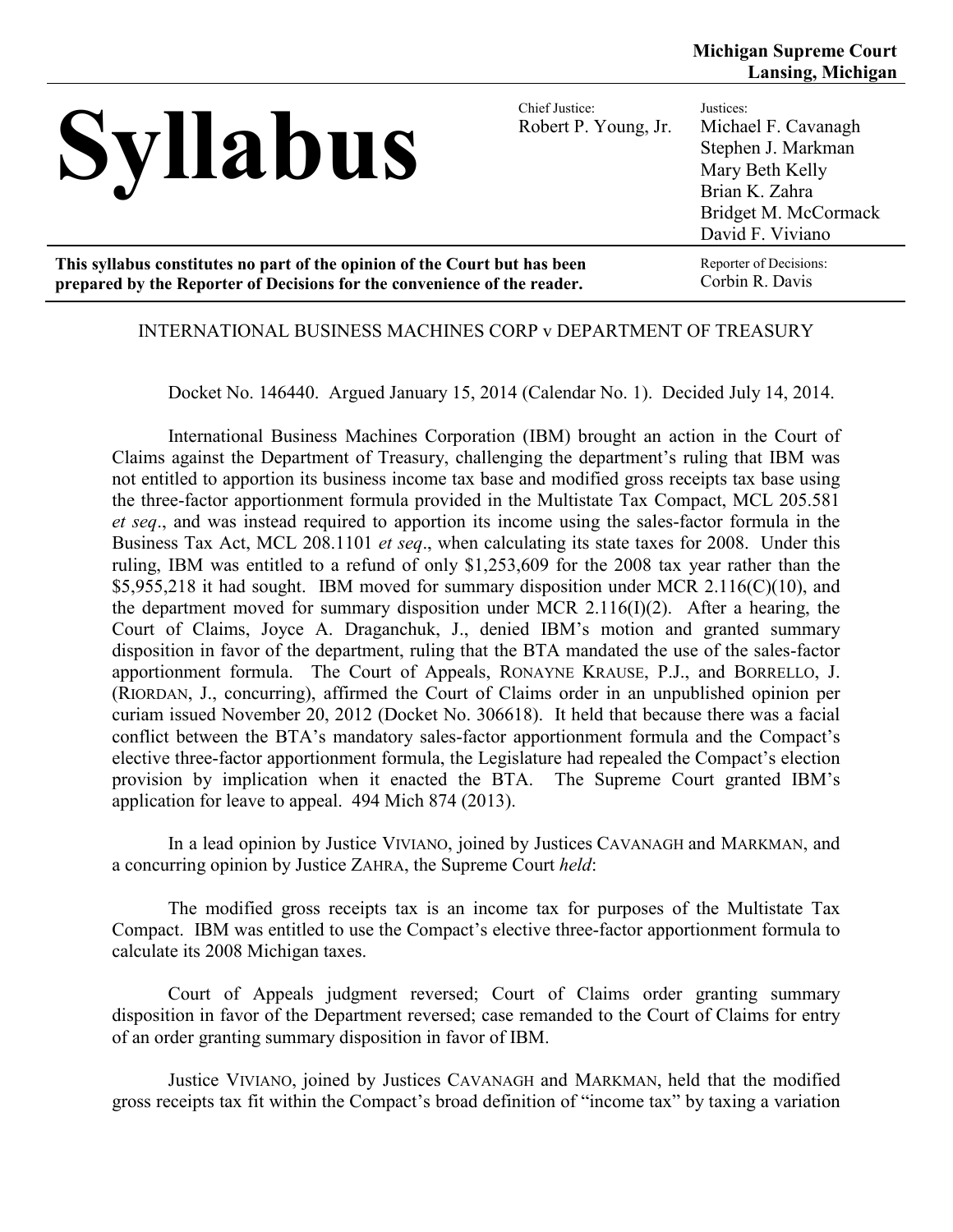of net income, specifically, the entire amount received by the taxpayer as determined from any gainful activity minus inventory and certain other deductions that are expenses not specifically and directly related to a particular transaction. He further concluded that the Court of Appeals erred by holding that the BTA had repealed the Compact's election provision by implication because the statutes could be reconciled when read *in pari materia*.

Justice ZAHRA, concurring, agreed that IBM was entitled to use the Compact's elective apportionment formula for its 2008 Michigan taxes, and also that the tax bases at issue were "income taxes" within the meaning of the Compact. He would not have reached the question whether the Legislature repealed the Compact's election provision by implication when it enacted the BTA because the Legislature made clear that taxpayers were entitled to use the Compact's election provision for the 2008, 2009, and 2010 tax years.

Justice MCCORMACK, joined by Chief Justice YOUNG and Justice KELLY, dissenting, would have affirmed the Court of Appeals judgment, concluding that allowing taxpayers to apportion their multistate income in accordance with the Compact's formula violated the Legislature's unambiguous directive that taxes established under the BTA must be in accordance with the BTA's sales-only apportionment formula. She further concluded that there was no constitutional barrier that prevented the Legislature from making the Compact's alternative election provision unavailable to taxpayers.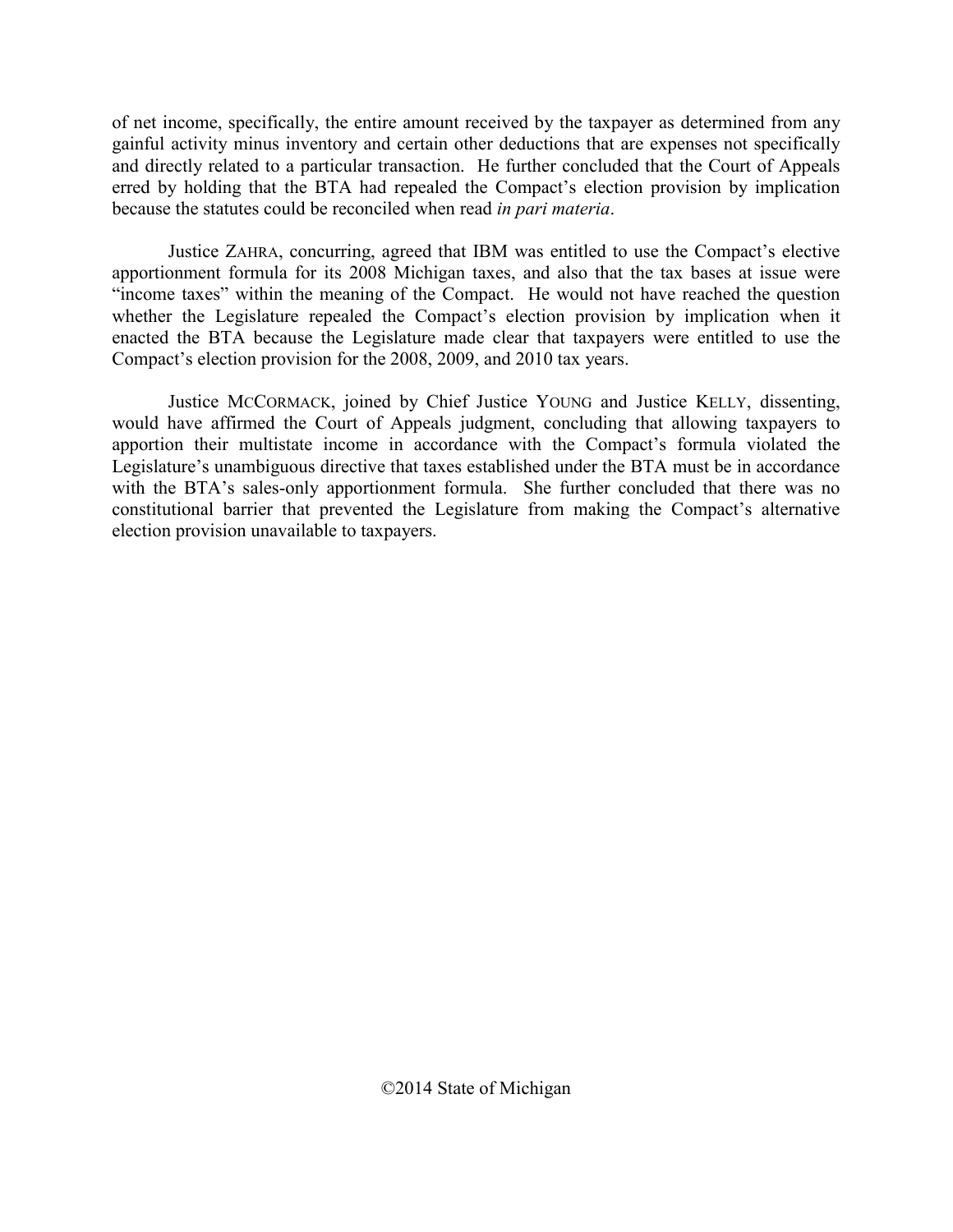# **Opinion** Chief Justice:

Robert P. Young, Jr. Justices: Michael F. Cavanagh Stephen J. Markman Mary Beth Kelly Brian K. Zahra Bridget M. McCormack David F. Viviano

FILED July 14, 2014

# STATE OF MICHIGAN

# SUPREME COURT

INTERNATIONAL BUSINESS MACHINES CORPORATION,

Plaintiff-Appellant,

v No. 146440

DEPARTMENT OF TREASURY,

Defendant-Appellee.

BEFORE THE ENTIRE BENCH

VIVIANO, J.

In this case, we must determine whether plaintiff International Business Machines Corporation (IBM) could elect to use the three-factor apportionment formula under the Multistate Tax Compact<sup>1</sup> (the Compact) for its 2008 Michigan taxes, or whether it was required to use the sales-factor apportionment formula under the Michigan Business Tax

 <sup>1</sup> MCL 205.581 *et seq*.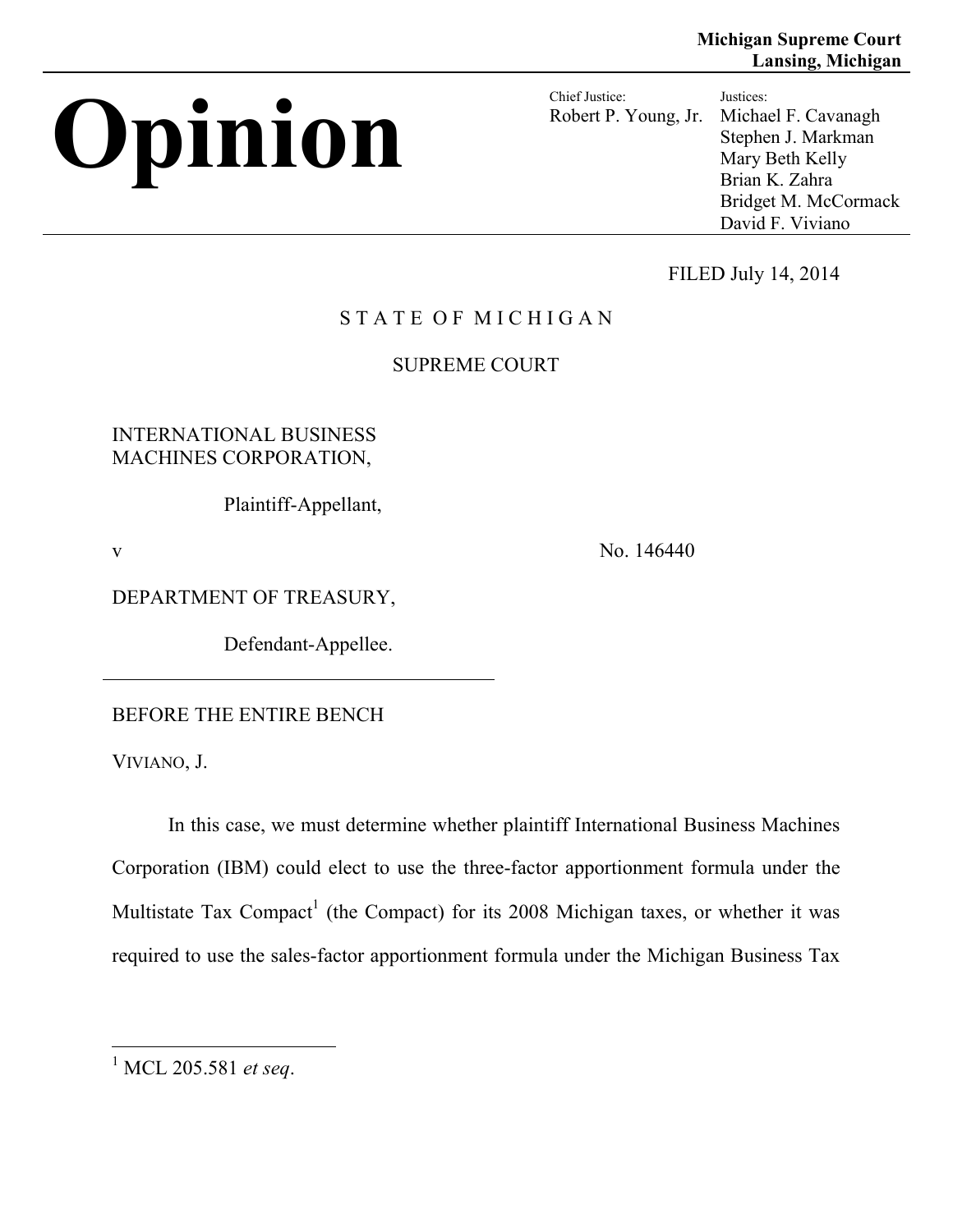Act  $(BTA)$ .<sup>2</sup> The Department of Treasury (the Department) rejected IBM's attempt to use the Compact's apportionment formula and, instead, required IBM to apportion its income using the BTA's sales-factor formula.

We conclude that IBM was entitled to use the Compact's three-factor apportionment formula for its 2008 Michigan taxes and that the Court of Appeals erred by holding otherwise on the basis of its erroneous conclusion that the Legislature had repealed the Compact's election provision by implication when it enacted the BTA. We further hold that IBM could use the Compact's apportionment formula for that portion of its tax base subject to the modified gross receipts tax of the BTA.

Accordingly, we reverse the Court of Appeals judgment in favor of the Department, reverse the Court of Claims order granting summary disposition in favor of the Department, and remand to the Court of Claims for entry of an order granting summary disposition in favor of IBM.

#### I. FACTS AND PROCEEDINGS

IBM is a corporation based in New York that provides information technology products and services worldwide. In December 2009, IBM filed its Michigan Business Tax annual return for the 2008 tax year. Line 10 of IBM's return, the "Apportionment Calculation" line, read "SEE ATTACHED ELECTION." IBM filed a separate statement along with its return, entitled "Election to use MTC Three Factor Apportionment," indicating that it elected to apportion its business income tax base and modified gross

 <sup>2</sup> MCL 208.1101 *et seq*.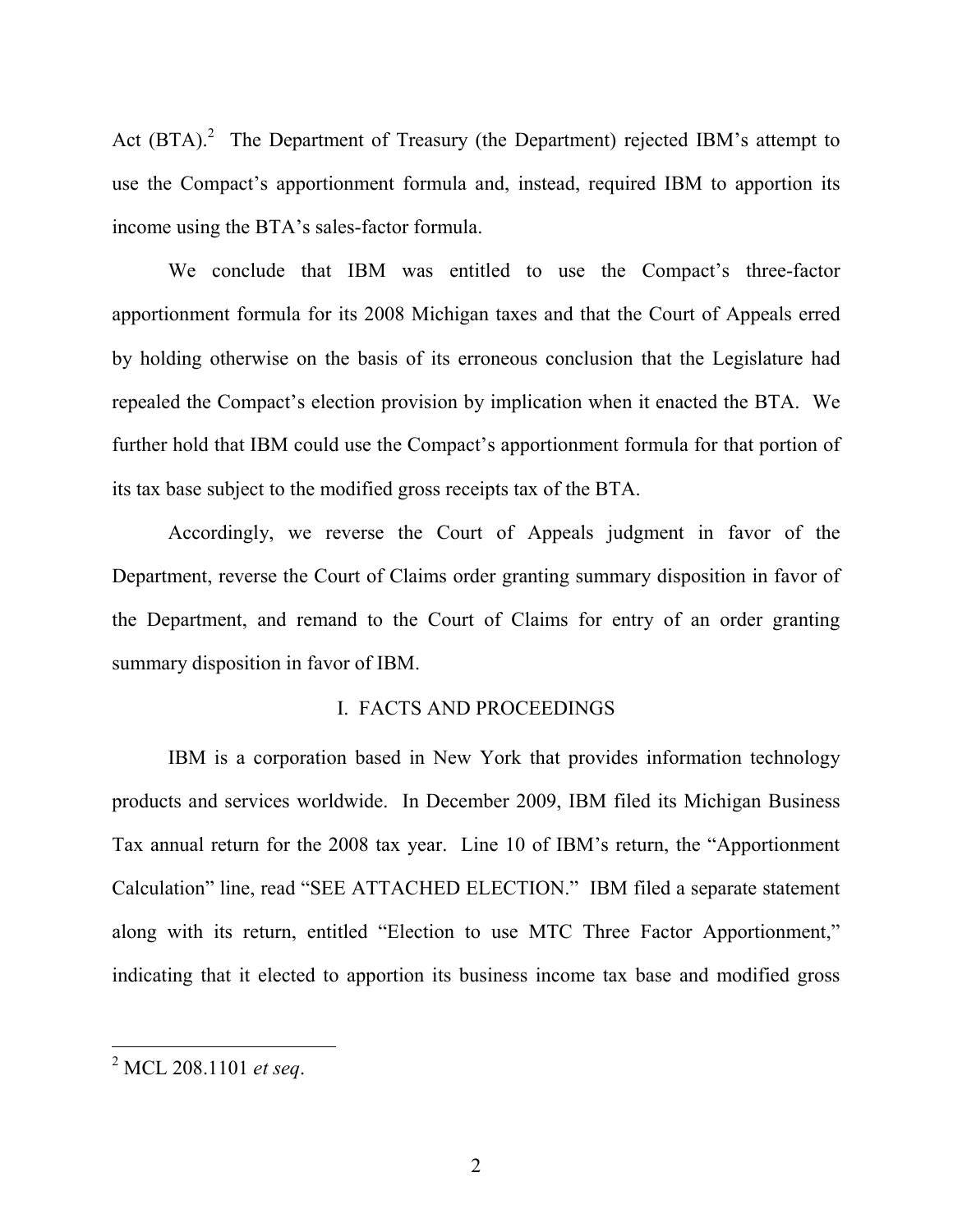receipts tax base using the three-factor apportionment formula provided in the Compact. Under these calculations, IBM sought a refund of \$5,955,218. The Department disagreed. It determined that IBM could not elect to use the Compact's formula and that IBM was entitled to a refund of only \$1,253,609 when calculated under the BTA's salesfactor apportionment formula.

IBM filed a complaint in the Court of Claims, challenging the Department's decision. Thereafter, IBM moved for summary disposition under MCR 2.116(C)(10), and the Department moved for summary disposition under MCR 2.116(I)(2). After a hearing on the motions, the Court of Claims denied summary disposition to IBM and granted summary disposition in favor of the Department. The Court of Claims determined that the BTA mandated the use of the sales-factor apportionment formula.

In an unpublished opinion, the Court of Appeals affirmed the Court of Claims order granting summary disposition in favor of the Department.<sup>3</sup> The Court of Appeals first determined that there was a facial conflict between the BTA and the Compact insofar as the BTA mandates use of the sales-factor formula while the Compact permits taxpayers to elect to use a three-factor apportionment formula.<sup>4</sup> On the basis of this conflict, the Court of Appeals concluded that the Legislature had repealed the Compact's election provision by implication when it enacted the  $BTA$ <sup>5</sup>. The Court of Appeals then stated that it did not need to decide whether the modified gross receipts tax was an

<sup>&</sup>lt;sup>3</sup> *IBM v Dep't of Treasury*, unpublished opinion per curiam of the Court of Appeals, issued November 20, 2012 (Docket No. 306618).

 $4$  *Id.* at 3.

 $5$  *Id.* at 3-4. It also determined that the Compact was not a binding contract.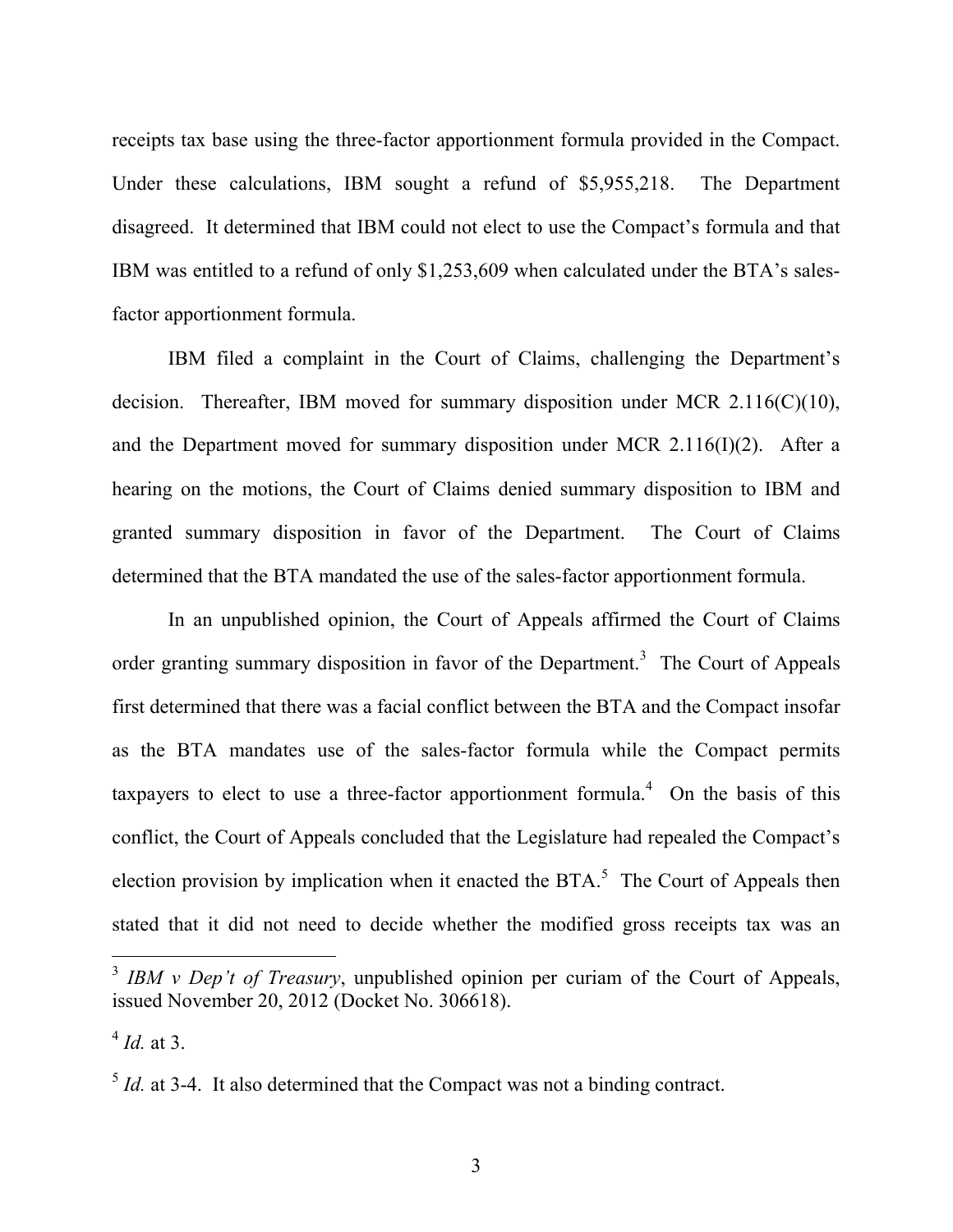"income tax" under the Compact subject to the Compact's apportionment formula in light of its conclusion that the Compact's election provision had been repealed by implication.<sup>6</sup>

IBM sought leave to appeal in this Court. We granted IBM's application and asked the parties to address

(1) whether the plaintiff could elect to use the apportionment formula provided in the Multistate Tax Compact, MCL 205.581, in calculating its 2008 tax liability to the State of Michigan, or whether it was required to use the apportionment formula provided in the Michigan Business Tax Act, MCL 208.1101 *et seq*.; (2) whether § 301 of the Michigan Business Tax Act, MCL 208.1301, repealed by implication Article III(1) of the Multistate Tax Compact; (3) whether the Multistate Tax Compact constitutes a contract that cannot be unilaterally altered or amended by a member state; and (4) whether the modified gross receipts tax component of the Michigan Business Tax Act constitutes an income tax under the Multistate Tax Compact.<sup>[7]</sup>

# II. STANDARD OF REVIEW

We review de novo a Court of Claims decision on a motion for summary disposition.<sup>8</sup> We also review de novo issues of statutory interpretation.<sup>9</sup>

 $6$  *Id.* at 5. Judge RIORDAN concurred in all respects except regarding the issue of repeal by implication. He determined that the panel did not need to conclude that the BTA had impliedly repealed the Compact because MCL 208.1309 allowed the taxpayer to petition for another apportionment formula. He concluded that the plain language of the BTA required IBM to apportion its income tax consistently with the BTA.

<sup>7</sup> *IBM v Dep't of Treasury*, 494 Mich 874 (2013).

<sup>8</sup> *Malpass v Dep't of Treasury*, 494 Mich 237, 245; 833 NW2d 272 (2013).

<sup>9</sup> *Id.*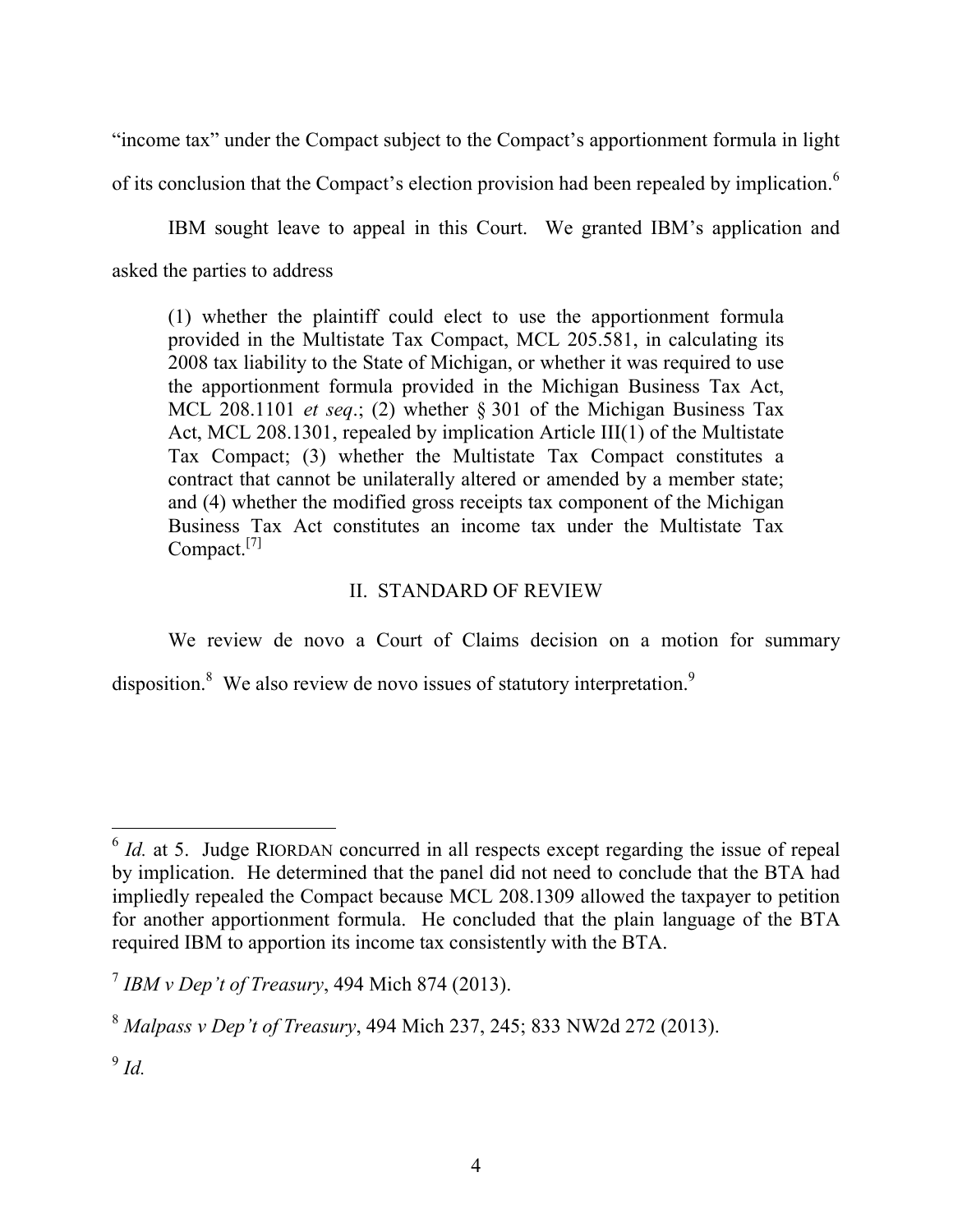#### III. HISTORY OF BUSINESS TAXATION IN MICHIGAN

Because we believe it important to our analysis in this case, we begin with a discussion of the history of business taxation in Michigan. Michigan's taxation of business income or activity began in 1953, when the Legislature enacted a business activities tax that taxed the adjusted receipts of a taxpayer.<sup>10</sup> This tax remained in effect until Michigan adopted its first corporate income tax as part of the Income Tax Act of 1967 (ITA).<sup>11</sup> Against the backdrop of the ITA, Michigan joined the Multistate Tax Compact in 1970 when the Legislature enacted MCL  $205.581<sup>12</sup>$  The Compact "symbolized the recognition that, as applied to multistate businesses, traditional state tax administration was inefficient and costly to both State and taxpayer."13 Thus, the goals of the Compact include facilitating and promoting equitable and uniform taxation of multistate taxpayers.<sup>14</sup> To this end, the Compact operates in conjunction with Michigan's

 <sup>10</sup> See 1953 PA 150. See also *Armco Steel Corp v Dep't of Revenue*, 359 Mich 430, 444; 102 NW2d 552 (1960) ("This tax is part of a general scheme of State taxation of business activities in Michigan. It is a tax on Michigan activities measured, in amount, by adjusted receipts derived from or attributable to Michigan sources . . . .").

<sup>&</sup>lt;sup>11</sup> See MCL 206.61, as enacted by 1967 PA 281. The stated purpose of the ITA was "to" meet deficiencies in state funds by providing for the imposition, levy, computation, collection, assessment, and enforcement by lien and otherwise of taxes on or measured by net income activities . . . ." Title, 1967 PA 281.

 $12$  1969 PA 343. Section 1 of 1969 PA 343, codified under MCL 205.581, includes the mandatory provisions of the Compact that must be enacted for a state to become a member. See *US Steel Corp v Multistate Tax Comm*, 434 US 452, 455-456; 98 S Ct 799; 54 L Ed 2d 682 (1978).

<sup>13</sup> *US Steel Corp*, 434 US at 456.

<sup>&</sup>lt;sup>14</sup> See MCL 205.581, Art I ("The purposes of this compact are to: (1) Facilitate proper determination of state and local tax liability of multistate taxpayers, including the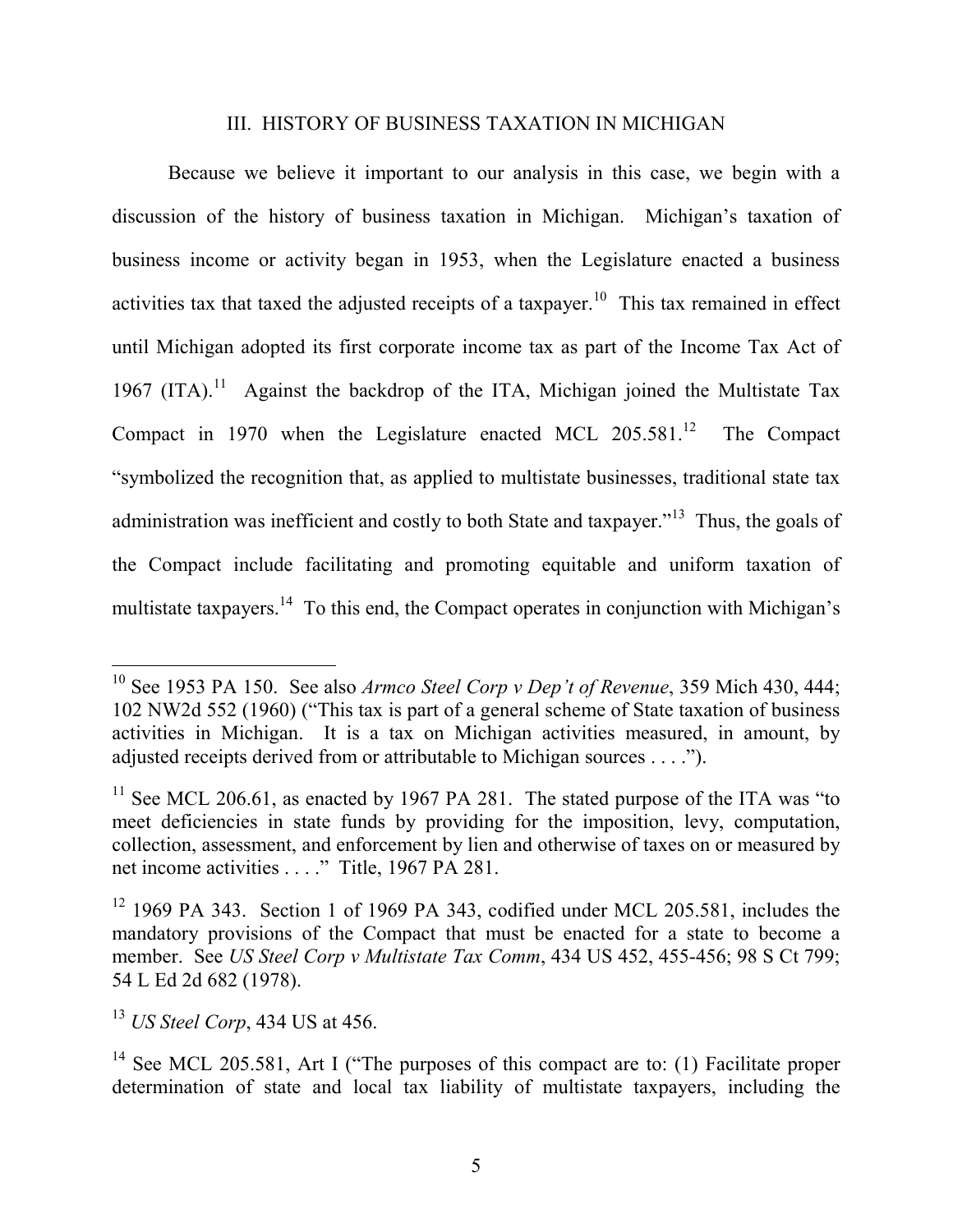tax acts, containing several provisions designed to ensure uniform taxation of multistate taxpayers.

In 1976, the Legislature replaced the corporate income tax with a single business tax.15 Unlike its predecessor, the Single Business Tax Act (SBTA) taxed business activity, not income, and operated as "a form of value added tax."<sup>16</sup> In enacting the SBTA, the Legislature expressly amended the ITA to the extent necessary to implement the SBTA and expressly repealed provisions of the ITA that would conflict with the SBTA.<sup>17</sup> The Legislature, however, did not expressly repeal the Compact.<sup>18</sup>

The SBTA remained in effect until 2008, when the Legislature enacted the BTA, which is at issue in this case.<sup>19</sup> Representing another shift in business taxation, the BTA imposed two main taxes: the business income tax and the modified gross receipts tax.<sup>20</sup> In enacting the BTA, the Legislature expressly repealed the SBTA, but again did not expressly repeal the Compact.<sup>21</sup> However, the BTA was short-lived. Effective January

<sup>17</sup> See 1975 PA 233.

<sup>18</sup> See *id*.

 $\overline{a}$ 

equitable apportionment on tax bases and settlement of apportionment disputes[,] (2) Promote uniformity or compatibility in significant components of tax systems[,] (3) Facilitate taxpayer convenience and compliance in the filing of tax returns and in other phases of tax administration[,] and (4) Avoid duplicative taxation.").

<sup>15</sup> See MCL 208.1 *et seq*., as enacted by 1975 PA 228.

<sup>16</sup> *Trinova Corp v Dep't of Treasury*, 433 Mich 141, 149; 445 NW2d 428 (1989).

<sup>19</sup> 2007 PA 36; MCL 208.1101 *et seq*.

<sup>&</sup>lt;sup>20</sup> See MCL 208.1201; MCL 208.1203.

<sup>&</sup>lt;sup>21</sup> Enacting section 1 of 2006 PA 325 provides: "The single business tax act, 1975 PA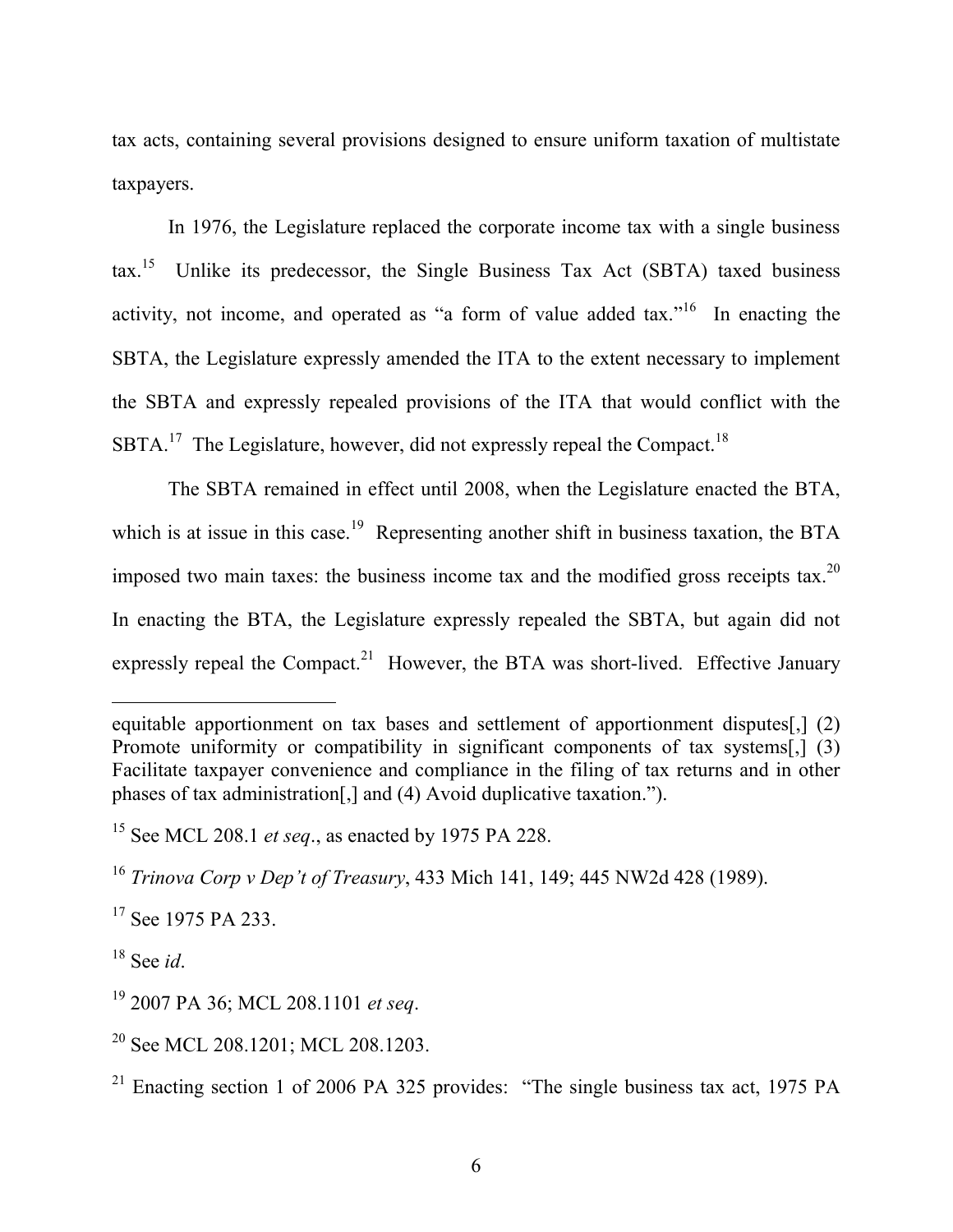1, 2012, Michigan returned to a corporate income tax.<sup>22</sup> At the same time, the Legislature stayed true to its past practice of repealing conflicting tax acts and expressly repealed the BTA.<sup>23</sup>

Throughout the evolution of our state's method of business taxation, the Compact has remained in effect. Another constant throughout this history is that the Legislature has always required a multistate taxpayer with business income or activity both within and without the state to apportion its tax base.<sup>24</sup> This process, known as formulary apportionment, has allowed Michigan to tax the portion of a taxpayer's multistate business carried on in Michigan without violating the Due Process Clause of the United States Constitution.<sup>25</sup> We now address whether a multistate taxpayer retained the privilege of electing the apportionment method provided by the Compact for the 2008 tax year.

<sup>22</sup> See 2011 PA 38.

 $\overline{a}$ 

 $23$  See 2011 PA 39, which reads in part:

Enacting section 1. The Michigan business tax act, 2007 PA 36, MCL 208.1101 to 208.1601, is repealed effective on the date that the secretary of state receives a written notice from the department of treasury that the last certificated credit or any carryforward from that certificated credit has been claimed.

Enacting section 2. This amendatory act does not take effect unless House Bill No. 4361 of the 96th Legislature is enacted into law.

<sup>24</sup> See MCL 205.553, as amended by 1954 PA 17; 1970 CL 206.115; 1979 CL 208.41; MCL 208.1301.

<sup>25</sup> *Malpass*, 494 Mich at 245-246.

<sup>228,</sup> MCL 208.1 to 208.145, is repealed effective for tax years that begin after December 31, 2007."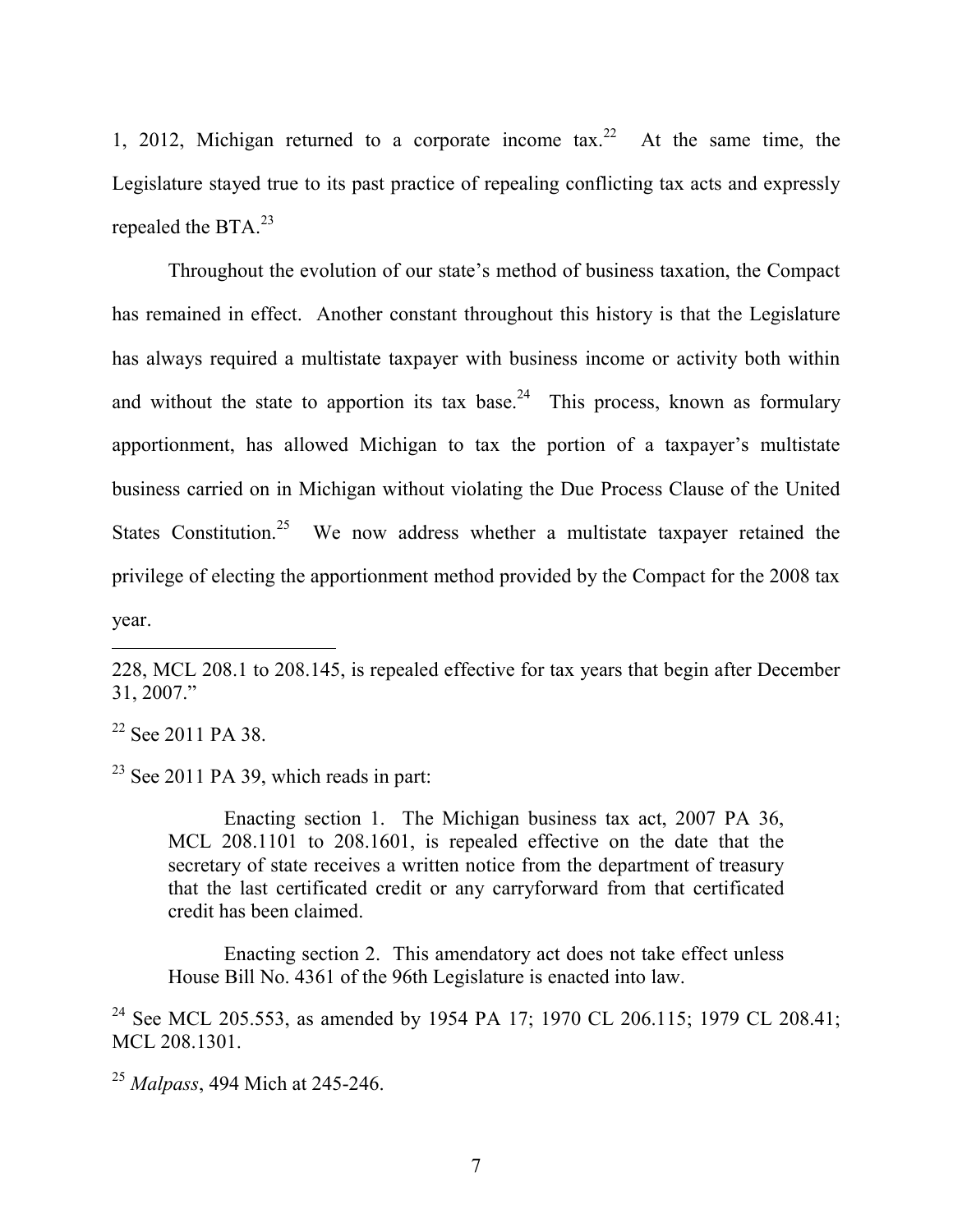### IV. WHETHER IBM COULD ELECT TO USE THE COMPACT'S APPORTIONMENT FORMULA FOR ITS 2008 TAXES

To determine whether IBM could elect to use the Compact's three-factor apportionment formula to calculate its 2008 Michigan taxes, we must decide if the Legislature repealed the Compact's election provision by implication when it enacted the  $BTA.<sup>26</sup>$ 

## A. LEGAL PRINCIPLES

We begin our analysis "with the axiom that repeals by implication are disfavored."<sup>27</sup> We will presume, "in most circumstances, that if the Legislature had intended to repeal a statute or statutory provision, it would have done so explicitly."28 Nevertheless, "[w]hen the intention of the legislature is clear, repeal by implication may be accomplished by the enactment of a subsequent act inconsistent with a former act" or "by the occupancy of the entire field by a subsequent enactment."<sup>29</sup> However, "where the

 $26$  This is the principal argument offered by the Department in disallowing use of the Compact's apportionment formula. In the alternative, the Department argues the Compact can be harmonized with the BTA by reading the Compact's election provision and apportionment formula into MCL 208.1309. We address this argument in note 55 of this opinion.

<sup>27</sup> *Wayne Co Pros v Dep't of Corrections*, 451 Mich 569, 576; 548 NW2d 900 (1996). The implied repeal doctrine has "remained stable over approximately four centuries of common law in the United Kingdom and then here in the United States." Markham, *The Supreme Court's New Implied Repeal Doctrine: Expanding Judicial Power to Rewrite Legislation under the Ballooning Conception of "Plain Repugnancy*,*"* 45 Gonz L Rev 437, 464 (2010). Lord Edward Coke recognized the implied repeal doctrine as far back as 1614. See *id*., p 456-458 (discussing Lord Coke's seminal case on the implied repeal doctrine—*Doctor Foster's Case*, 77 Eng Rep 1222 (KB, 1614)).

<sup>28</sup> *Wayne Co Pros*, 451 Mich at 576.

<sup>29</sup> *Washtenaw Co Rd Comm'rs v Pub Serv Comm*, 349 Mich 663, 680; 85 NW2d 134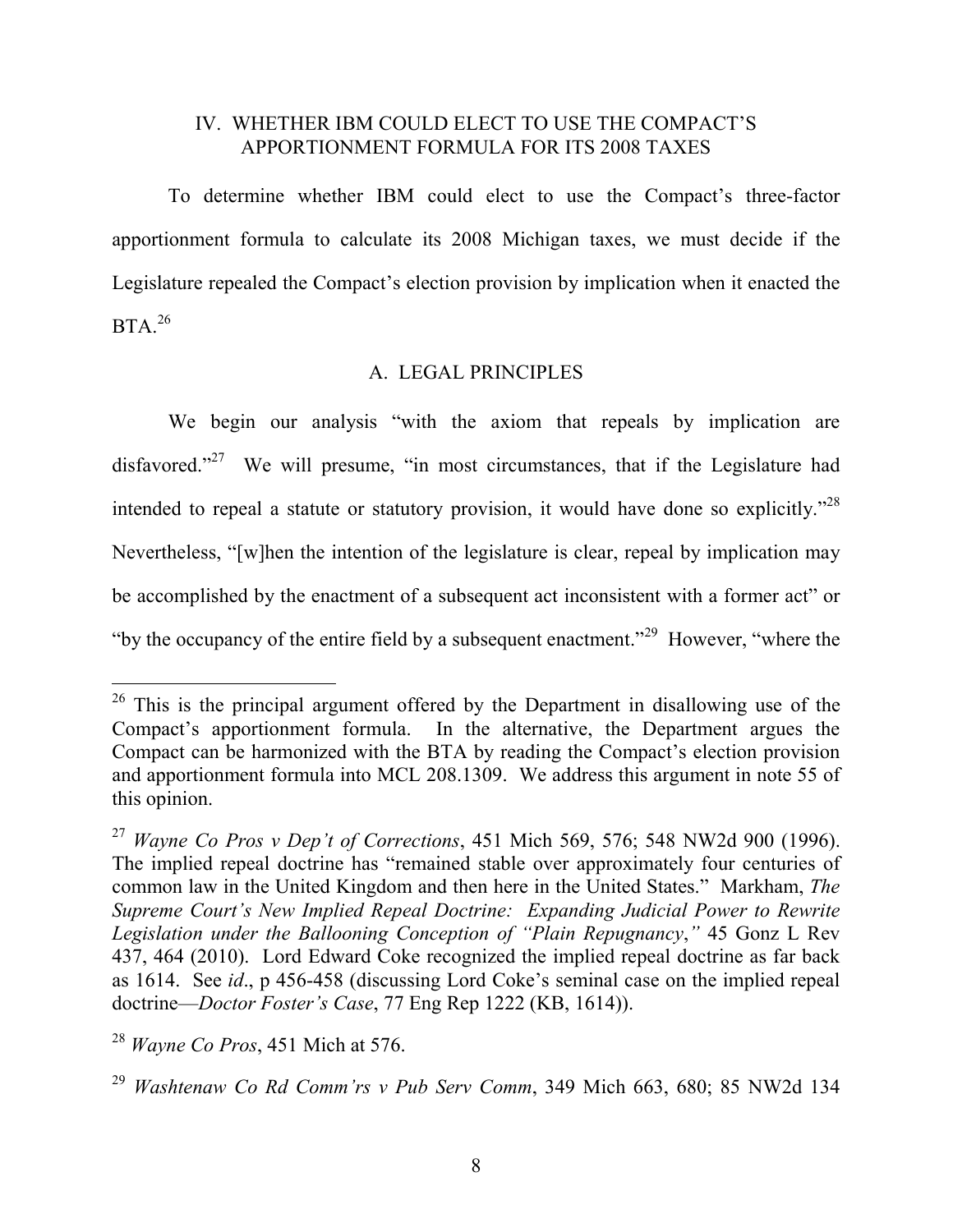intent of the Legislature is claimed to be unclear, it is our duty to proceed on the assumption that the Legislature desired both statutes to continue in effect unless it manifestly appears that such view is not reasonably plausible.<sup>330</sup> Repeals by implication will be allowed "only when the inconsistency and repugnancy are plain and unavoidable."<sup>31</sup> We will "construe statutes, claimed to be in conflict, harmoniously" to find "*any other* reasonable construction" than a repeal by implication.<sup>32</sup> Only when we determine that two statutes "are so incompatible that both cannot stand" will we find a repeal by implication.<sup>33</sup>

In attempting to find a harmonious construction of the statutes, we "will regard all statutes upon the same general subject-matter as part of one system  $\dots$ <sup>34</sup> Further, "[s]tatutes *in pari materia*, although in apparent conflict, should, so far as reasonably possible, be construed in harmony with each other, so as to give force and effect to each . . . ."35 This Court has stated:

(1957).

 $\overline{a}$ 

<sup>30</sup> *Wayne Co Pros*, 451 Mich at 577.

<sup>31</sup> *Tillotson v Saginaw*, 94 Mich 240, 244-245; 54 NW 162 (1892).

<sup>32</sup> *Wayne Co Pros*, 451 Mich at 576-577 (emphasis added; citations and quotation marks omitted).

<sup>33</sup> *Valentine v Redford Twp Supervisor*, 371 Mich 138, 144; 123 NW2d 227 (1963). As with any issue of statutory interpretation, our goal "is to give effect to the Legislature's intent, focusing first on the statute's plain language." *Malpass*, 494 Mich at 247-248 (citation and quotation marks omitted).

<sup>34</sup> *Rathbun v State of Michigan*, 284 Mich 521, 544; 280 NW 35 (1938) (citation and quotation marks omitted).

<sup>35</sup> *Id.* (citation and quotation marks omitted).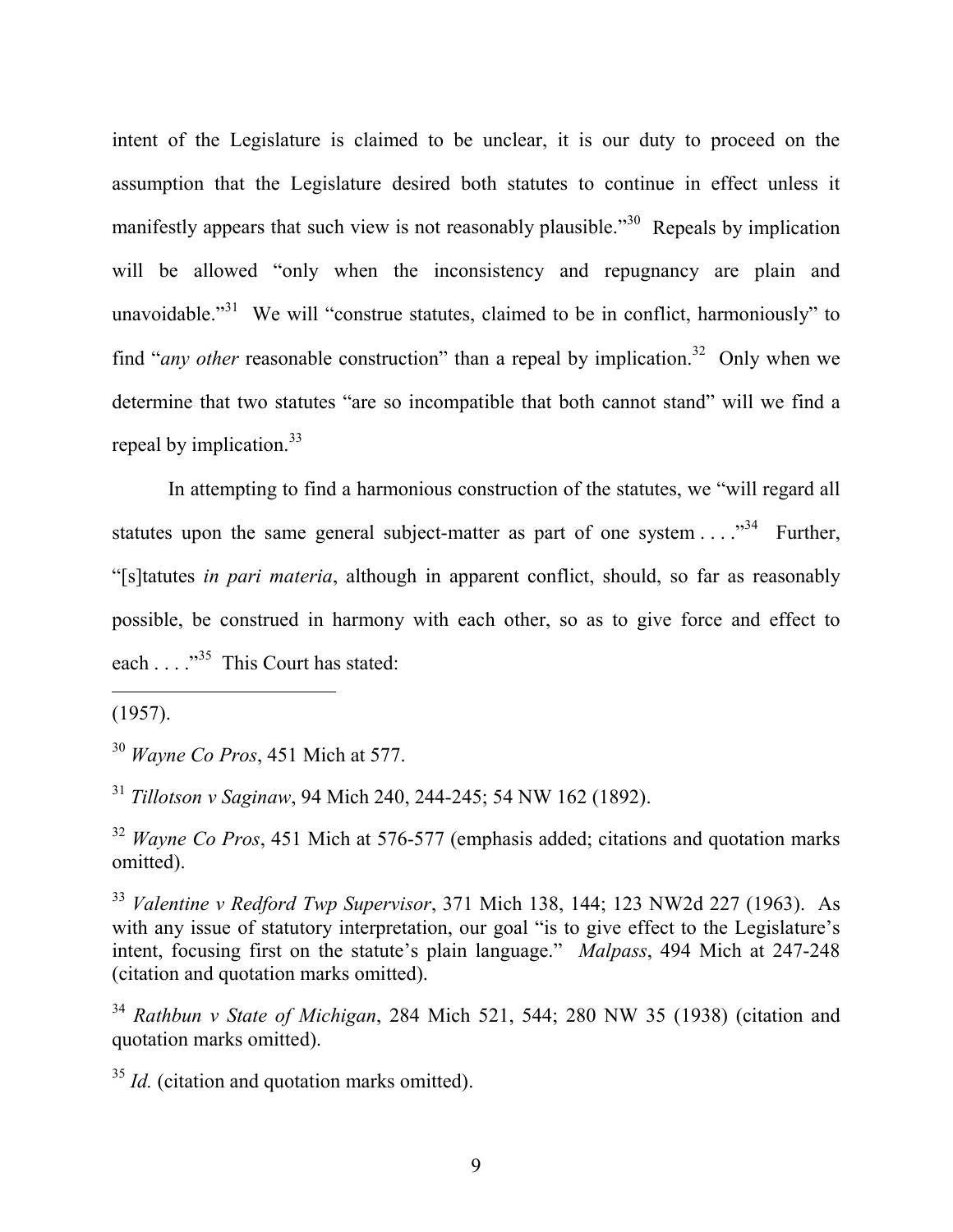It is a well-established rule that in the construction of a particular statute, or in the interpretation of its provisions, all statutes relating to the same subject, or having the same general purpose, should be read in connection with it, as together constituting one law, although they were enacted at different times, and contain no reference to one another. The endeavor should be made, by tracing the history of legislation on the subject, to ascertain the uniform and consistent purpose of the legislature, or to discover how the policy of the legislature with reference to the subjectmatter has been changed or modified from time to time. In other words, in determining the meaning of a particular statute, resort may be had to the established policy of the legislature as disclosed by a general course of legislation. With this purpose in view therefore it is proper to consider, not only acts passed at the same session of the legislature, but also acts passed at prior and subsequent sessions.[36]

In this case, the Compact's election provision and § 301 of the BTA share the common purpose of setting forth the methods of apportionment of a taxpayer's multistate business income; therefore, we must construe them together as statutes *in pari materia*. 37

# B. APPLICATION

With the history of Michigan business taxation and applicable legal principles in mind, we turn to the specific statutes at issue. IBM sought to apportion its BTA tax base using the Compact's three-factor apportionment formula.<sup>38</sup> In so doing, IBM relied on the Compact's election provision, which reads in pertinent part:

(1) Any taxpayer subject to an income tax whose income is subject to apportionment and allocation for tax purposes pursuant to the laws of a

 <sup>36</sup> *Id.* at 543-544 (citation and quotation marks omitted).

<sup>&</sup>lt;sup>37</sup> *Id.* at 543 ("Statutes *in pari materia* are those ... which have a common purpose  $\dots$ .").

 $38$  MCL 205.581, Art IV(9) ("All business income shall be apportioned to this state by multiplying the income by a fraction, the numerator of which is the property factor plus the payroll factor plus the sales factor, and the denominator of which is 3.").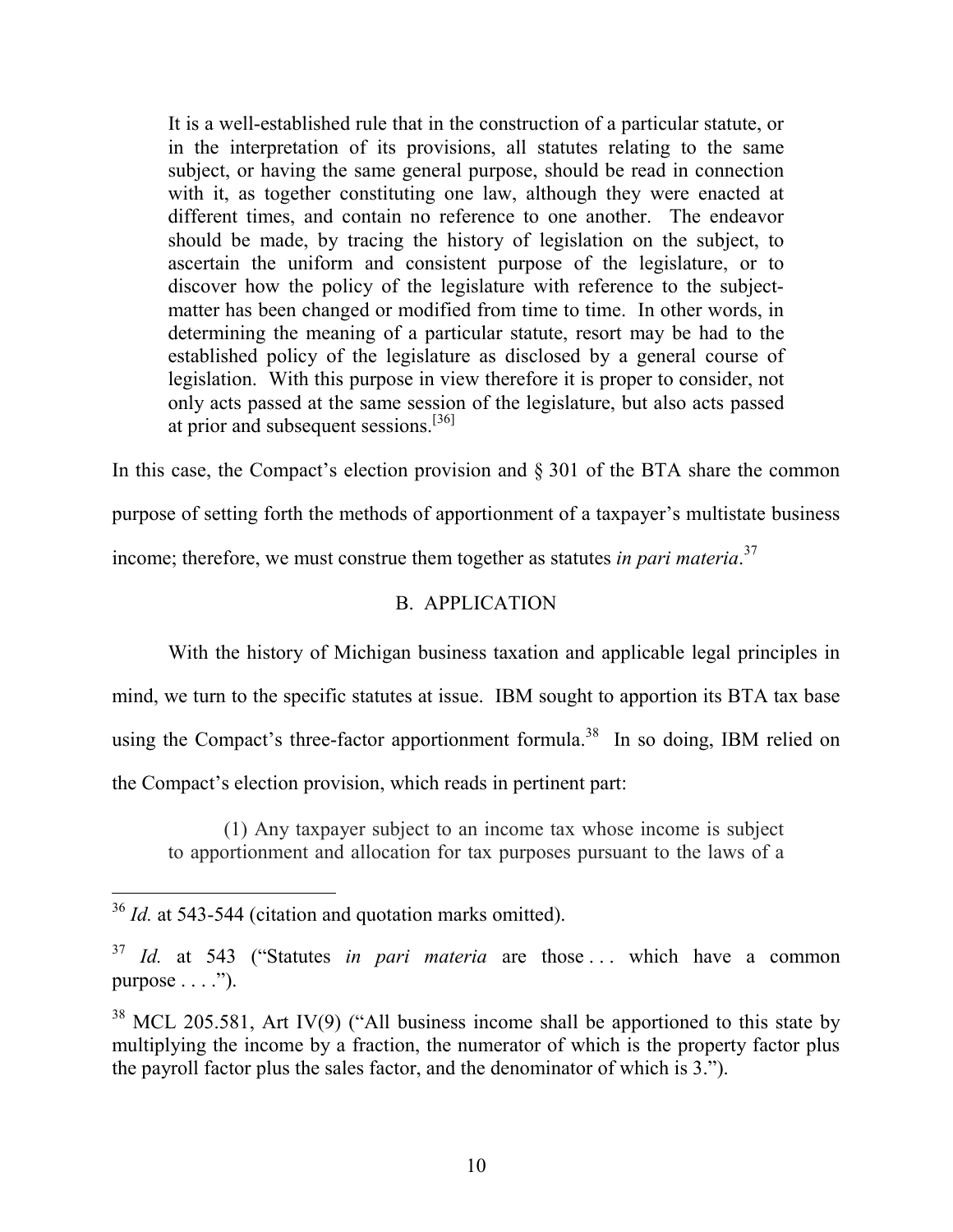party state or pursuant to the laws of subdivisions in 2 or more party states may elect to apportion and allocate his income in the manner provided by the laws of such state or by the laws of such states and subdivisions without reference to this compact, or may elect to apportion and allocate in accordance with article  $\text{IV} \dots$ <sup>[39]</sup>

This provision allows a taxpayer subject to an income tax to elect to use a party state's

apportionment formula or the Compact's three-factor apportionment formula.

However, the Department rejected IBM's attempts to apportion its income through

the Compact's apportionment formula. Instead, it required IBM to apportion its BTA tax

base consistently with the BTA and its sales-factor formula. Section 301 of the BTA

reads as follows:

(1) Except as otherwise provided in this act, each tax base established under this act shall be apportioned in accordance with this chapter.

(2) Each tax base of a taxpayer whose business activities are confined solely to this state shall be allocated to this state. Each tax base of a taxpayer whose business activities are subject to tax both within and outside of this state shall be apportioned to this state by multiplying each tax base by the sales factor calculated under section  $303$ .<sup>[40]</sup>

We recognize that the language of the BTA is mandatory in nature.<sup>41</sup> Under the statute, a taxpayer's BTA tax base must be apportioned through the BTA's sales-factor apportionment formula.42 The Department argues that this mandatory language precludes

 $^{42}$  MCL 208.1301(1).

 <sup>39</sup> MCL 205.581, Art III(1).

 $^{40}$  MCL 208.1301.

<sup>41</sup> See *Fradco v Dep't of Treasury*, 495 Mich 104, 114; 845 NW2d 81 (2014) ("The Legislature's use of the word 'shall' ... indicates a mandatory and imperative directive.").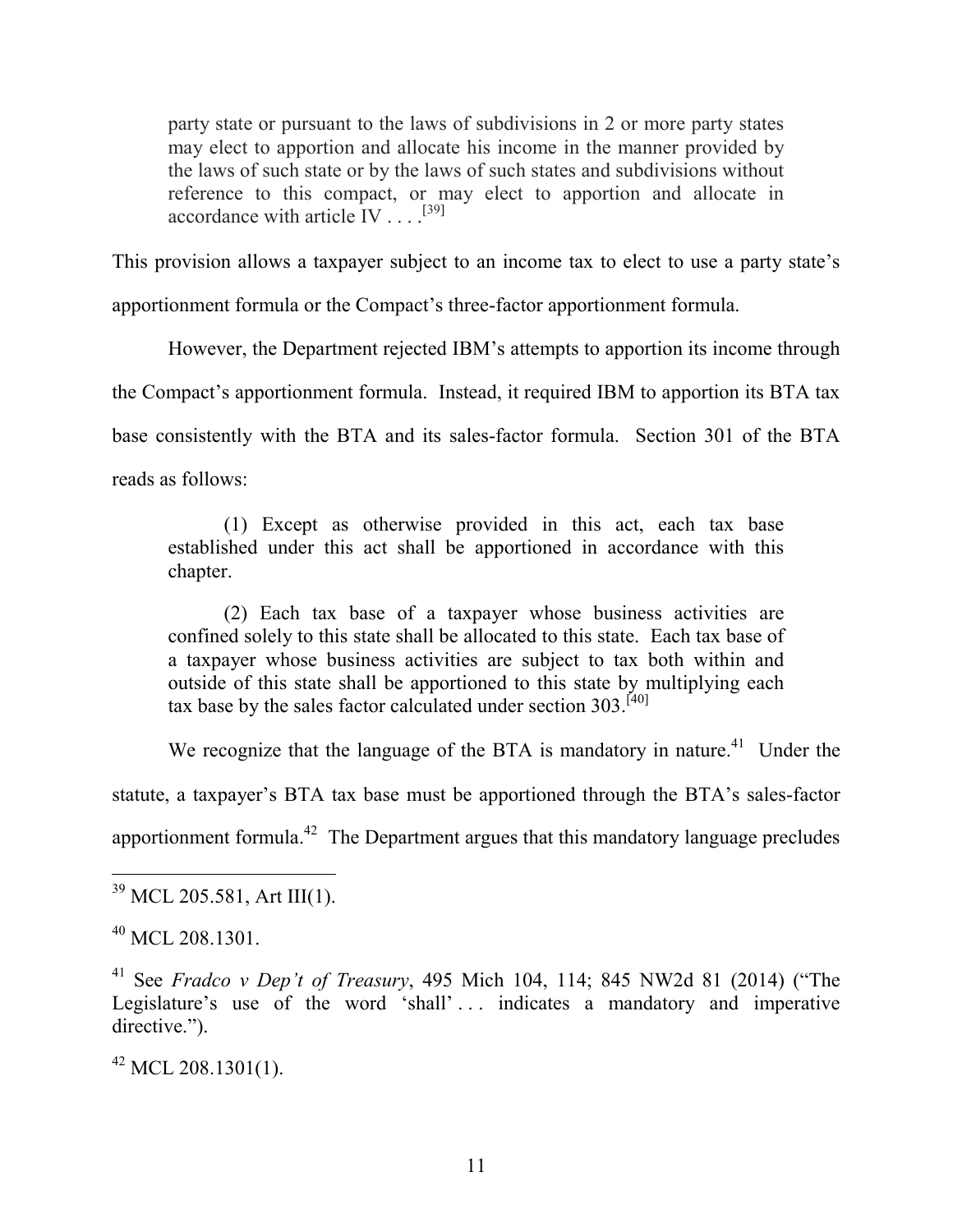the use of any other apportionment formula and, reading it in isolation, we would agree. However, as stated previously,  $\S 301$  of the BTA is not the only provision of Michigan's tax laws pertaining to the apportionment of business income—the Compact's election provision shares the same purpose. Therefore, we cannot interpret § 301 of the BTA in a vacuum.<sup>43</sup> Rather, we must consider it along with the Compact "by tracing the history of legislation on the subject, to ascertain the uniform and consistent purpose of the legislature."<sup>44</sup>

The BTA is not the first Michigan business tax act to contain a mandatory apportionment formula. All our past business tax acts mandated that a taxpayer with income or activity that was taxable within and without the state allocate and apportion its tax base consistently with each respective act.<sup>45</sup> These acts further mandated that the tax base be apportioned through a specific apportionment formula.<sup>46</sup> The mandatory

<sup>44</sup> *Rathbun*, 284 Mich at 543-544 (stating further that courts " 'will regard all statutes upon the same general subject matter as part of one system' ") (citation omitted).

 <sup>43</sup> See also *People v Stephan*, 241 Mich App 482, 497; 616 NW2d 188 (2000) (recognizing that interpreting the unambiguous language of two conflicting statutes does not end the analysis because "courts do not construe individual statutes in a vacuum" but rather construe statutes together under the doctrine of *in pari materia*).

 $45$  See MCL 205.552, as amended by 1954 PA 17 (providing that "[t]he adjusted receipts of a taxpayer derived from or attributable to Michigan sources shall be determined in accordance with the provisions of section 3 of this act"); 1970 CL 206.103 (providing that "[a]ny taxpayer having income from business activity which is taxable both within and without this state . . . shall allocate and apportion his net income as provided in this act"); 1979 CL 208.41 (providing that "[a] taxpayer whose business activities are taxable both within and without this state, shall apportion his tax base as provided in this chapter").

<sup>&</sup>lt;sup>46</sup> See MCL 205.553(b), as amended by 1954 PA 17 (requiring that a taxpayer with adjusted receipts attributable to activity within and without Michigan apportion the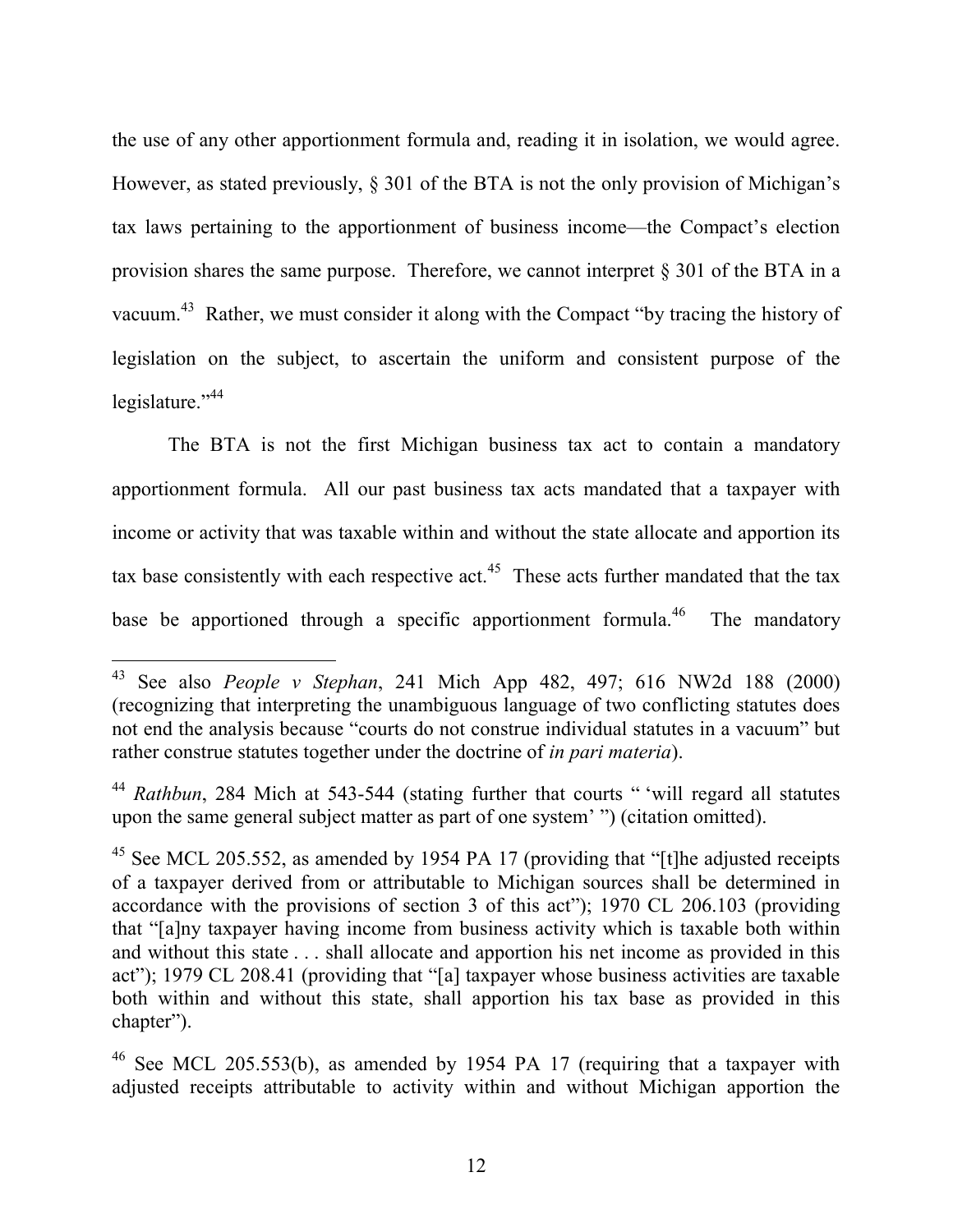apportionment language of the BTA is nearly identical to the language of its predecessors.

The Department argues that the Legislature repealed the Compact's election provision when it enacted the BTA because § 301 of the BTA is the first tax provision with apportionment language directly in conflict with the Compact's election provision. The import of this argument is that the Compact's election provision was a dead letter when it was enacted because both the ITA and the election provision required use of the same three-factor apportionment formula. However, the Department's argument overlooks that the Compact's election provision, by using the terms "may elect," contemplates a divergence between a party state's mandated apportionment formula and the Compact's own formula—either at the time of the Compact's adoption by a party state or at some point in the future.<sup>47</sup> Otherwise, there would be no point in giving taxpayers an election between the two. In fact, reading the Compact's election provision as forward-looking—i.e., contemplating the future enactment of a state income tax with a mandatory apportionment formula different from the Compact's apportionment

receipts consistent with a three-factor formula); 1970 CL 206.115 (requiring that "[a]ll business income . . . shall be apportioned to this state" through the standard three-factor apportionment formula); 1979 CL 208.45 (requiring that "[a]ll of the tax base . . . shall be apportioned to this state" through the three-factor apportionment formula). In 1991, the Legislature began to phase out the SBTA's equally weighted, three-factor apportionment formula, requiring a progressively more sales-factor-focused apportionment formula. See MCL 208.45, as amended by 1991 PA 77. However, the new apportionment formula was still mandatory.

<sup>47</sup> MCL 205.581, Art III(1). See also *Black's Law Dictionary* (9th ed) (defining an "election" as "[t]he exercise of a choice; esp., the act of choosing from several possible rights or remedies in a way that precludes the use of other rights or remedies").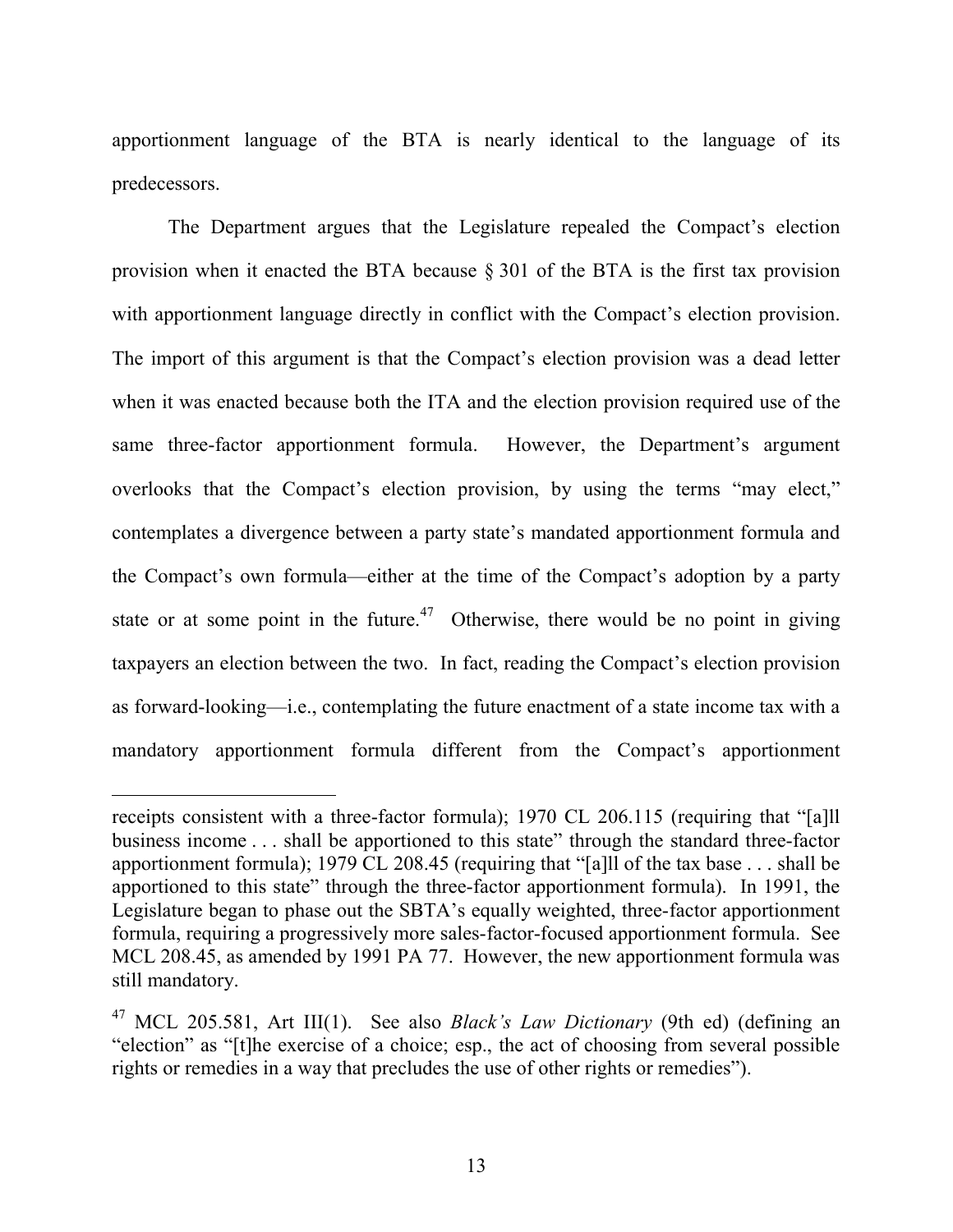formula—is the only way to give meaning to the provision when it was enacted in Michigan.<sup>48</sup> Viewed in this light, the BTA's mandatory apportionment language may plausibly be read as compatible with the Compact's election provision.

Moreover, our review of the statutes *in pari materia* indicates a uniform and consistent purpose of the Legislature for the Compact's election provision to operate alongside Michigan's tax acts.<sup>49</sup> Just as it did when it enacted the ITA,<sup>50</sup> the Legislature, in enacting the BTA, had full knowledge of the Compact and its provisions.<sup>51</sup> Even with such knowledge on both occasions, the Legislature left the Compact's election provision intact. By contrast, the Legislature expressly repealed or amended other inconsistent acts regarding the taxation of businesses.<sup>52</sup> Had the Legislature believed that the Compact's election provision no longer had a place in Michigan's tax system or conflicted with the

 <sup>48</sup> See *Moore v Fennvile Pub Schs Bd of Ed*, 223 Mich App 196, 201; 566 NW2d 31 (1997) ("It is the duty of the courts to interpret statutes so as to render no provision meaningless.").

<sup>49</sup> *Rathbun*, 284 Mich at 543-544.

<sup>&</sup>lt;sup>50</sup> Although the ITA's apportionment method is largely consistent with the Compact's apportionment method, caselaw during the period in which both were in effect reflects some potential for inconsistency. See *Consumers Power Co v Dep't of Treasury*, 235 Mich App 380, 386 n 6; 597 NW2d 274 (1999) (discussing definitional differences between the ITA and the Compact); *Chocola v Dep't of Treasury*, 132 Mich App 820, 831; 348 NW2d 290 (1984); *Donovan Const Co v Dep't of Treasury*, 126 Mich App 11; 337 NW2d 297 (1983).

<sup>51</sup> *In re Reynolds Estate*, 274 Mich 354, 362; 264 NW 399 (1936) ("The Legislature, in passing [a new act], is presumed to have done so with a full knowledge of existing statutes.").

 $52$  See notes 21 and 23 of this opinion.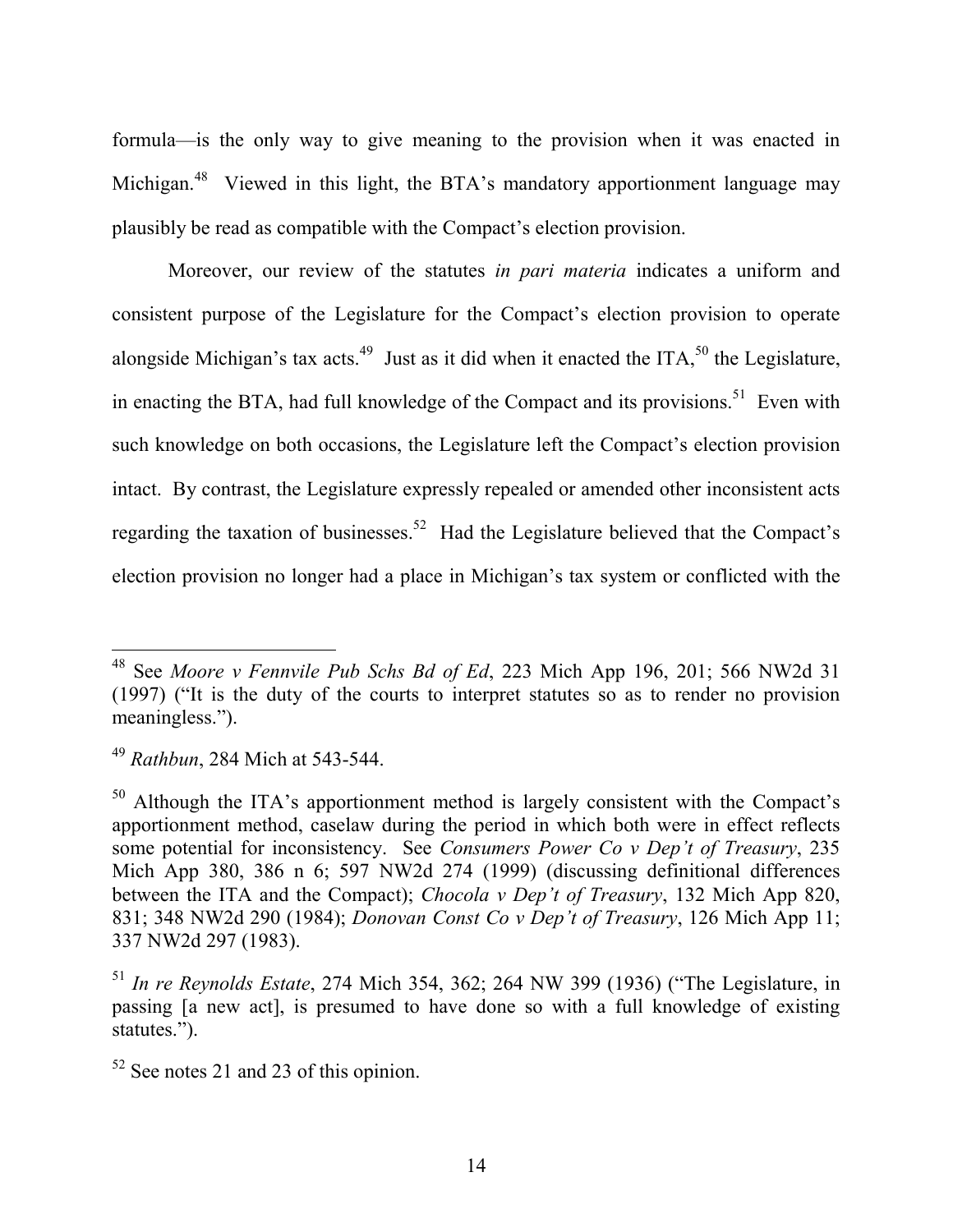purpose of the BTA, it could have taken the necessary action to eliminate the election provision.

Because the Legislature gave no clear indication that it intended to repeal the Compact's election provision, we proceed under the assumption that the Legislature intended for both to remain in effect.<sup>53</sup> After reading the statutes *in pari materia*, we conclude that a reasonable construction exists other than a repeal by implication.<sup>54</sup> Under Article III(1) of the Compact, the Legislature provided a multistate taxpayer with a choice between the apportionment method contained in the Compact or the apportionment method required by Michigan's tax laws. If a taxpayer elects to apportion its income through the Compact, Article IV(9) mandates that the taxpayer do so using a three-factor apportionment formula. Alternatively, if the taxpayer does not make the Compact election, then the taxpayer must use the apportionment formula set forth in Michigan's governing tax laws. In this case, IBM's tax base arose under the BTA. Had it not elected to use the Compact's apportionment formula, IBM would have been required to apportion its tax base consistently with the mandatory language of the BTA i.e., through the BTA's sales-factor apportionment formula.<sup>55</sup> Thus, we believe the BTA and the Compact are compatible and can be read as a harmonious whole.

 <sup>53</sup> See *Wayne Co Pros*, 451 Mich at 577.

<sup>54</sup> *Id.* at 576-577.

<sup>&</sup>lt;sup>55</sup> Despite the above framework, the Department argues that if the BTA and the Compact can be harmonized, it is only through MCL 208.1309(1), which allows a taxpayer to petition to use another apportionment method. We disagree. The Department's "harmonization" would actually be an abrogation of the election provision. Section 309 requires that a taxpayer *petition* the Department for another apportionment method and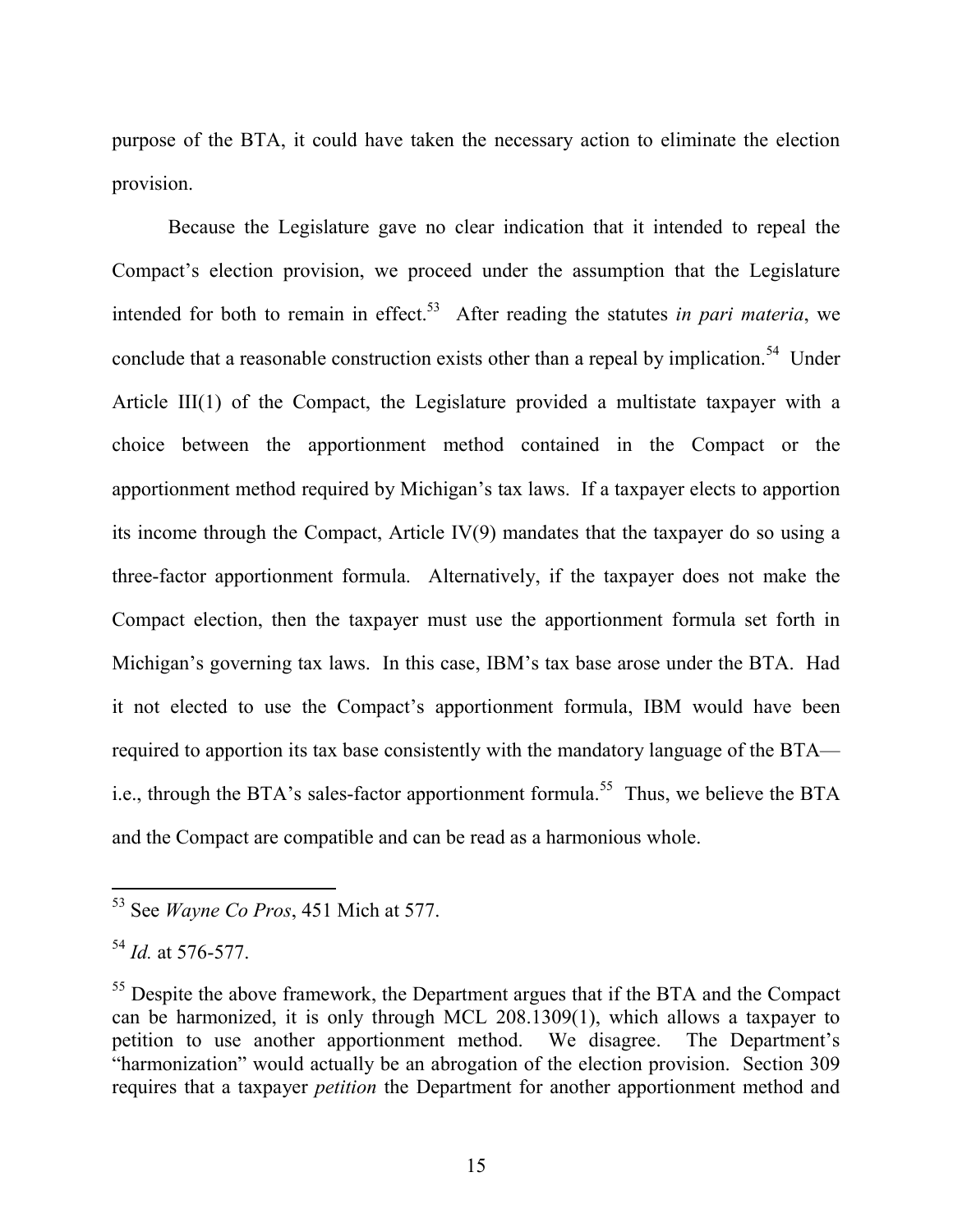Subsequent action by the Legislature indicates that it did not impliedly repeal the Compact's election provision when it enacted the BTA.<sup>56</sup> On May 25, 2011, the Legislature expressly amended the Compact's election provision by adding the following language:

[E]xcept that *beginning January 1, 2011* any taxpayer subject to the Michigan business tax act, 2007 PA 36, MCL 208.1101 to 208.1601, or the income tax act of 1967, 1967 PA 281, MCL 206.1 to 206.697, shall, for purposes of that act, apportion and allocate in accordance with the provisions of that act and shall not apportion or allocate in accordance with  $\ar{$ ficle IV.<sup>[57]</sup>

There is no dispute that the Legislature specifically intended to retroactively repeal the Compact's election provision for taxpayers subject to the BTA beginning January 1, 2011. The Legislature could have—but did not—extend this retroactive repeal to the start date of the BTA. In addressing this legislation, the dissent suggests that "the 2011 Legislature may have simply been acting expressly to confirm what the 2007 Legislature believed it had already done implicitly."<sup>58</sup> We would agree with that conclusion if the Legislature had retroactively repealed the Compact's election provision beginning

prove that the BTA's apportionment provision does not fairly represent the taxpayer's business activity in the state. Thus, the Department's interpretation takes the choice out of the taxpayer's hands and is inconsistent with the plain language of the Compact. Therefore, we decline to accept the Department's proposed harmonization.

<sup>56</sup> See *Baxter v Robertson*, 57 Mich 127, 132; 23 NW 711 (1885) ("Legislative construction of past legislation . . . is always entitled to be considered with some care, so far as it throws light on doubtful language  $\dots$ .").

 $57$  2011 PA 40 (emphasis added).

<sup>58</sup> *Post* at 6.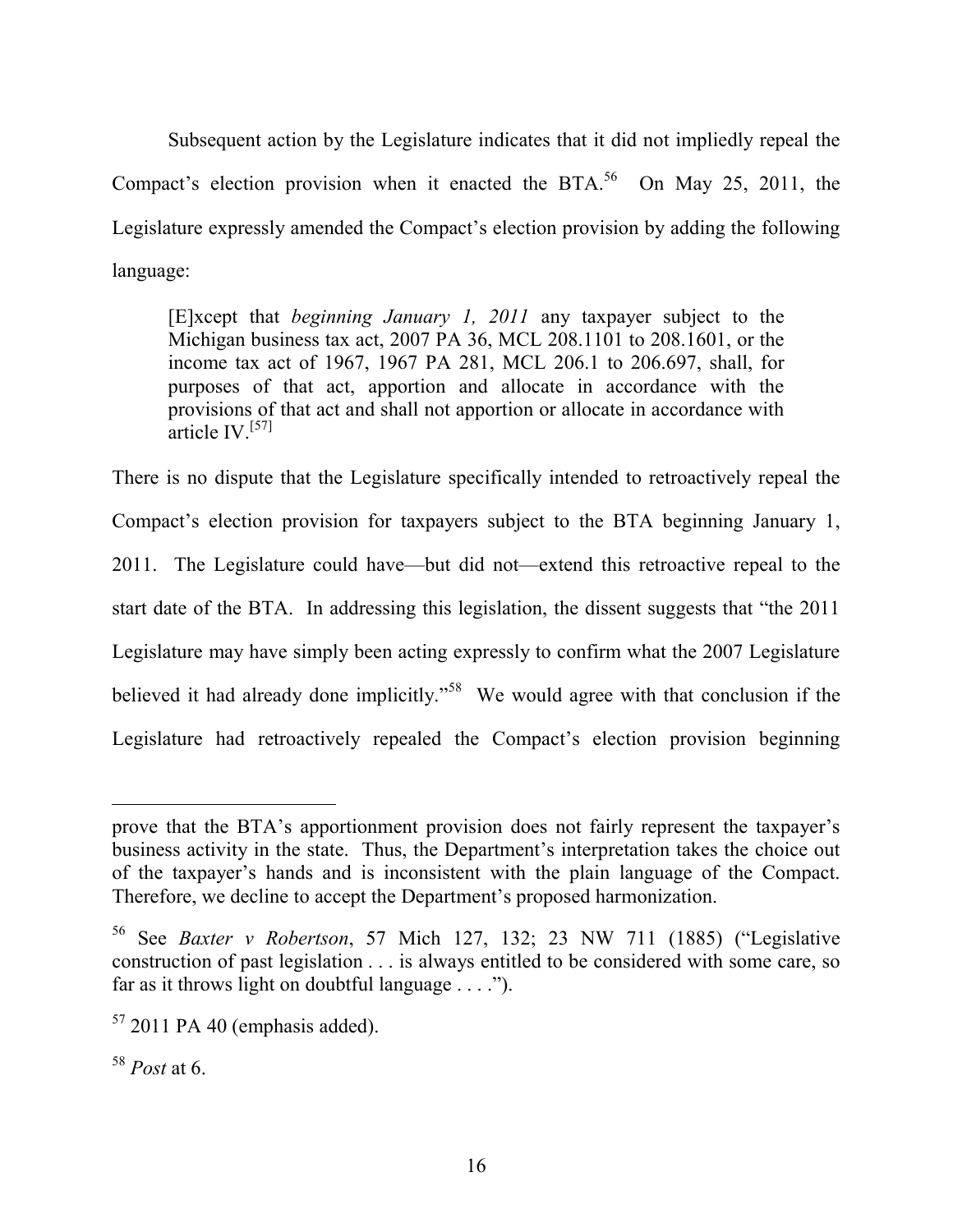January 1, 2008, the effective date of the BTA. However, by only repealing the Compact's election provision starting January 1, 2011, the Legislature created a window in which it did not expressly preclude use of the Compact's election provision for BTA taxpayers. Further, we believe that the express repeal of the Compact's election provision effective January 1, 2011, is evidence that the Legislature had not impliedly repealed the provision when it enacted the BTA.<sup>59</sup> Therefore, a review of the 2011 amendments supports our conclusion that the Compact's election provision remained in effect for the 2008 tax year.

#### C. RESPONSE TO THE DISSENT

The dissent's analysis has a tantalizing simplicity to it. It homes in on the plain language and mandatory nature of the BTA's apportionment provision. However, the dissent spends very little time considering the language of the Compact, its history, or the history of business taxation in Michigan. While this approach may be proper in construing the BTA in a typical case, it is incomplete when we are faced with the question of implied repeal. Under such circumstances, that the dissent has arrived at the better or even the best interpretation *of the BTA* does not end the inquiry. Rather, because there is a presumption *against* implied repeals, <sup>60</sup> it is our task to determine if there is *any* 

 <sup>59</sup> See 1A Singer, Sutherland Statutory Construction (7th ed), § 23:11, p 485 ("[T]he later express repeal of a particular statute may be some indication that the legislature did not previously intend to repeal the statute by implication.").

<sup>60</sup> See *Jackson v Mich Corrections Comm*, 313 Mich 352, 356; 21 NW2d 159 (1946).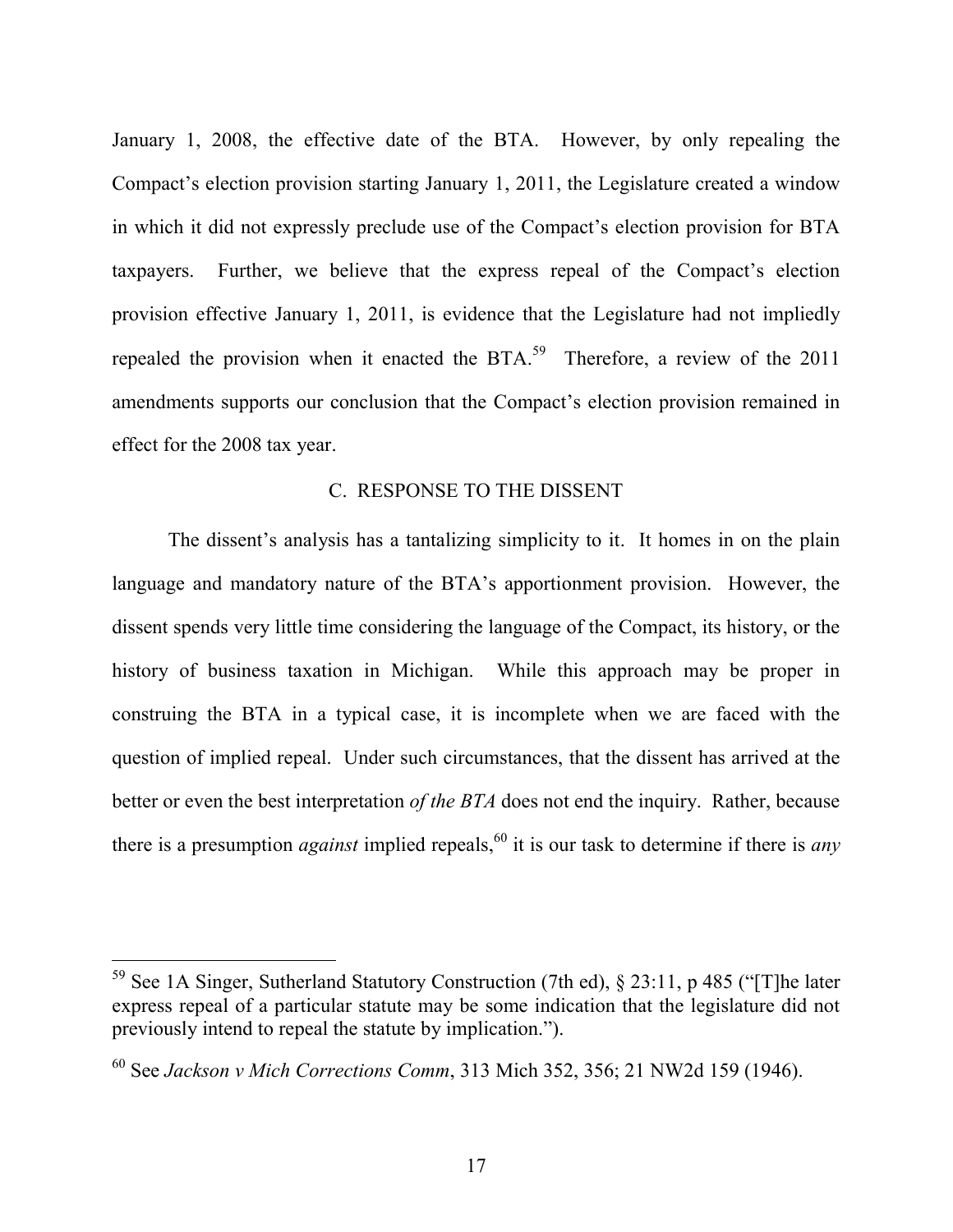*other reasonable construction* that would harmonize the two statutes and avoid a repeal by implication.<sup>61</sup>

Repeals by implication are rare, and properly so, given that we will presume under most circumstances that "if the Legislature had intended to repeal a statute or statutory provision, it would have done so explicitly."62 They are even more unlikely in the realm of our state's taxation laws.63 This certainly creates a very high bar, but we disagree with the dissent that we have made it absolute. Rather, by using the applicable canons of construction and faithfully applying our precedents in this area, we have arrived at a reasonable construction that harmonizes the BTA and the Compact.<sup>64</sup>

 <sup>61</sup> *Wayne Co Pros*, 451 Mich at 576-577 (emphasis added). See also *Rathbun*, 284 Mich at 544-545 (If we "can by *any fair, strict, or liberal construction* find for the two provisions a reasonable field of operation, without destroying their evident intent and meaning, preserving the force of both, and construing them together in harmony with the whole course of legislation upon the subject, it is [our] duty to do so.") (emphasis added).

<sup>62</sup> *Wayne Co Pros*, 451 Mich at 576. See also *Matsushita Elec Indus Co v Epstein*, 516 US 367, 381; 116 S Ct 873; 134 L Ed 2d 6 (1996) ("The rarity with which we have discovered implied repeals is due to the relatively stringent standard for such findings, namely, that there be an 'irreconcilable conflict' between the two federal statutes at issue.").

<sup>63</sup> 1A Singer, Sutherland Statutory Construction (7th ed), § 23:10, p 484, citing *Sylk v United States*, 331 F Supp 661, 665 (ED Pa, 1971) ("On subjects to which the legislature pays continuous, close attention, such as internal revenue laws, the presumption against implied repeal may have greater force.").

 $64$  Contrary to the dissent's suggestion, the question is not whether the 2008 Legislature could disregard a policy choice by the 1970 Legislature—obviously it could—but instead what action it must take to make its intentions clear in the absence of express repealing language in the statute.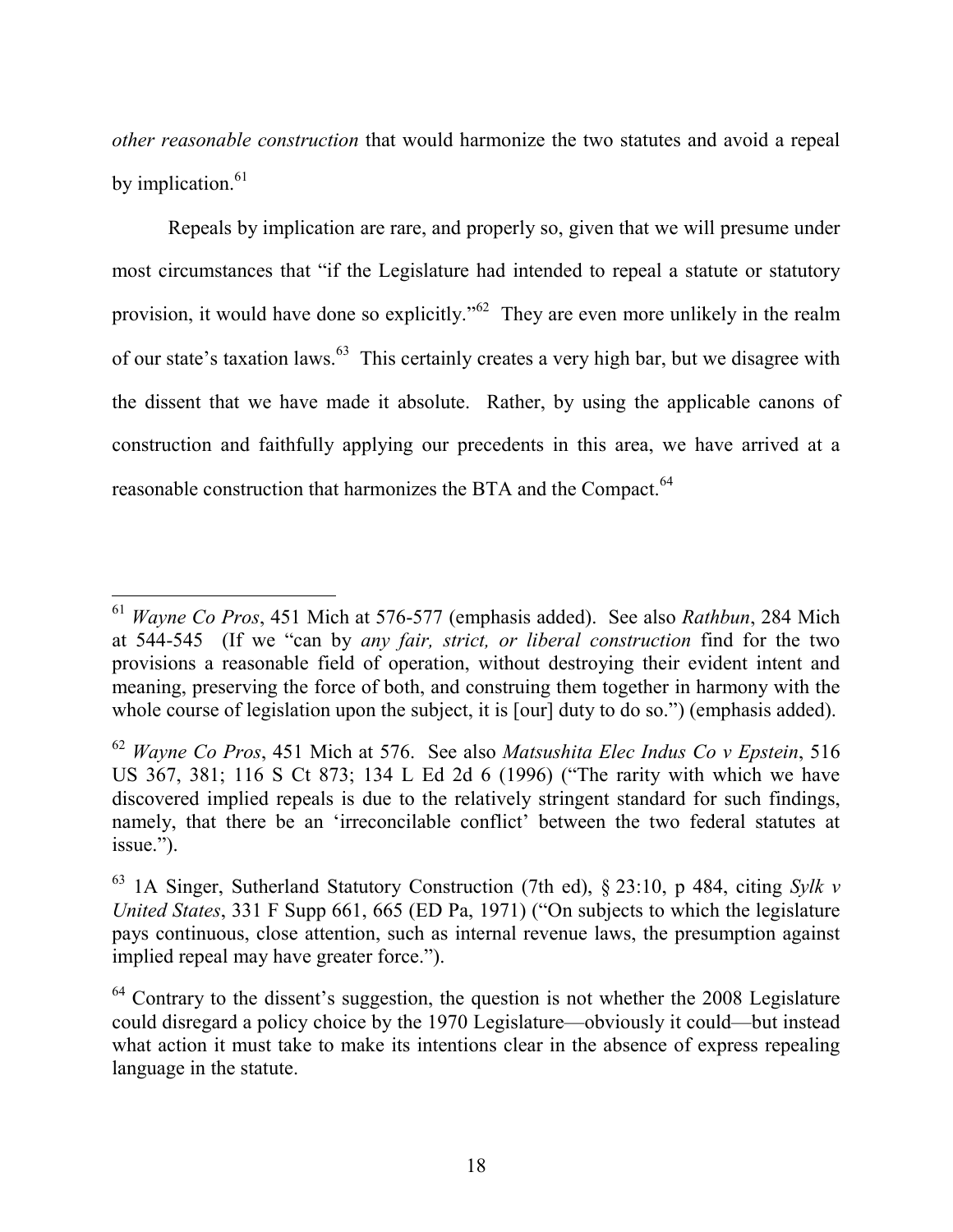The dissent agrees that "every attempt" must be made to construe the BTA and the Compact harmoniously. But, in the end, the dissent fails to heed this call. Instead, because of its rigid focus on the mandatory language of the BTA—to the exclusion of the language and history of the Compact, and its place in Michigan's taxation scheme—the dissent's analysis is at odds with our longstanding implied-repeal jurisprudence.

# D. CONCLUSION AS TO THE ISSUE OF IMPLIED REPEAL

In sum, because we are able to harmonize the BTA and the Compact's election provision, we conclude that the statutes are not " 'so incompatible that both cannot stand.' "<sup>65</sup> We believe that our interpretation allows the Compact's election provision to serve its purpose of providing uniformity to multistate taxpayers in light of Michigan's enactment of an apportionment formula different from the Compact's formula. Any conflict apparent from a first reading of these statutes is reconcilable when the statutes are read *in pari materia*. <sup>66</sup> Therefore, the Department has failed to overcome the presumption against repeals by implication. Accordingly, the Court of Appeals erred by holding that the Legislature repealed the Compact's election provision by implication

 <sup>65</sup> *Valentine*, 371 Mich at 144 (citation omitted).

<sup>&</sup>lt;sup>66</sup> The Department also cannot show that the Legislature intended to occupy the entire field covered by the Compact when it enacted the BTA to establish a repeal by implication. *Washtenaw Co Rd Comm'rs*, 349 Mich at 680. The BTA and the Compact, while having some overlapping provisions, occupy two different fields. The BTA is a stand-alone tax act that governs the taxation of businesses. The Compact acts as an overlay to Michigan's taxation system. It is specifically designed to leave the member states with "complete control over all legislation and administrative action affecting the rate of tax, the composition of the tax base . . . , and the means and methods of determining tax liability and collecting any taxes determined to be due." *US Steel Corp*, 434 US at 457.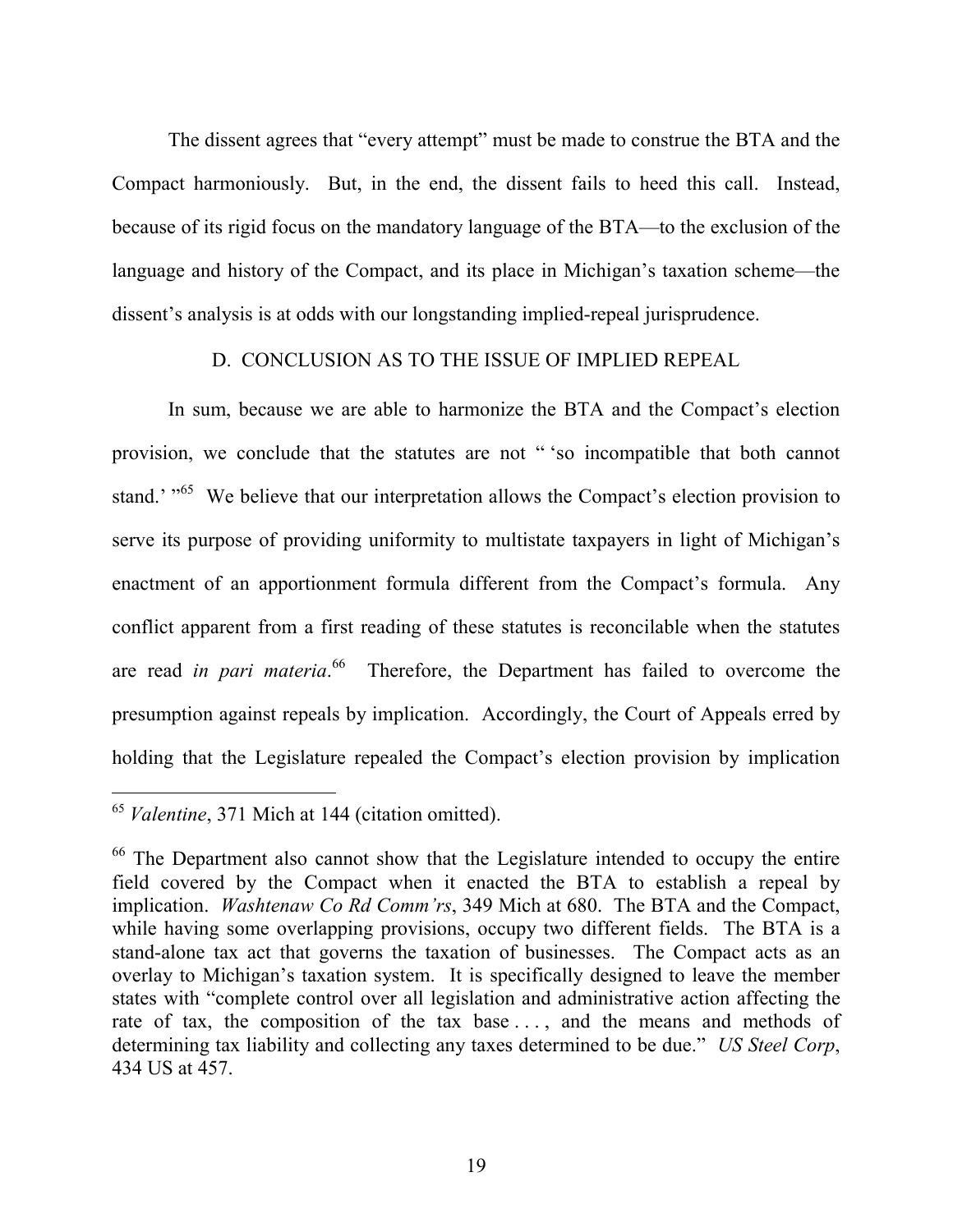when it enacted the BTA. Instead, we hold that the Compact's election provision was available to IBM for the 2008 tax year. $67$ 

# V. WHETHER THE MODIFIED GROSS RECEIPTS TAX IS AN INCOME TAX UNDER THE COMPACT

Having determined that IBM could elect to use the Compact's apportionment formula for the 2008 tax year, we must next consider whether IBM could apportion its entire BTA tax base through the Compact's apportionment formula. IBM's 2008 BTA tax base contained two components: the business income tax base and the modified gross receipts tax (MGRT) base. The parties quarrel over whether both components may be apportioned under the Compact. The Compact election is available to "[a]ny taxpayer subject to an income tax."<sup>68</sup> While it is undisputed that the business income tax is an income tax, the Department argues that the MGRT is not an income tax, but rather a gross receipts tax not subject to the Compact's election provision. Therefore, we must determine whether the MGRT is an income tax under the Compact and, thus, apportionable under the Compact's three-factor apportionment formula.

The Compact defines "income tax" as follows:

 $67$  Because we are able to harmonize the statutes and conclude that no repeal by implication occurred, we decline to discuss whether the Compact is binding and, thus, whether the Legislature even could repeal the Compact by implication. That inquiry involves constitutional issues, which we will not reach because they are unnecessary to resolve the case. See *Booth Newspapers, Inc v Univ of Mich Bd of Regents*, 444 Mich 211, 234; 507 NW2d 422 (1993) ("In addition, there exists a general presumption by this Court that we will not reach constitutional issues that are not necessary to resolve a case.").

<sup>68</sup> MCL 205.581, Art III(1).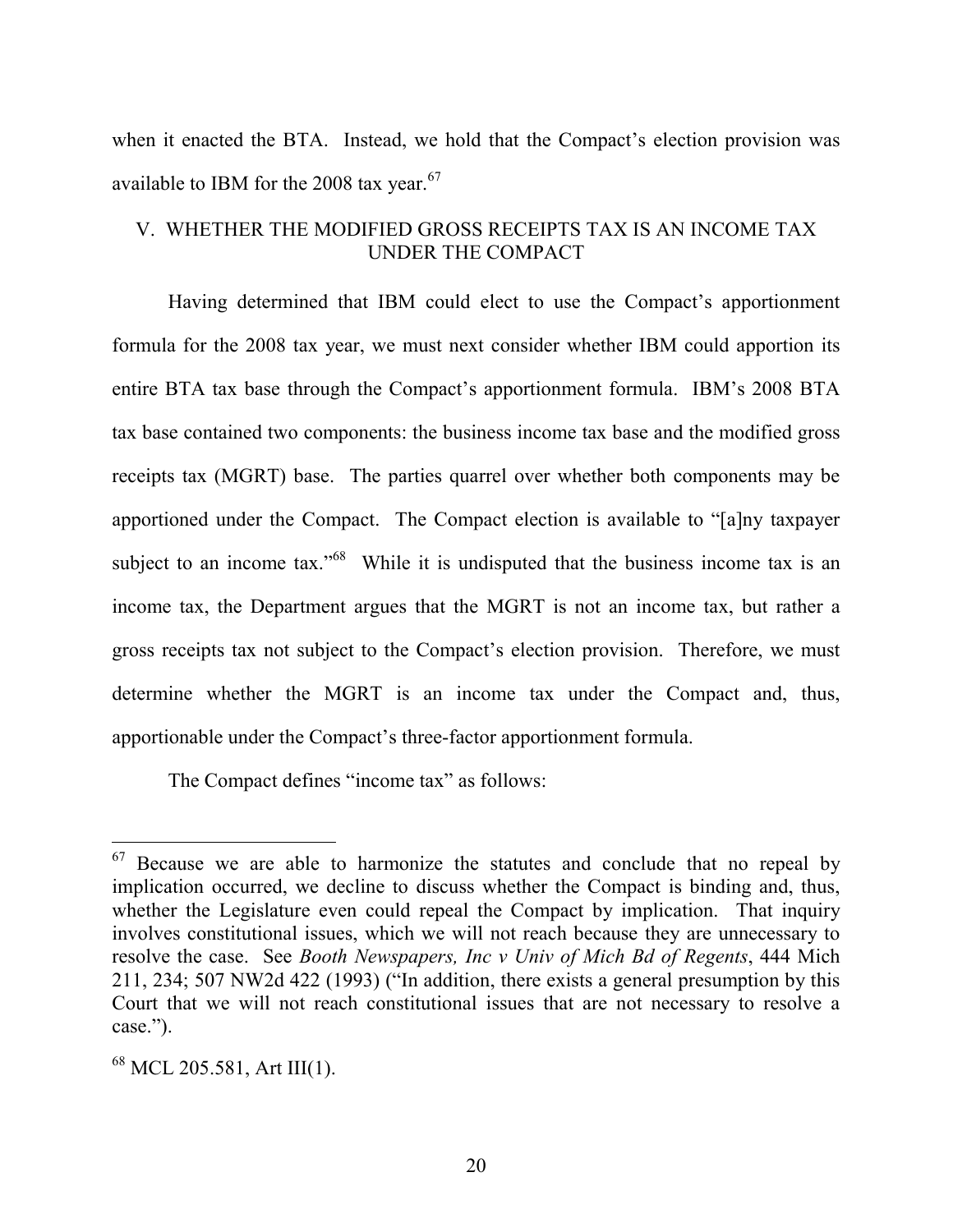[A] tax imposed on or measured by net income including any tax imposed on or measured by an amount arrived at by deducting expenses from gross income, 1 or more forms of which expenses are not specifically and directly related to particular transactions.<sup>[69]</sup>

Under the Compact's broad definition, a tax is an income tax if the tax measures net income by subtracting expenses from gross income, with at least one of the expense deductions not being specifically and directly related to a particular transaction.<sup>70</sup>

"Modified gross receipts tax" is not defined by the BTA, but MCL 208.1203(2) states, "[The MGRT] levied and imposed under this section is upon the privilege of doing business and not upon income or property." Although this statement indicates that the MGRT is not a tax upon income under the BTA, we must still determine whether the MGRT fits under the broad definition of "income tax" under the Compact.

<sup>&</sup>lt;sup>69</sup> MCL 205.581, Art II(4). The Compact also defines "gross receipts tax" in Art II(6) as follows:

<sup>[</sup>A] tax, other than a sales tax, which is imposed on or measured by the gross volume of business, in terms of gross receipts or in other terms, and in the determination of which no deduction is allowed which would constitute the tax an income tax.

 $70$  We need not put a definitive label on the MGRT, a task with which commentators have struggled. See, e.g., McIntyre & Pomp, *A Policy Analysis of Michigan's Mislabeled Gross Receipts Tax*, 53 Wayne L Rev 1283 (2007) (concluding that the MGRT is akin to a sales-subtraction value added tax but that it is not a transactional tax); Gandhi, *Computing the Tax Base: The Michigan Business Tax*, 53 Wayne L Rev 1369 (2007) (concluding that the MGRT is a reverse-build of Michigan's now-repealed Single Business Tax); Grob & Roberts, *The Michigan Business Tax Replaces the State's Much-Vilified SBT*, 17-Oct J Multistate Tax'n & Incentives 8 (2007) (concluding that the MGRT is something between a gross receipts tax and a gross margin tax). Instead, we are only tasked with determining whether the MGRT qualifies as an income tax under the Compact.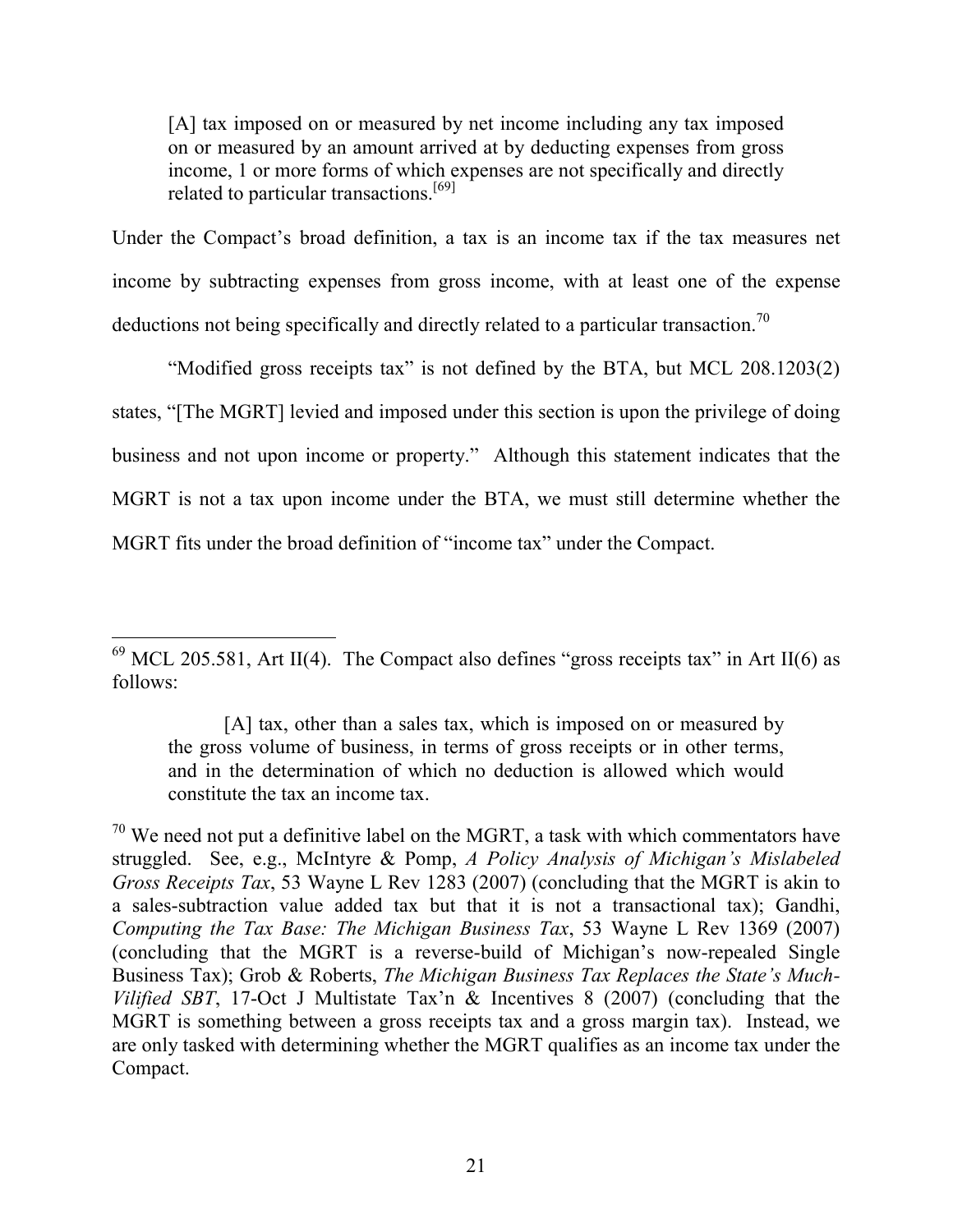The MGRT base is "a taxpayer's gross receipts . . . less purchases from other firms . . . ."<sup>71</sup> The BTA defines "gross receipts" as

the entire amount received by the taxpayer as determined by using the taxpayer's method of accounting used for federal income tax purposes, less any amount deducted as bad debt for federal income tax purposes that corresponds to items of gross receipts . . . , from any activity whether in intrastate, interstate, or foreign commerce carried on for direct or indirect gain, benefit, or advantage to the taxpayer or to others . . . .<sup>[72]</sup>

Not only is the gross receipts amount reduced by numerous exclusions, it is also subject to a deduction for the "amount deducted as bad debt for federal income tax purposes that corresponds to items of gross receipts included in the modified gross receipts tax base."<sup>73</sup> This total—the entire amount received by the taxpayer from any activity minus the baddebt deduction and the numerous exclusions under MCL 208.1111—is the gross receipts base from which the MGRT liability originates.

After the taxpayer determines its gross receipts through the above calculation, the taxpayer then reduces the gross receipts base by "purchases from other firms."<sup>74</sup> The "purchases from other firms" deductions include, among other things, "inventory acquired during the tax year, including freight, shipping, delivery, or engineering charges included in the original contract price"; "assets . . . acquired during the tax year of a type that are, or under the internal revenue code will become, eligible for depreciation,

 $71$  MCL 208.1203(3).

 $^{72}$  MCL 208.1111(1).

<sup>73</sup> *Id.*

<sup>&</sup>lt;sup>74</sup> MCL 208.1203(3).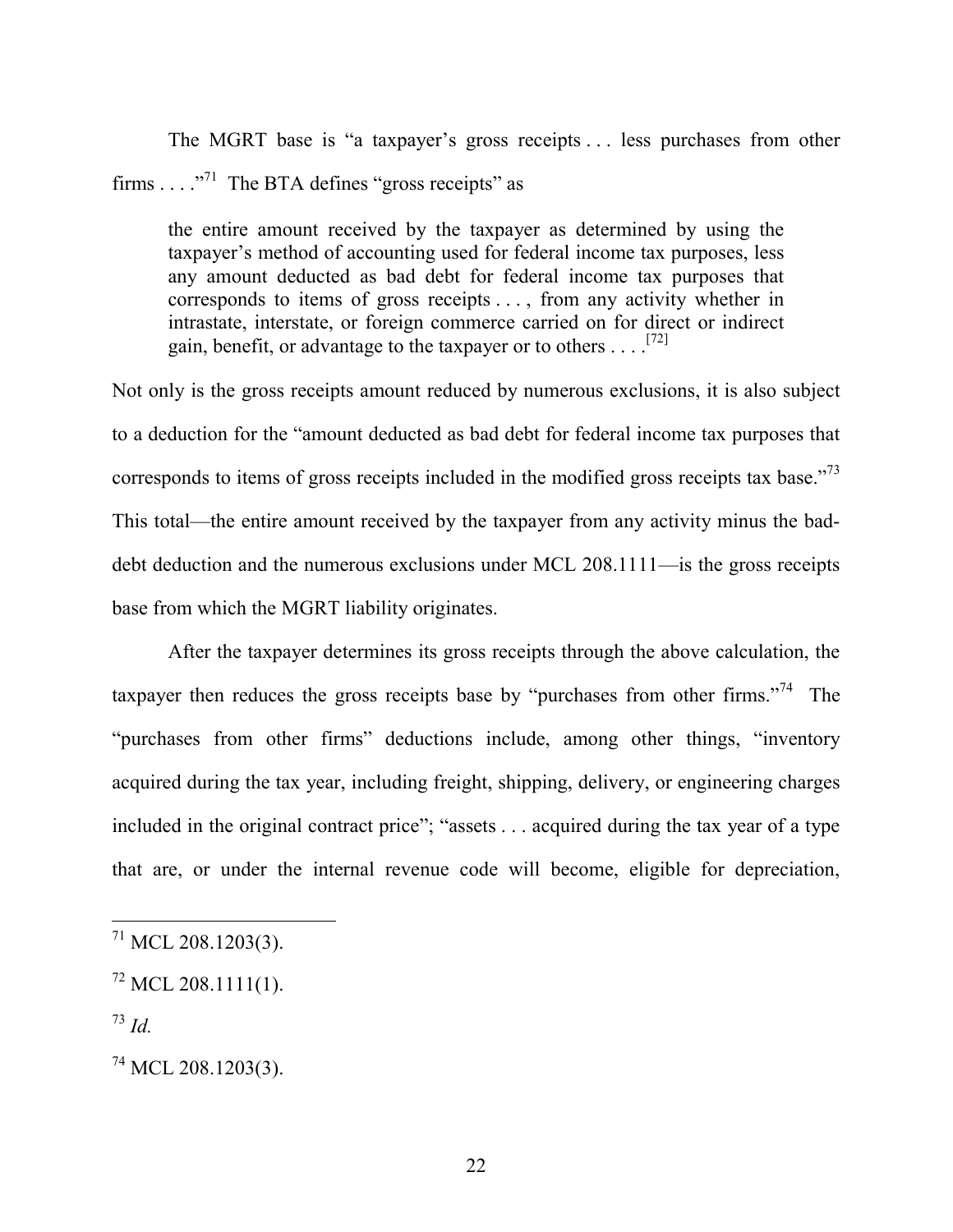amortization, or accelerated capital cost recovery for federal income tax purposes"; and materials and supplies to the extent not included in inventory or depreciable property.<sup>75</sup> There are also deductions for compensation paid in certain industries and for payments to independent contractors.<sup>76</sup> Once gross receipts is reduced by any applicable deductions, the taxpayer arrives at its MGRT base, which is then subject to the MGRT at a rate of .80 percent after allocation or apportionment to this state.<sup>77</sup>

Having examined how a taxpayer's MGRT base is calculated, we now turn to the question whether the MGRT fits within the Compact's definition of "income tax." For the MGRT to be an income tax under the Compact, a tax must measure net income by starting with gross income and subtracting expenses, with at least one of the expense deductions not specifically and directly related to a particular transaction.<sup>78</sup> The Compact and the BTA do not define "gross income." Therefore, we look elsewhere to determine what normally constitutes gross income. The Internal Revenue Code defines "gross income" as "all income from whatever source derived" and includes a nonexclusive list of items that includes things such as "gross income derived from business" and "gains derived from dealings in property."<sup>79</sup> 26 CFR  $\S$  1.61-1 provides that "[g]ross income

<sup>&</sup>lt;sup>75</sup> MCL 208.1113(6)(a) through (c). "Inventory" is defined as "[t]he stock of goods held for resale in the regular course of trade of a retail or wholesale business" and "[f]inished goods, goods in process, and raw materials of a manufacturing business purchased from another person." MCL 208.1111(4)(a), (b).

 $^{76}$  MCL 208.1113(6)(d) through (g).

 $^{77}$  MCL 208.1203(1).

 $^{78}$  MCL 205.581, Art II(4).

 $^{79}$  26 USC 61.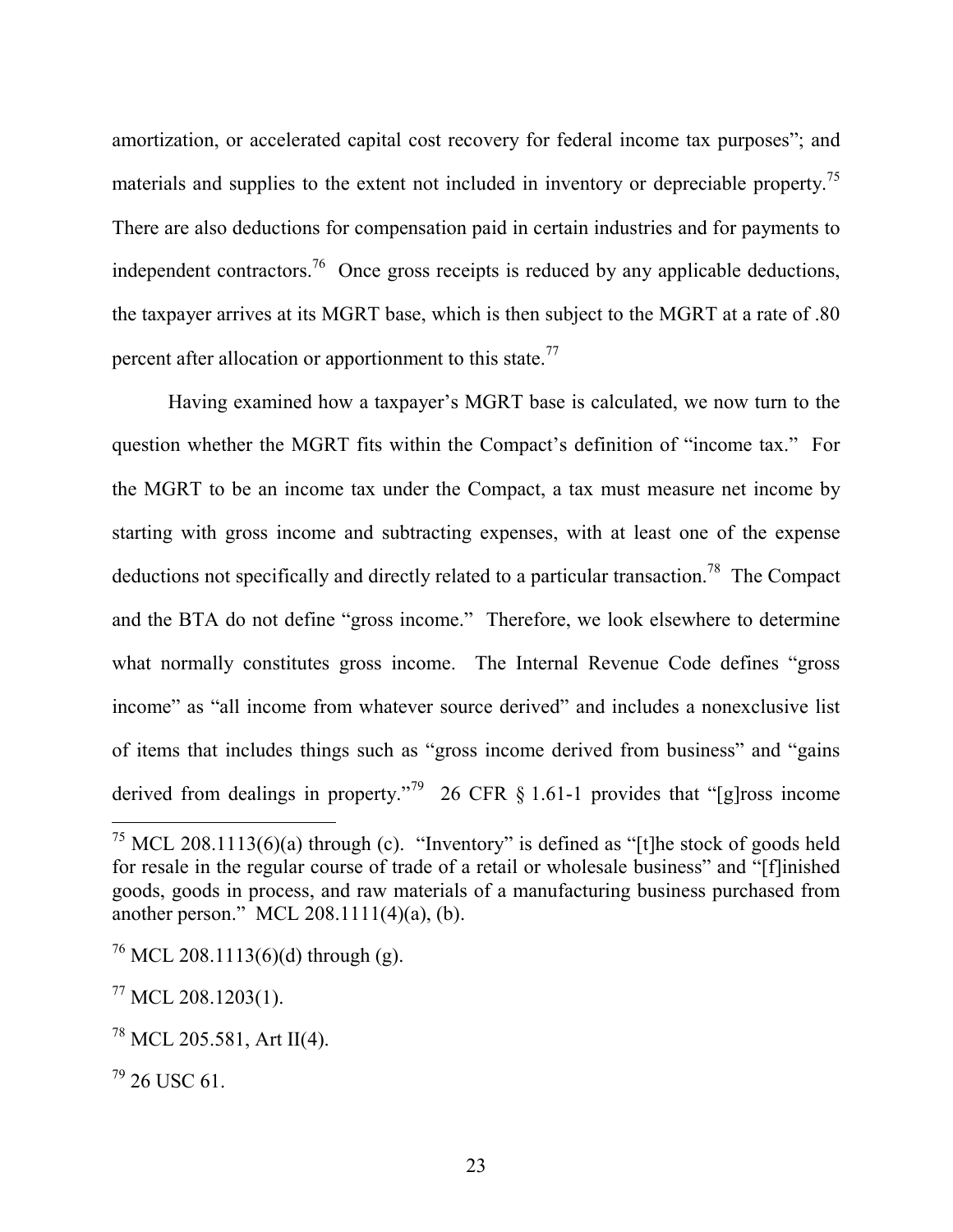includes income realized in any form, whether in money, property, or services." 26 CFR § 1.61-3 further provides that gross income for manufacturing, merchandising, or mining businesses is "the total sales, less the cost of goods sold, plus any income from investments and from incidental or outside operations or sources." Moreover, *Black's Law Dictionary* states that gross income means "[t]otal income from all sources before deductions, exemptions, or other tax reductions."<sup>80</sup>

These definitions of gross income are similar to the definition of gross receipts under the BTA—the entire amount received by the taxpayer as determined from any gainful activity. Like gross income under the Internal Revenue Code, gross receipts are subject to myriad exclusions and deductions. Notably, gross receipts are subject to a reduction for the purchase of inventory during the tax year, including freight, shipping, delivery, or engineering charges included in the original contract price. This is similar to the IRS's definition of "gross income" for manufacturing, merchandising, or mining businesses—total sales less the cost of goods sold.<sup>81</sup> In addition, several of these exclusions or deductions are not specifically and directly related to particular transactions.<sup>82</sup> Depreciable assets can be assets used over a certain number of years and,

 <sup>80</sup> *Black's Law Dictionary* (9th ed), p 831.

 $81$  "Cost of goods sold" is determined by a taxpayer's inventory. See 33A Am Jur 2d, Federal Taxation, § 6500 ("A taxpayer must use inventories to determine the cost of goods sold if the production, purchase, or sale of merchandise is an income-producing factor."). See also *Thor Power Tool Co v Comm'r of Internal Revenue*, 439 US 522, 530 n 9; 99 S Ct 773; 58 L Ed 2d 785 (1979); *Hygienic Prods Co v Comm'r of Internal Revenue*, 111 F2d 330, 331 (CA 6, 1940).

<sup>&</sup>lt;sup>82</sup> While the Compact does not define the phrase "not specifically and directly related to particular transactions," the use of the words "specifically," "directly," and "particular"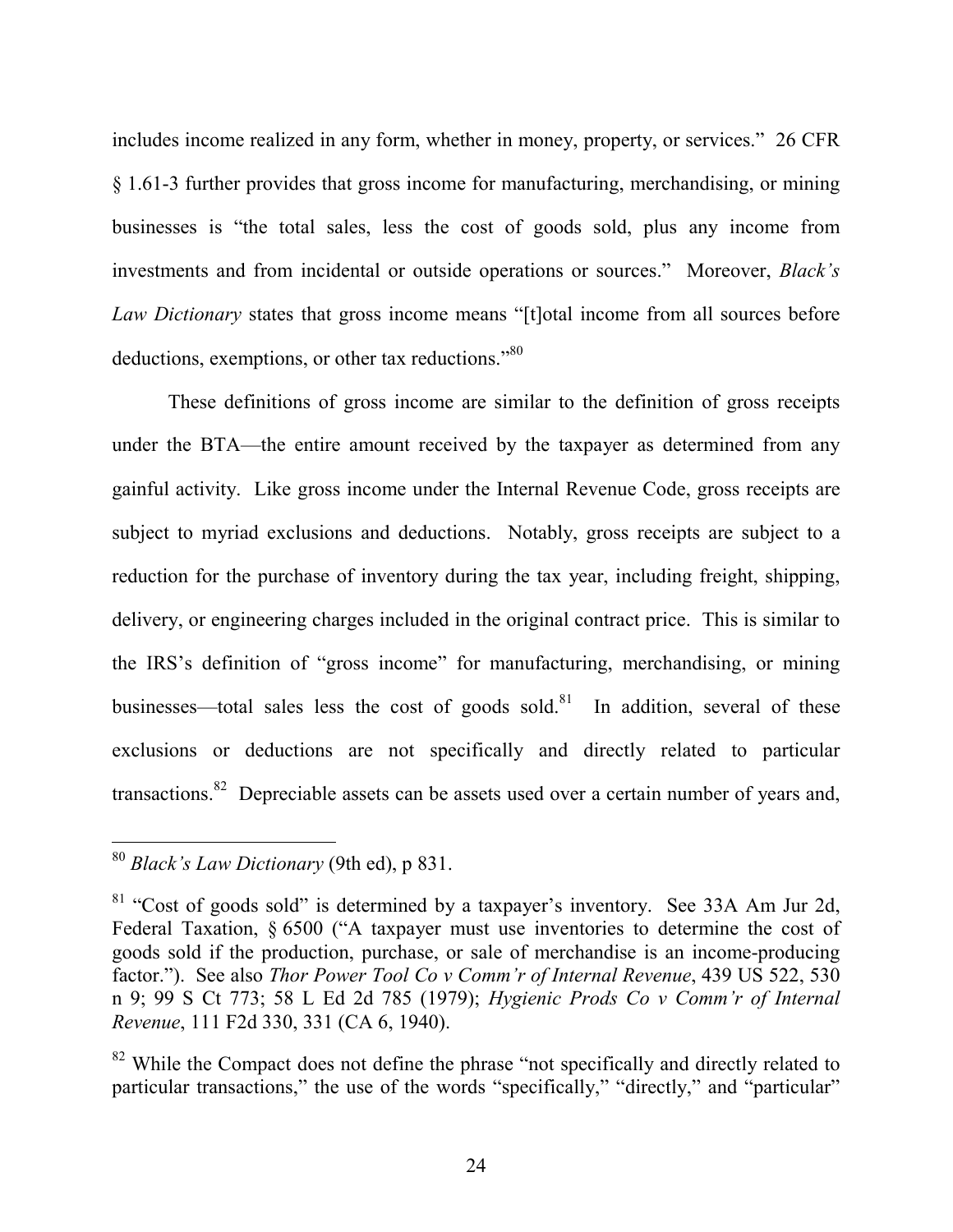thus, not related to a single transaction.<sup>83</sup> Materials and supplies purchased during a tax year can be used at any time for the operation of a business and for any amount of transactions. Finally, the purchase of inventory, which includes such things as goods held for resale or raw materials, some of which can stay in a taxpayer's warehouse for an indeterminate amount of time, can be an expense not specifically or directly related to a particular transaction. 84

We hold that the MGRT fits within the broad definition of "income tax" under the Compact by taxing a variation of net income—the entire amount received by the taxpayer as determined from any gainful activity minus inventory and certain other deductions that are expenses not specifically and directly related to a particular transaction. Therefore, IBM could elect to use the Compact's apportionment formula for that portion of its tax base subject to the MGRT for the 2008 tax year.<sup>85</sup>

## VI. CONCLUSION

We conclude that Court of Appeals erred by holding that the BTA repealed the Compact's election provision by implication. Therefore, IBM could elect to use the

-

connotes a close relation to an individual transaction. See *Random House Webster's College Dictionary* (2001). That is, the tax cannot be a tax focusing on specific transactions, i.e., a transactional tax.

<sup>&</sup>lt;sup>83</sup> See 26 USC 167, 168.

 $^{84}$  MCL 208.1111(4)(a), (b).

<sup>&</sup>lt;sup>85</sup> Our holding is limited to the determination that the MGRT is included within the Compact definition of "income tax." As noted earlier in note 70, we do not need to reach the issue whether the MGRT, generally, is an income tax.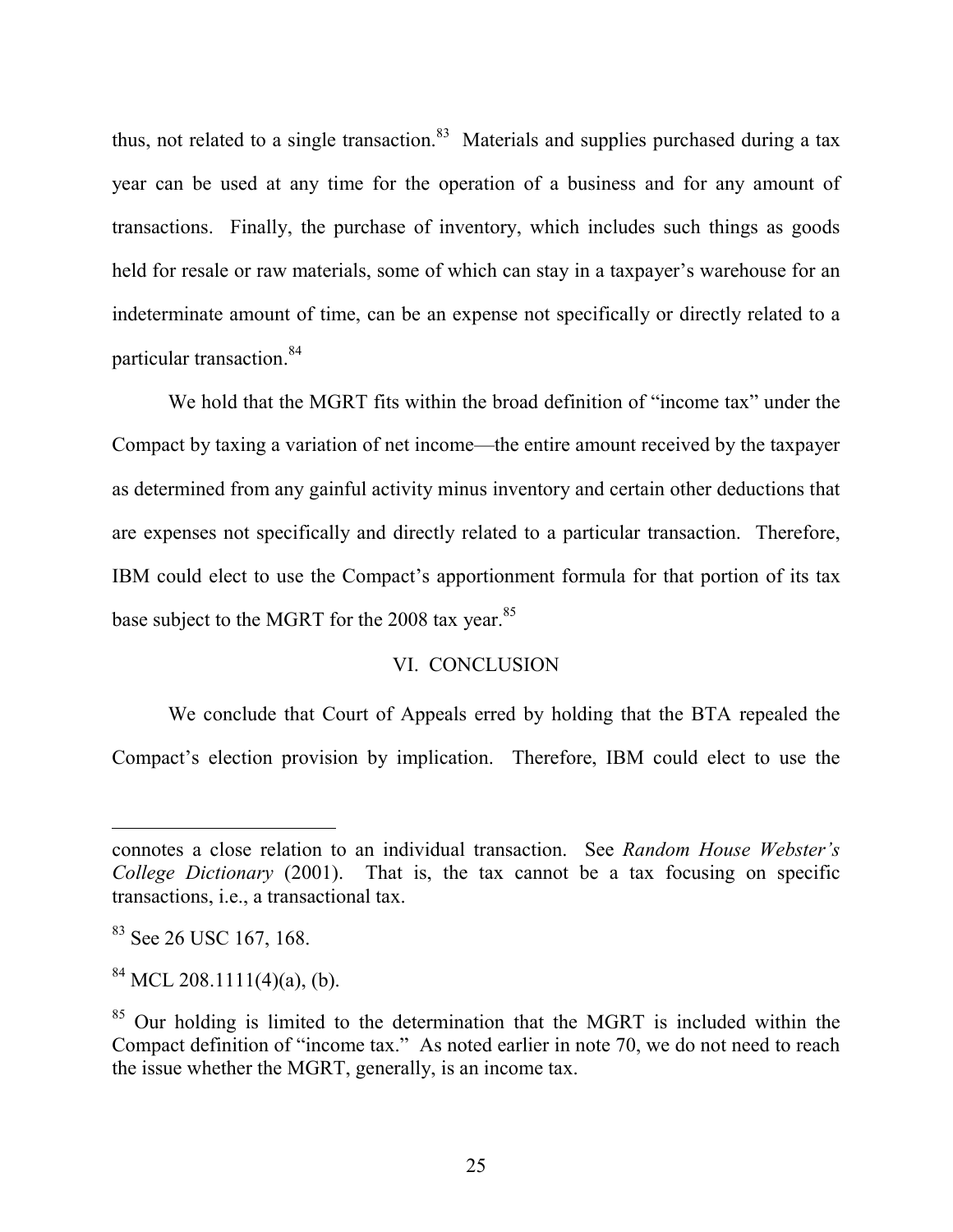Compact's apportionment formula during the 2008 tax year. We further hold that IBM could use the Compact's apportionment formula to apportion its MGRT base under the BTA. Accordingly, we reverse the Court of Appeals judgment in favor of the Department, reverse the Court of Claims order granting summary disposition in favor of the Department, and remand to the Court of Claims for entry of an order granting summary disposition in favor of IBM.

> David F. Viviano Michael F. Cavanagh Stephen J. Markman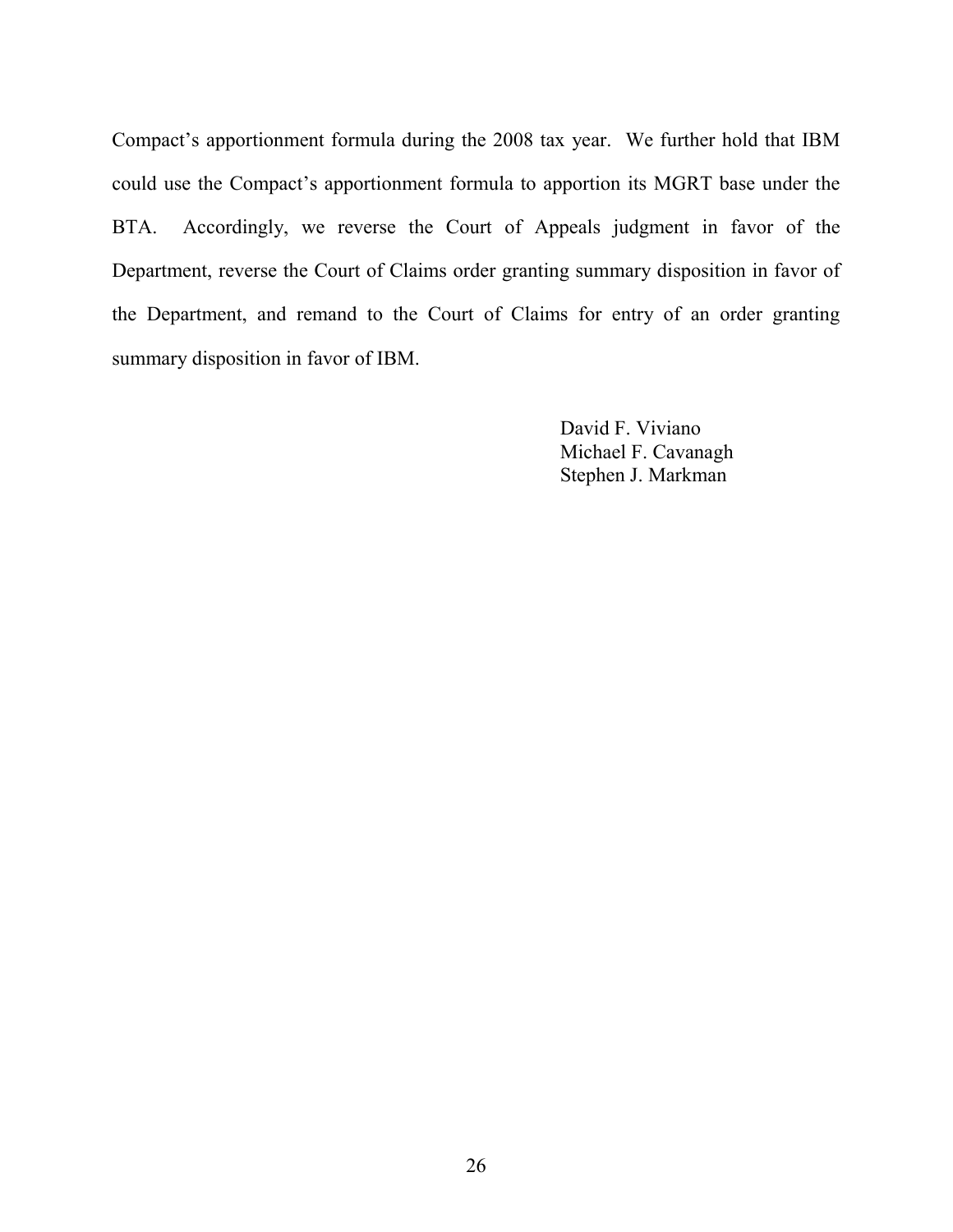#### STATE OF MICHIGAN

#### SUPREME COURT

# INTERNATIONAL BUSINESS MACHINES CORPORATION,

Plaintiff-Appellant,

v No. 146440

#### DEPARTMENT OF TREASURY,

Defendant-Appellee.

ZAHRA, J. (*concurring*).

I agree with the lead opinion's holding that IBM was entitled to use the Compact's elective three-factor apportionment and allocation formula for its 2008 Michigan taxes. I also agree with both the lead opinion and the dissenting opinion that the tax bases at issue here are "income taxes" within the meaning of the Compact. Whether the Legislature repealed the Compact's election provision by implication when it enacted the BTA is a very close question. I would not reach that question because the Legislature made clear that taxpayers are entitled to use the Compact's election provision for the 2008, 2009, and 2010 tax years.

Assuming that the Legislature impliedly repealed the Compact's election provision in 2008 by enacting the BTA, IBM could nonetheless avail itself of the Compact's election provision for tax years 2008 through 2010 because the Legislature, in 2011, clearly intended to provide multistate taxpayers the benefit of the Compact's election provision for these tax years. Specifically, on May 25, 2011, the Legislature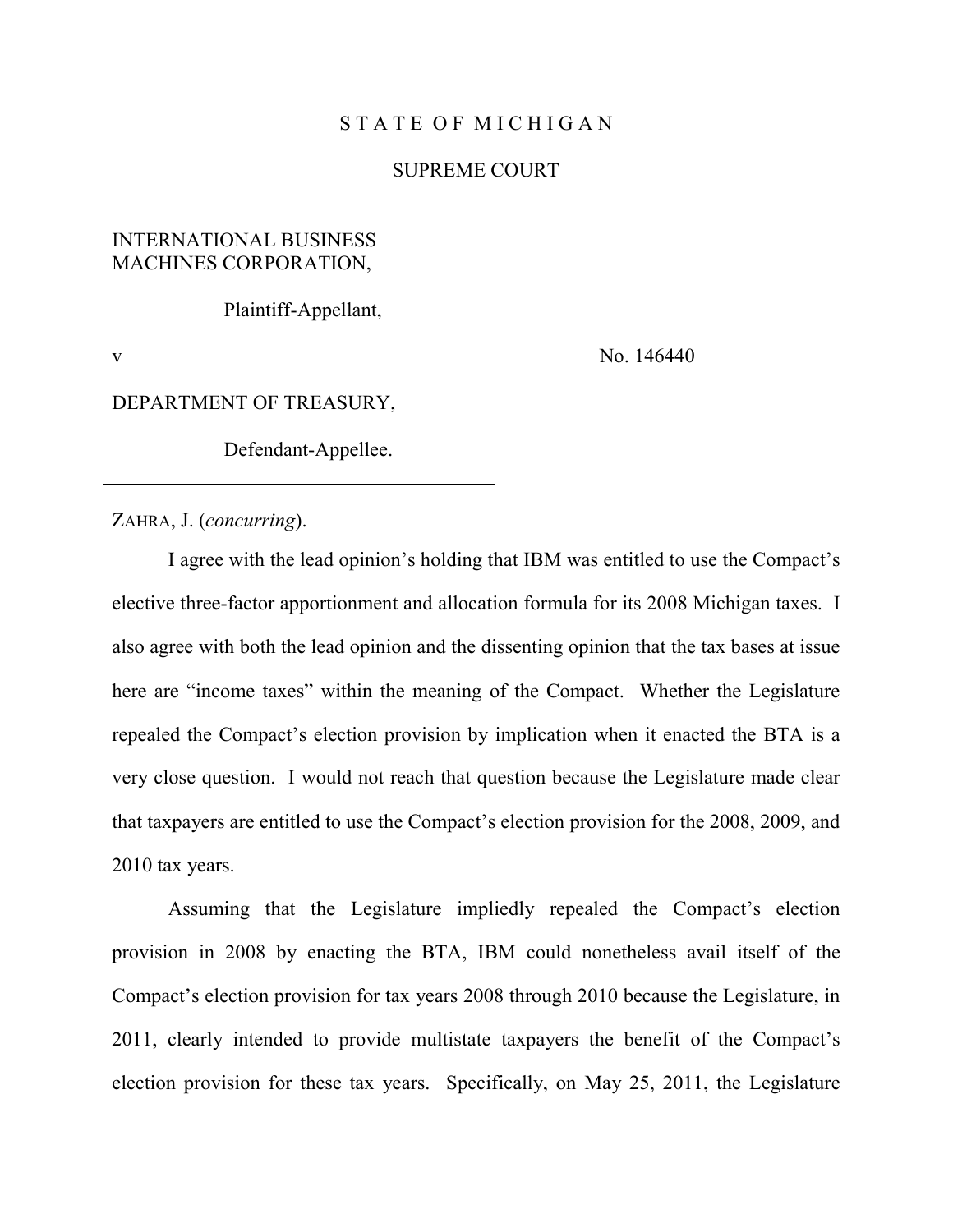necessarily *re-enacted* all the provisions of the Compact, and ordered that act to take immediate effect.<sup>1</sup> MCL 8.3u provides that

[t]he provisions of any law or statute which is re-enacted, amended or revised, so far as they are the same as those of prior laws, shall be construed as a continuation of such laws and not as new enactments. If any provision of a law is repealed and in substance re-enacted, a reference in any other law to the repealed provision shall be deemed a reference to the re-enacted provision.

Pursuant to this provision, we must construe the Compact as though it had not been impliedly repealed. $2$ 

That said, the BTA's exclusive apportionment method remains in conflict with the election provision of the Compact. This conflict, in my view, is easily resolved because the Legislature in 2011 also expressly supplemented the Compact. This new provision is not "the same as those of prior laws" and is a "new enactment," which expressly provides that a taxpayer could elect to apportion its income under article IV of the Compact

except that beginning January 1, 2011 any taxpayer subject to the Michigan business tax act, 2007 PA 36, MCL 208.1101 to 208.1601, or the income tax act of 1967, 1967 PA 281, MCL 206.1 to 206.697, shall, for purposes of that act, apportion and allocate in accordance with the provisions of that act and shall not apportion or allocate in accordance with article IV.[3]

There can be no dispute given this language that the Legislature specifically intended to retroactively repeal the Compact's election provision beginning January 1,

 $1$  2011 PA 40.

<sup>&</sup>lt;sup>2</sup> See also 1A Singer, Sutherland Statutory Construction (7th ed), Repeal and Reenactment, § 23:29.

 $3$  2011 PA 40.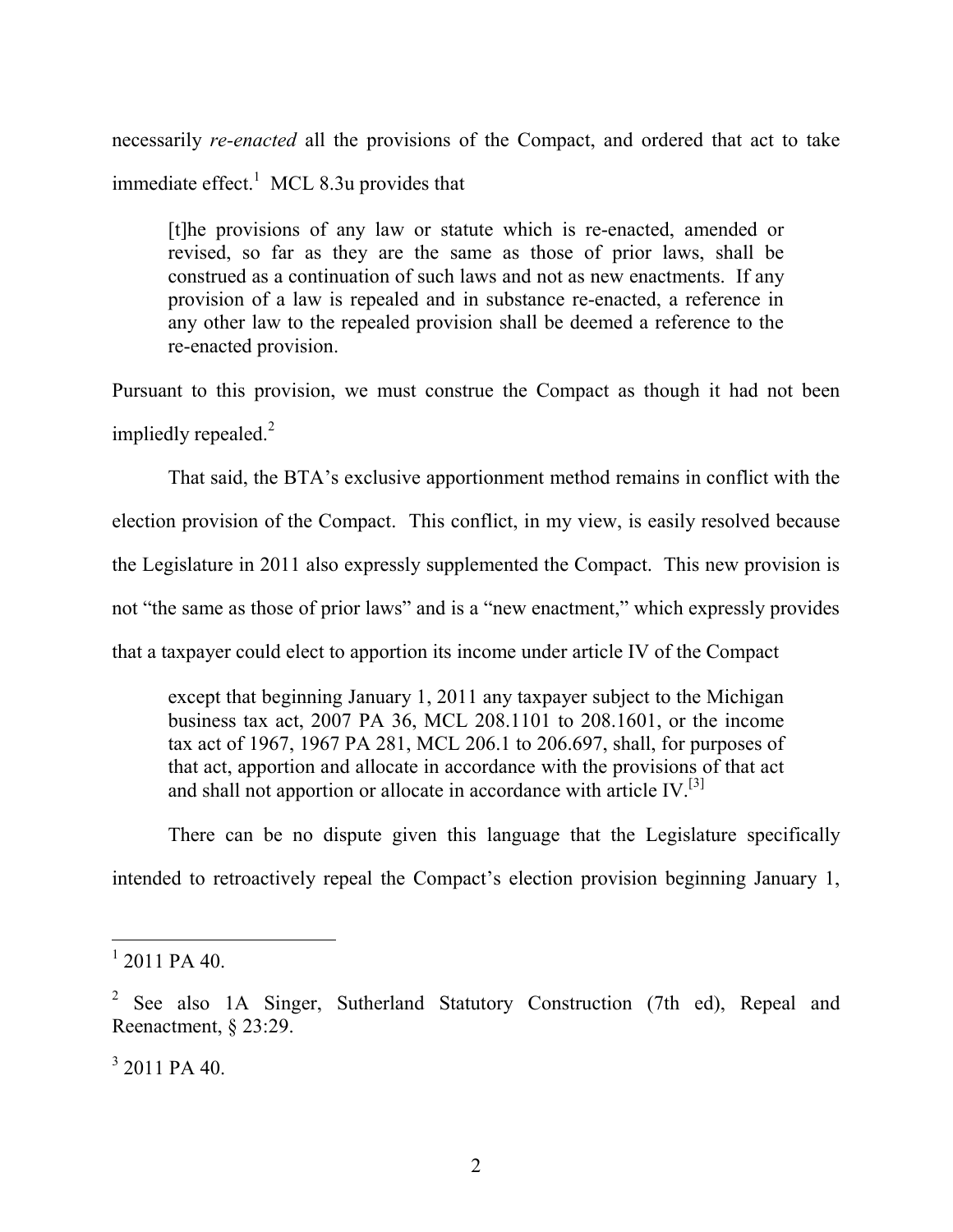2011. Further, I conclude that this language contemplates that any taxpayer could avail itself of the Compact's election provision for tax years 2008 through 2010. This is because the Legislature, either under the original enactment of the Compact<sup>4</sup> (assuming the Legislature did not repeal the Compact's election provision by implication when it enacted the BTA) or under the above re-enactment and supplementation of the Compact<sup>5</sup> (assuming the Legislature repealed the Compact's election provision by implication when it enacted the BTA), chose to commence its express repeal of the Compact's election provision on January 1, 2011, even though the conflict between the BTA and the Compact had existed from the 2008 tax year. Simply put, the contrapositive of the Compact's supplemental provision must mean that before January 1, 2011, a taxpayer could, "for purposes of that act [the ITA or the BTA], apportion and allocate in accordance with the provisions of [the ITA or the BTA] and [may] apportion or allocate in accordance with article IV" of the Compact. This is, in my opinion, the most reasonable understanding of this legislation.

In sum, the Legislature in 2011 *created* a window in which it intended the Compact's election provision to apply. In this case, IBM sought to "apportion and allocate" its taxes under the BTA well before January 1, 2011, and therefore may apportion or allocate its taxes in accordance with article IV of the Compact. For this reason, I concur in the result reached in the lead opinion.

Brian K. Zahra

 <sup>4</sup> 1969 PA 343.

 $5$  2011 PA 40.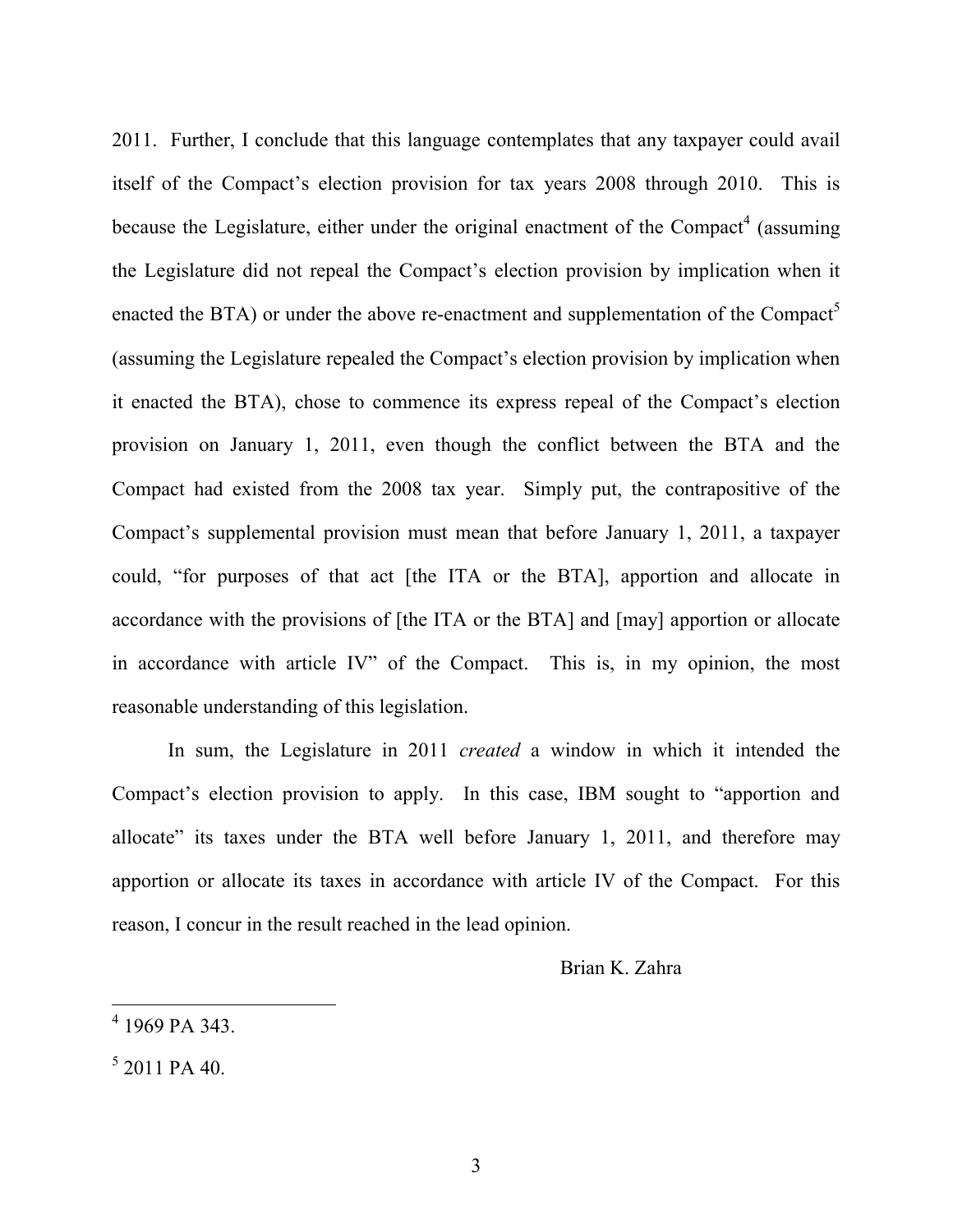#### STATE OF MICHIGAN

#### SUPREME COURT

# INTERNATIONAL BUSINESS MACHINES CORPORATION,

Plaintiff-Appellant,

v No. 146440

#### DEPARTMENT OF TREASURY,

Defendant-Appellee.

MCCORMACK, J. (*dissenting*).

I respectfully dissent because I conclude that the Michigan Business Tax Act (BTA), MCL 208.1101 *et seq*., requires taxpayers to apportion their multistate income in accordance with the BTA's sales-only apportionment formula and without resort to the Multistate Tax Compact's election provision. I reach this result because the Legislature's command—"each tax base established under this act *shall be apportioned in accordance with this chapter*," MCL 208.1301(1) (emphasis added)—is plain, unambiguous, and permits only one interpretation. Further, there is no constitutional barrier that prevents the Legislature from making the Compact's alternative election provision unavailable to taxpayers. I would affirm the judgment of the Court of Appeals.

# I. AN IRRECONCILABLE CONFLICT OF STATUTES

The threshold issue is, at its core, one of statutory interpretation. When the language of a statute is unambiguous, we give effect to its plain meaning. *Ter Beek v City of Wyoming*, 495 Mich 1, 8; 846 NW2d 531 (2014). It is hard to imagine a more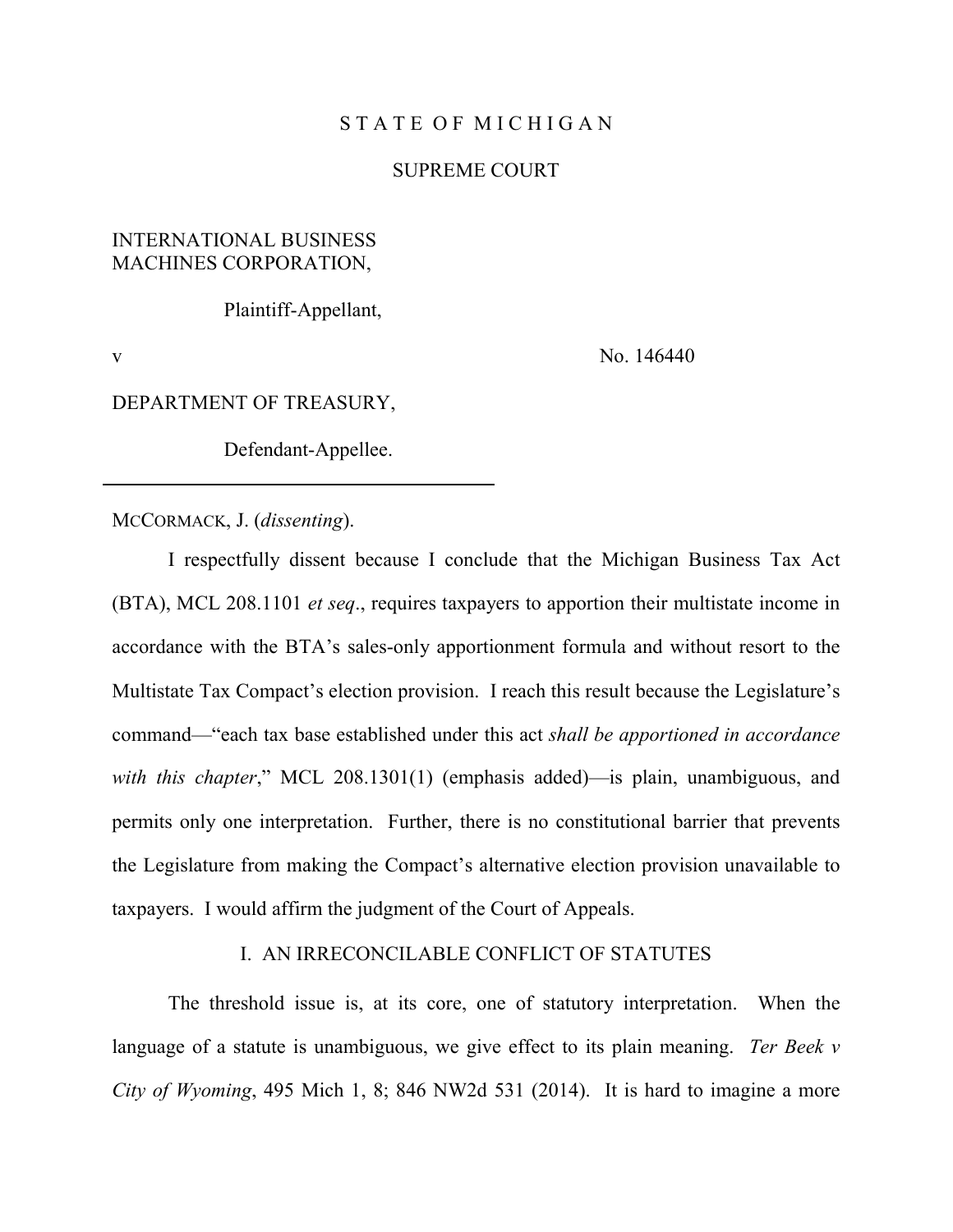unambiguous command than the mandatory directive found in § 301 of the BTA: "Except as otherwise provided in this act, each tax base established under this act shall be apportioned in accordance with this chapter." MCL 208.1301(1). There is no "otherwise provided" exception in the BTA that would aid IBM in its attempt to avoid the statute's sales-only apportionment requirement. And, within Chapter 208 of the Michigan Compiled Laws, it is the BTA alone that provides the formula by which taxpayers are to apportion their multistate income. See MCL 208.1301(2); MCL 208.1303(1). Neither the Compact nor its apportionment provisions are referred to anywhere in the BTA.

I share the lead opinion's view that we must make every attempt "to construe statutes, claimed to be in conflict, harmoniously[.]" *Wayne Co Prosecutor v Dep't of Corrections*, 451 Mich 569, 577; 548 NW2d 900  $(1996)$ .<sup>1</sup> When later enacted legislation irreconcilably conflicts with a prior act, however, "the last expression of the legislative will must control." *Jackson v Mich Corrections Comm*, 313 Mich 352, 356; 21 NW2d 159 (1946).

Section 301(1) of the BTA directs that taxes established under the BTA be apportioned "in accordance with this chapter." "[T]his chapter" requires taxpayers to use

 $1$  The lead opinion implies that if the Compact is found to irreconcilably conflict with the BTA, the Compact, as the earlier enacted statute, will necessarily have been repealed by implication. Our caselaw does not demand such a result. See *Metro Life Ins Co v Stoll*, 276 Mich 637, 641; 268 NW 763 (1936) ("It is the rule that where two laws *in pari materia* are in irreconcilable conflict, the one last enacted will control or be regarded as an exception to or qualification of the prior statute.") In any event, regardless of whether the BTA impliedly repealed the Compact beginning January 1, 2008, the issue remains the same—whether the Compact election was available for tax years 2008 through 2010.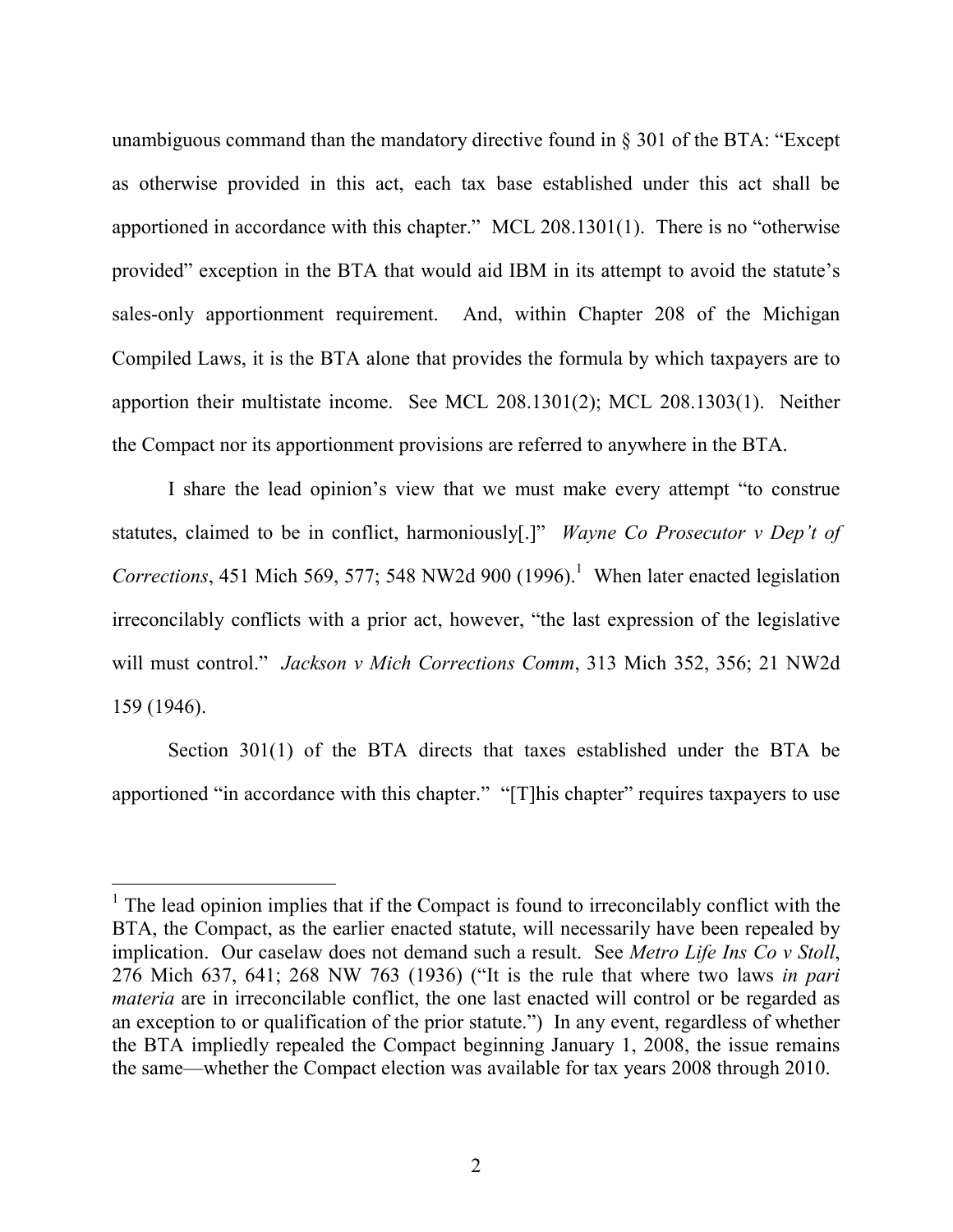a sales-only apportionment formula.<sup>2</sup> The Compact, however, provides that "[a]ny taxpayer subject to an income tax $^{[3]}$ ... may elect to apportion" its income in accordance with the Compact's three-factor apportionment formula. MCL 205.581, Art III(1). Reading these provisions side by side, I see two, and only two, possible results: either taxes established under the BTA need not be apportioned "in accordance with this chapter," as § 301 demands, or taxpayers may not elect to use the Compact formula to apportion tax bases established under the BTA. While I agree with the lead opinion that statutes that appear to be conflict should be read together and reconciled, if reasonably possible, *Rathbun v State of Michigan*, 284 Mich 521, 544; 280 NW 35 (1938), I disagree that this is a case where reconciliation is possible. The differing opinions offered by this Court here make the underlying conflict undeniably plain. The Compact and the BTA are irreconcilably in conflict; one statute—either the Compact or the BTA—must prevail over the other. And neither alternative is easily dismissed. Traditional rules of construction lead me to resolve the conflict in favor of the later enacted and more specific legislation. See *Kalamazoo v KTS Indus, Inc*, 263 Mich App 23, 38-39; 687 NW2d 319 (2004) (resolving a direct conflict between two statutes in favor of the subsequently enacted legislation).

<sup>&</sup>lt;sup>2</sup> Taxpayers may petition the Treasury to use an alternative apportionment method if the apportionment provisions of the BTA "do not fairly represent the extent of the taxpayer's business activity in this state[.]" MCL 208.1309(1).

 $3\overline{1}$  agree with the lead opinion that the tax bases at issue here are "income taxes" within the meaning of the Compact. MCL 205.581, Art II(4).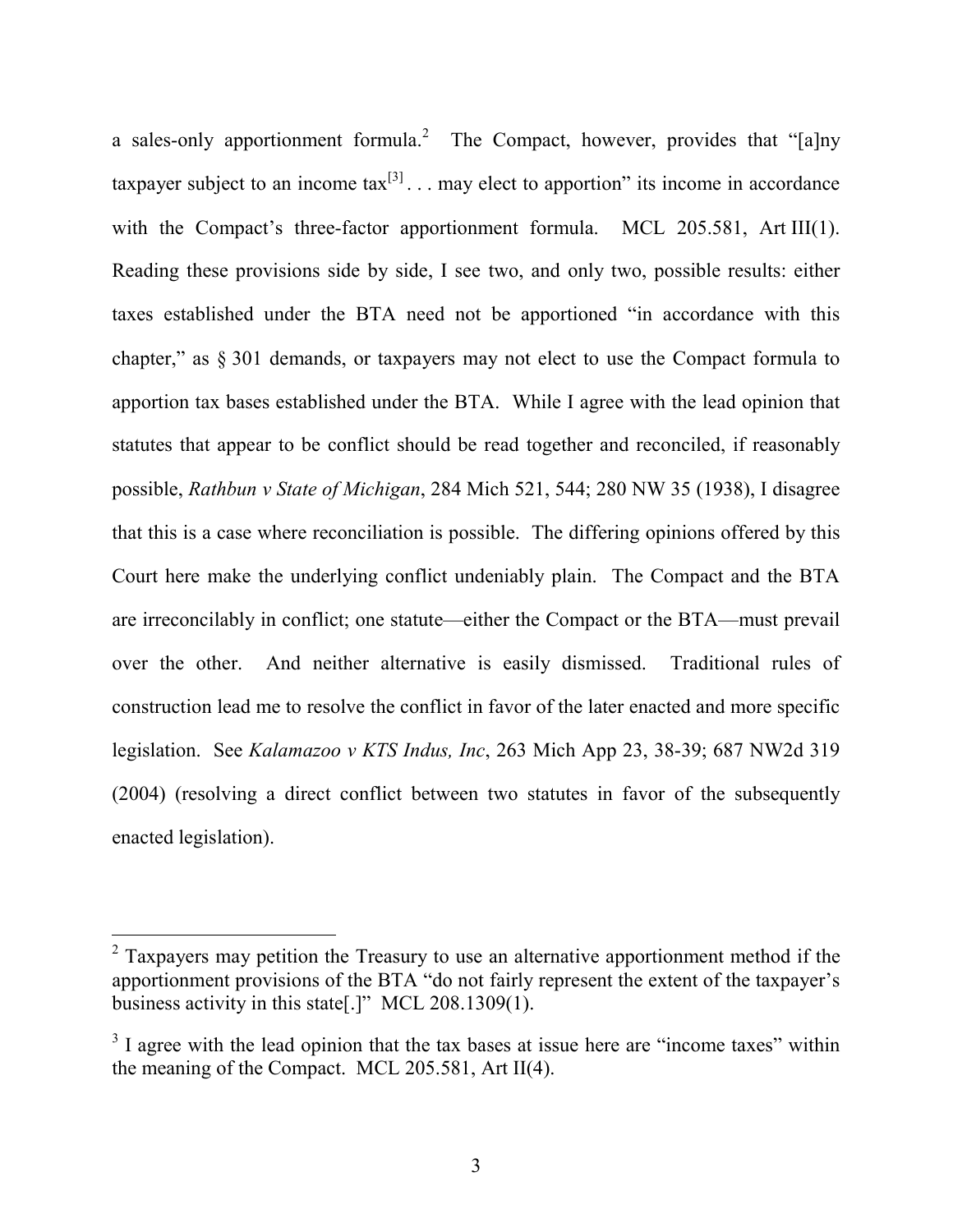The lead opinion agrees that the plain language of § 301 is mandatory. But it asserts that § 301 can nevertheless be interpreted as permitting taxpayers to make the Compact election. I do not see how this interpretation of the BTA is reasonable. If a taxpayer can elect an alternative apportionment formula, then § 301 is in no sense *mandatory*. Quite the opposite: § 301's mandatory apportionment "in accordance with this chapter" becomes *optional*. By interpreting § 301 as permitting taxpayers to make the Compact election, the lead opinion has not, as it claims, settled on a harmonious construction of the BTA and the Compact. Rather, it has resolved the conflict in favor of the Compact, the *earlier* enacted statute. But our precedent is clear: when an irreconcilable conflict exists, as in this case, the later enacted legislation controls. *Jackson*, 313 Mich at 356; see also *Washtenaw Co Rd Comm'rs v Pub Serv Comm*, 349 Mich 663, 680; 85 NW2d 134 (1957). Because I am not convinced that the two statutes can be read harmoniously, I believe that, for tax years 2008 through 2010, the enactment of the BTA impliedly repealed the Compact's election provision.

The lead opinion tries to give some effect to  $\S 301$  by stating that a taxpayer "must" use the apportionment formula set forth in" the BTA if it does not make the Compact election. *Ante* at 15. This construction does not make § 301's mandatory directive "mandatory" at all. When a taxpayer is given a choice as to whether they will apportion their income in accordance with the BTA's sales-only formula, the number of alternative options—a single one, or more—is irrelevant. As long as an alternative option exists, the taxpayer may, not must, use the apportionment formula set forth in the BTA. And once the lead opinion's "mandatory" construction is revealed to be anything but that, I do not believe that the lead opinion has persuasively explained *why* the BTA did not impliedly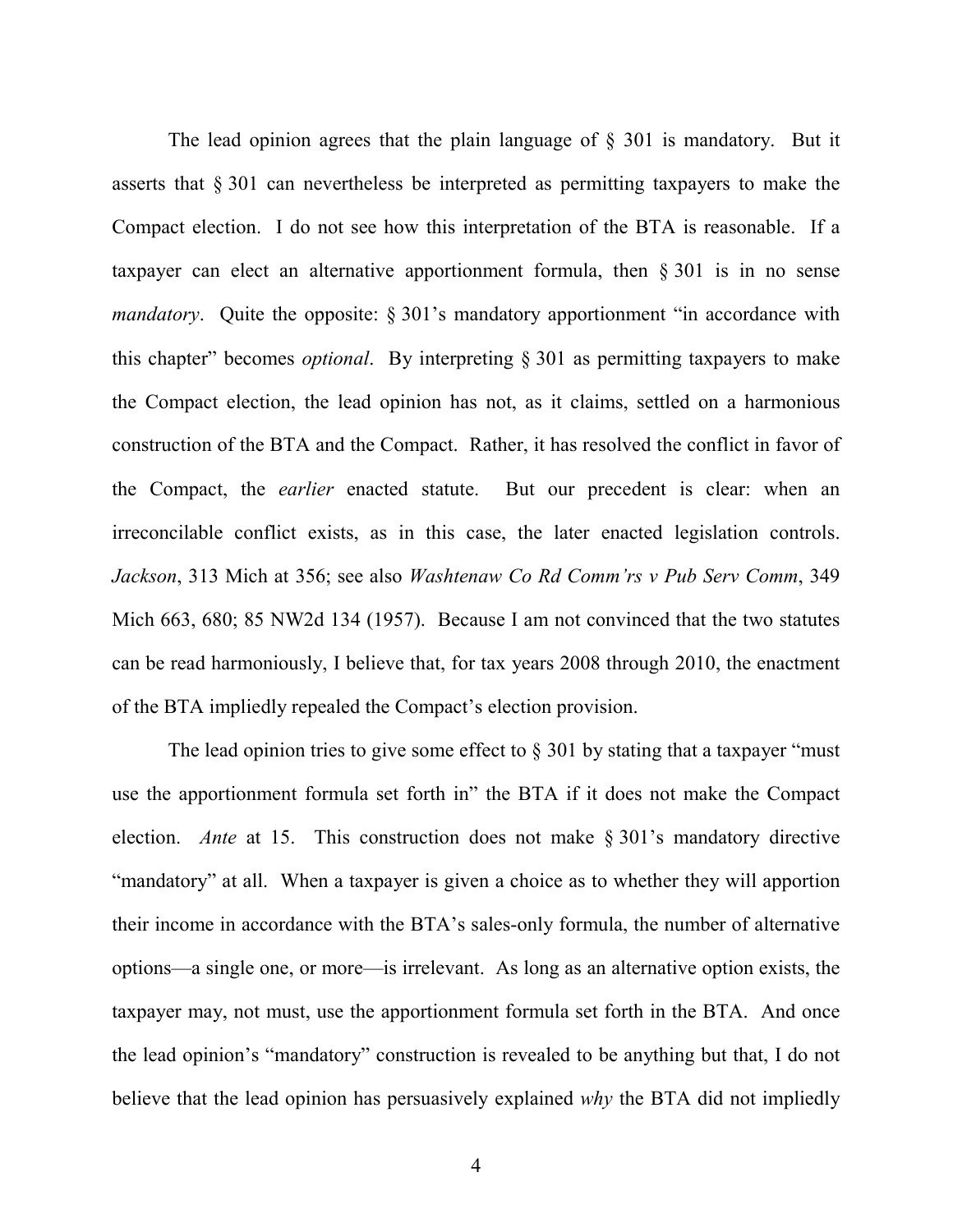amend or repeal the Compact's election provision. Rather, the lead opinion, relying on the fact that the Legislature has expressly repealed and amended tax statutes in the past, simply states that "[h]ad the Legislature believed that the Compact's election provision no longer had a place in Michigan's tax system . . . , it could have taken the necessary action to eliminate the election provision." *Ante* at 14-15. Because it did not, the lead opinion "proceed[s] under the assumption that the Legislature intended for [the Compact's election provision] to remain in effect." *Ante* at 15. This, of course, simply assumes the lead opinion's conclusion that there was no repeal. Yes, repeals by implication are disfavored, and that the Legislature knows how to affect an express repeal is irrefutable. But by demanding that the Legislature take "the necessary action"—i.e., *expressly* amend or repeal the Compact—the lead opinion has elevated the presumption against implied repeals into an absolute bar.

Having failed to adequately explain why the statutory language itself permits the result it reaches, the lead opinion anchors its analysis in a historical overview of business taxation in Michigan. While informative, I find this approach ultimately unpersuasive. The lead opinion argues that because the Compact was enacted at a time when Michigan law applied the same three-factor apportionment formula as that provided in the Compact, the Legislature, in enacting it, must have anticipated the future enactment of a tax act requiring a different apportionment formula and intended for the Compact to prevail should a conflict arise. But even assuming that the lead opinion is correct, that interpretation reads into the Compact a policy choice by the *1970* Legislature that the *2008* Legislature was free to disagree with, either by enacting an income tax with a different, mandatory apportionment formula, as it did in 2008, or by repealing the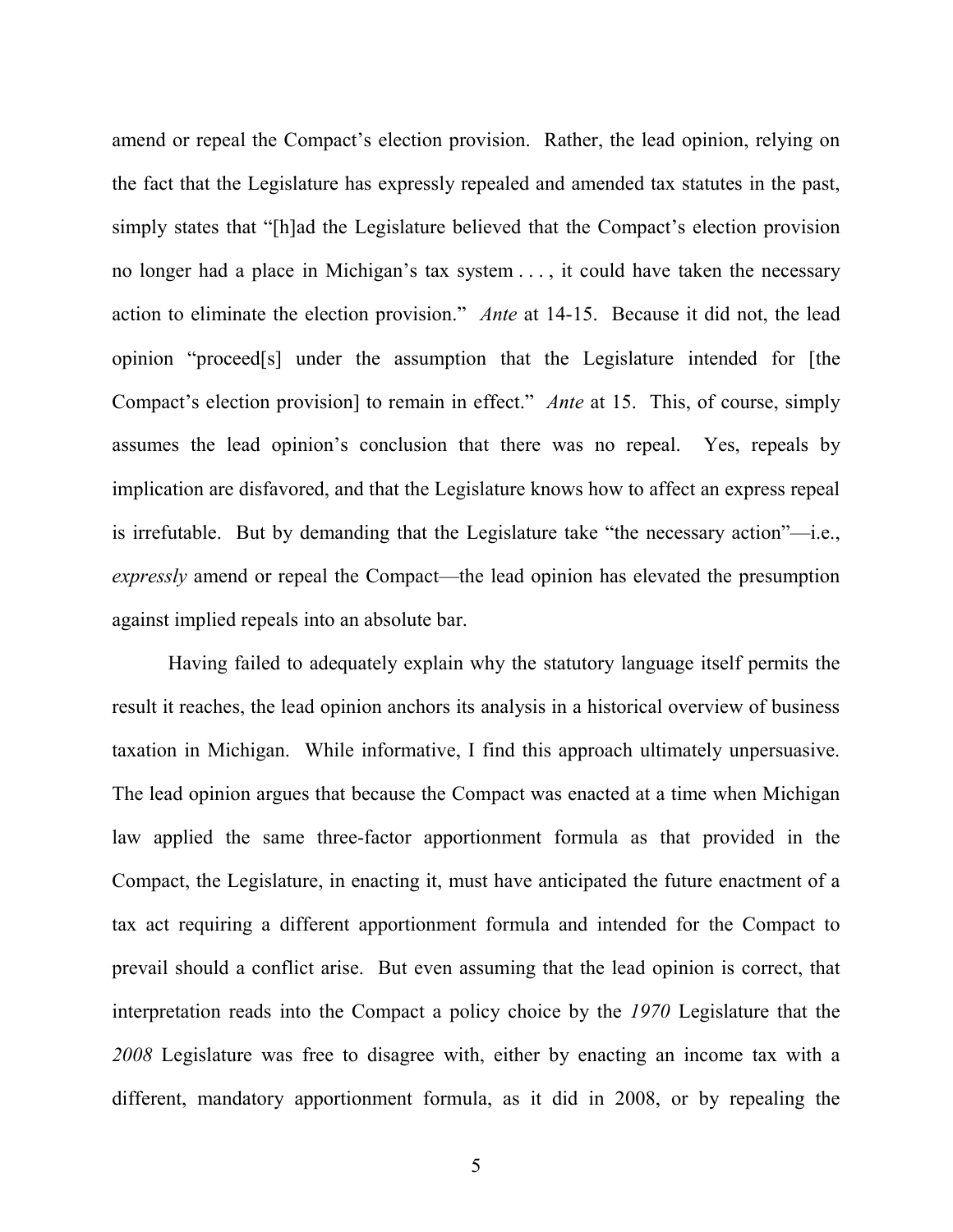election provision outright, as it did in 2011. See *Studier v Mich Pub Sch Employees' Retirement Bd*, 472 Mich 642, 661; 698 NW2d 350 (2005) ("[A] fundamental principle of the jurisprudence of both the United States and this state is that one legislature cannot bind the power of a successive legislature.").

The lead opinion underscores its error by attaching particular significance to 2011 PA 40, which expressly amended the Compact to make the election unavailable to BTA taxpayers beginning January 1, 2011. The effect of this amendment on tax years 2011 and beyond is plain to see, but whether the amendment lends force to IBM's position in *this* dispute is not. In enacting this amendment, the 2011 Legislature may have simply been acting expressly to confirm what the 2007 Legislature believed it had already done implicitly. And even if the 2011 Legislature was expressing its view that the BTA did not, in fact, repeal the election provision, this Court is not bound by the prior Legislature's construction of the earlier enactment. See *Robertson v Baxter*, 57 Mich 127, 132; 23 NW 711 (1885) ("Legislative construction of past legislation has no judicial force except for the future. But it is always entitled to be considered with some care, so far as it throws light on doubtful language, and for future cases it has authority."); *Frey v Mitchie*, 68 Mich 323, 327; 36 NW 184 (1888) ("It is unnecessary to say more than that a legislative interpretation of old laws has no judicial force. Whether right or wrong must be determined by the statutes themselves."). The question we must answer in this case concerns what the Legislature intended when it enacted the BTA—not what it intended when it enacted the Compact forty years earlier or amended it three years later. While in answering this question the 2011 amendment may be considered "with some care, so far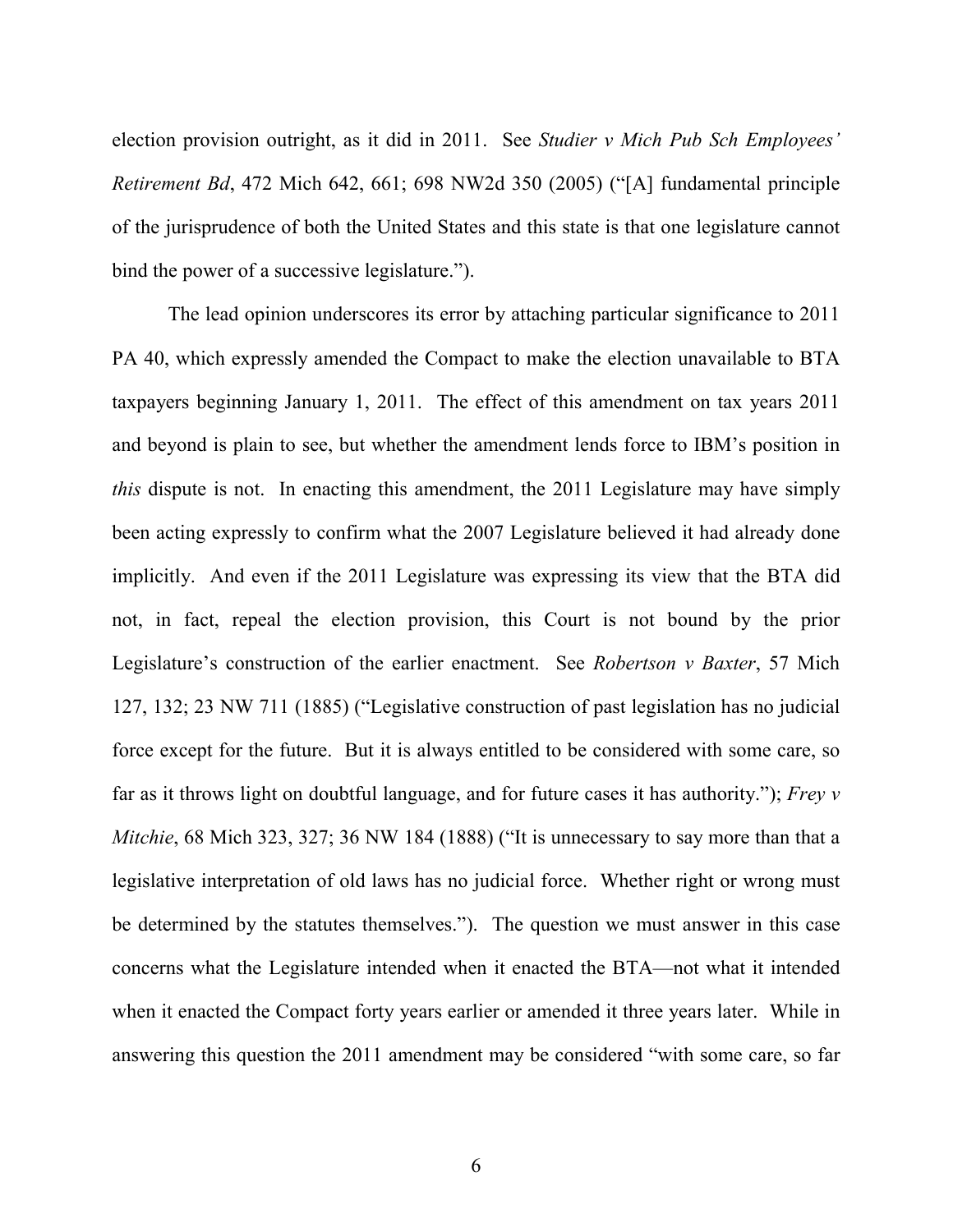as it throws light on doubtful language," *Baxter*, 57 Mich at 132, that light does not shine on the lead opinion's argument.

In my view the BTA made the Compact election unavailable. Because the statutes are irreconcilably in conflict, the latter, as the more specific and later enacted statute, must be given effect over the former. For this reason, I disagree with the lead opinion that the BTA's mandatory directive can be interpreted so as to allow BTA taxpayers to make the Compact election instead. As a result, I find it necessary to address IBM's argument that the Legislature was not constitutionally permitted to make the BTA's sales-only apportionment formula exclusive and mandatory without first repealing the Compact in its entirety.

# II. THE LEGISLATURE WAS NOT BARRED FROM UNILATERALLY AMENDING THE COMPACT

IBM asks this Court to invoke the authority of "compact law" and hold that the Legislature, even had it intended to alter the Compact's election provision when it enacted the BTA, was prohibited from doing so.<sup>4</sup> I would decline that invitation.

<sup>&</sup>lt;sup>4</sup> To the extent that IBM is separately arguing that the Compact is a binding contract among its member states and that unilateral amendment of the Compact offends the Contract Clause, that argument is discussed later in this opinion.

The California First District Court of Appeal recently decided this very issue in *Gillette Co v Franchise Tax Bd*, 209 Cal App 4th 938; 147 Cal Rptr 3d 603 (2012), review granted and opinion superseded sub nom *Gillette v Franchise Tax Bd*, 151 Cal Rptr 3d 106; 291 P3d 327 (2013). The *Gillette* Court held that "under established compact law, the [Multistate Tax] Compact superseded subsequent conflicting state law . . . [and] the federal and state Constitutions prohibit states from passing laws that impair the obligations of contracts." *Gillette*, 147 Cal Rptr 3d at 615. For the reasons stated herein, I believe that *Gillette* was wrongly decided.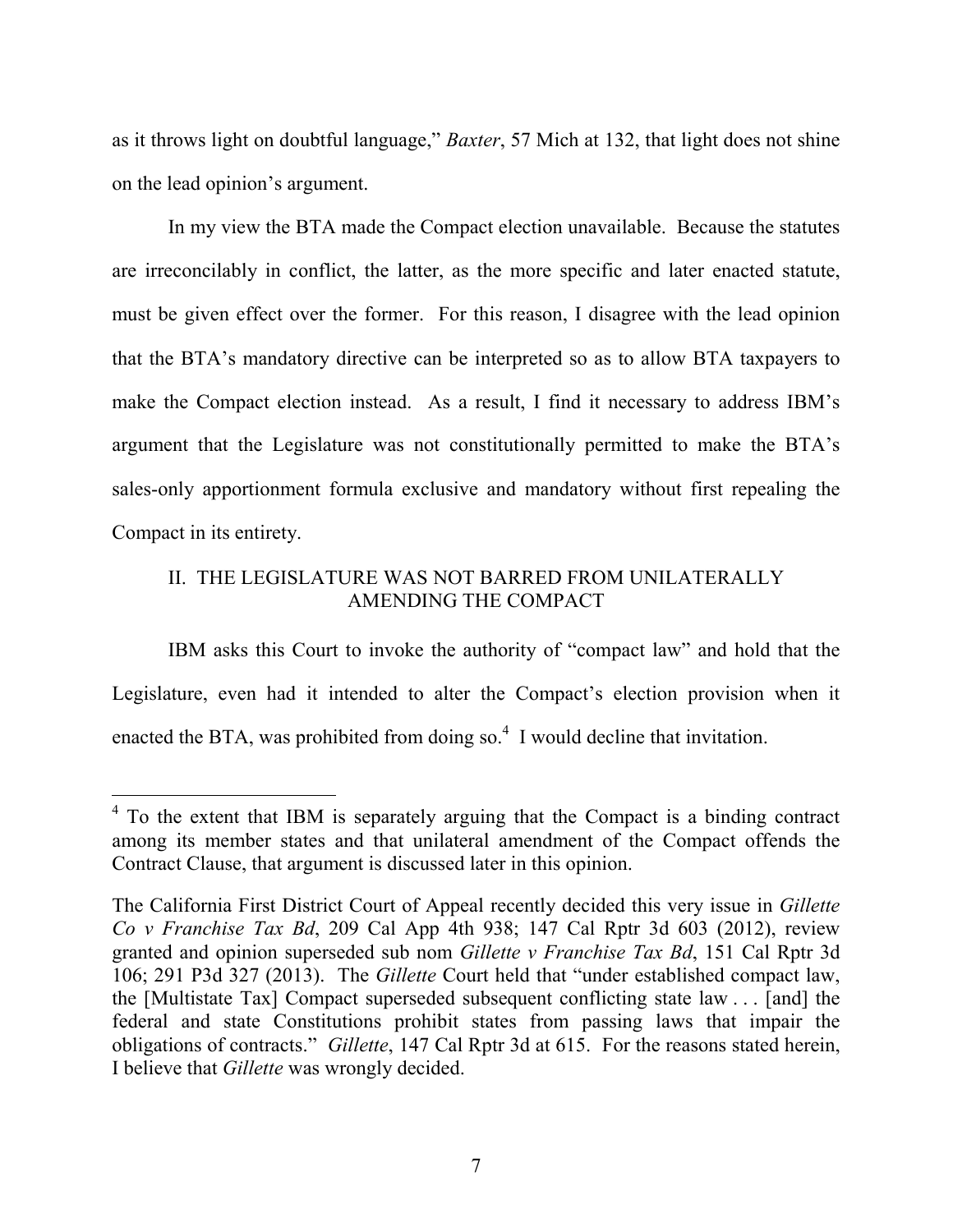The United States Constitution provides that "[n]o State shall, without the Consent of Congress . . . enter into any Agreement of Compact with another State[.]" US Const, art I, § 10, cl 3. As the Supreme Court explained in *US Steel Corp v Multistate Tax Comm*, 434 US 452; 98 S Ct 799; 54 L Ed 2d 682 (1978), the clause is not to be read strictly, but only as requiring congressional consent for compacts that tend to increase the political power of the states in a way that "may encroach upon or interfere with the just supremacy of the United States." *Id.* at 471 (quotation marks and citation omitted). Those compacts that receive congressional authorization *and* fall within the scope of the Compact Clause are treated as federal law. *Cuyler v Adams*, 449 US 433, 440; 101 S Ct 703; 66 L Ed 2d 641 (1981). Compacts without congressional approval, however, are not transformed into federal law; thus their construction is a matter of state statutory law.

Notwithstanding the fact that the Multistate Tax Compact, as a compact without congressional approval, does not carry the supreme force of federal law, IBM believes that the Legislature could not impose an exclusive apportionment formula because the Compact supersedes conflicting state law in any event. This is contrary to our wellestablished rule that a statute can be amended, repealed, or superseded, in whole or in part, expressly or impliedly, by a subsequently enacted statute. *LeRoux v Secretary of State*, 465 Mich 594, 615; 640 NW2d 849 (2002) ("Absent the creation of contract rights, the later Legislature is free to amend or repeal existing statutory provisions."). The essence of IBM's argument is that because a compact is an agreement between Michigan and the other member states, it is not like any other state law subject to traditional principles of statutory construction, but rather it has some greater force and authority. As a result, any variation from the Compact's terms is strictly prohibited. In support of this

8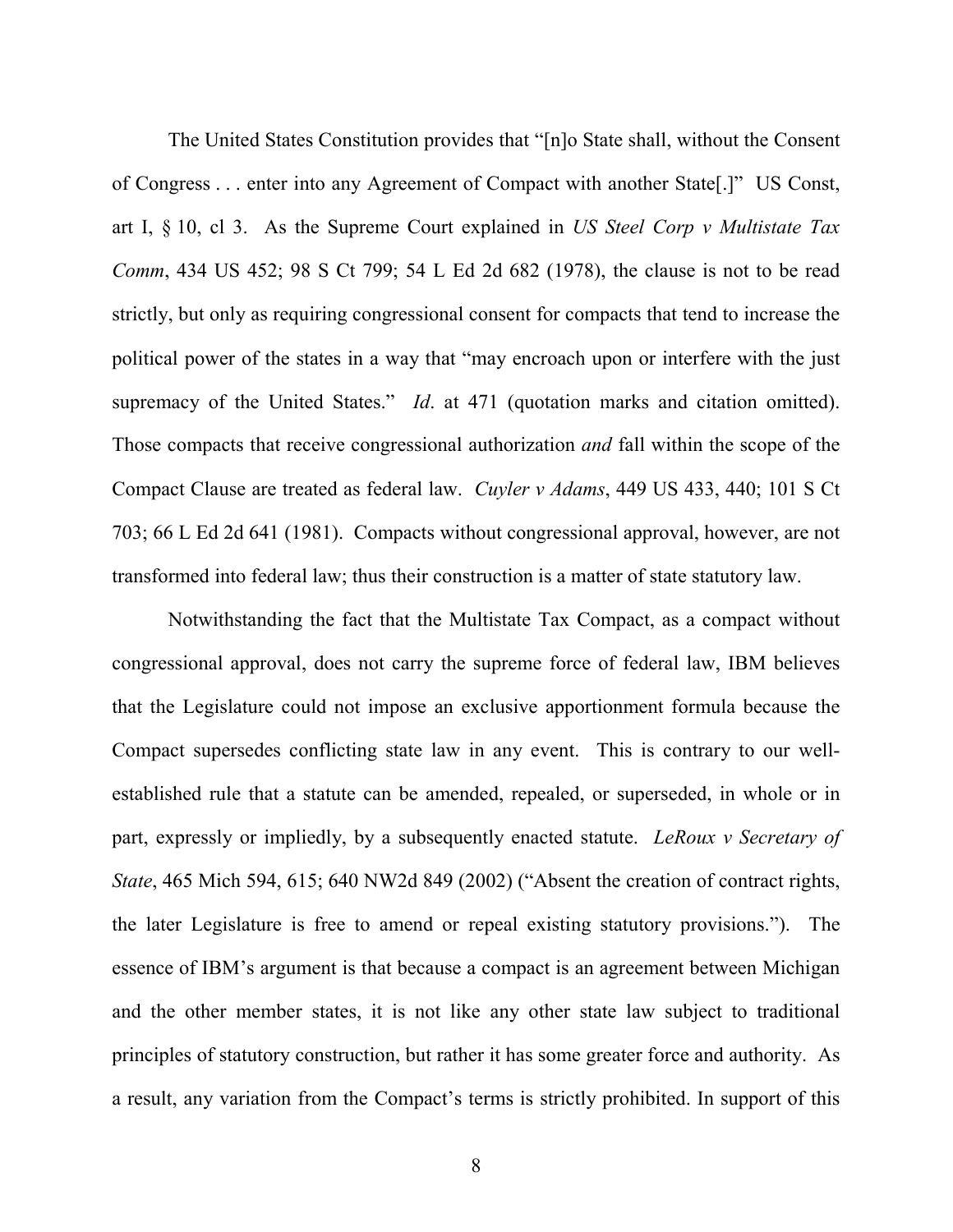proposition, IBM cites as persuasive authority *McComb v Wambaugh*, 934 F2d 474, 479 (CA 3, 1991), and *CT Hellmuth & Assoc, Inc v Washington Metro Area Transit Auth*, 414 F Supp 408, 409 (D Md, 1976). Neither case, in my view, supports such a rule.

In *McComb*, the plaintiff, as guardian ad litem for a minor child, brought a suit against the city of Philadelphia and its employees under 42 USC 1983. The suit sought damages for injuries the child suffered as a result of parental abuse. Before he was injured the child was under the protective custody of a Virginia court. The Virginia court ordered that the child be returned to his parental home in Philadelphia, where the abuse occurred. Plaintiff argued that the Virginia court order, in conjunction with the Interstate Compact for Placement of Children (ICPC), a compact to which Pennsylvania and Virginia are parties that had not been congressionally approved, extended the jurisdiction of the Virginia court into Pennsylvania and thereby imposed a legal duty on the Philadelphia social workers. The United States Court of Appeals for the Third Circuit rejected this argument, ultimately concluding that the ICPC did not apply when a child is returned by the sending state to a natural parent residing in another state. *McComb*, 934 F2d at 482.

IBM cites the Third Circuit's discussion of the scope of the ICPC for its argument here:

Because Congressional consent was neither given nor required, the [ICPC] does not express federal law. Consequently, this Compact must be construed as state law. . . .

Nevertheless, uniformity of interpretation is important in the construction of a Compact because in some contexts it is a contract between the participating states. *Having entered into a contract, a participant state may not unilaterally change its terms. A Compact also takes precedence*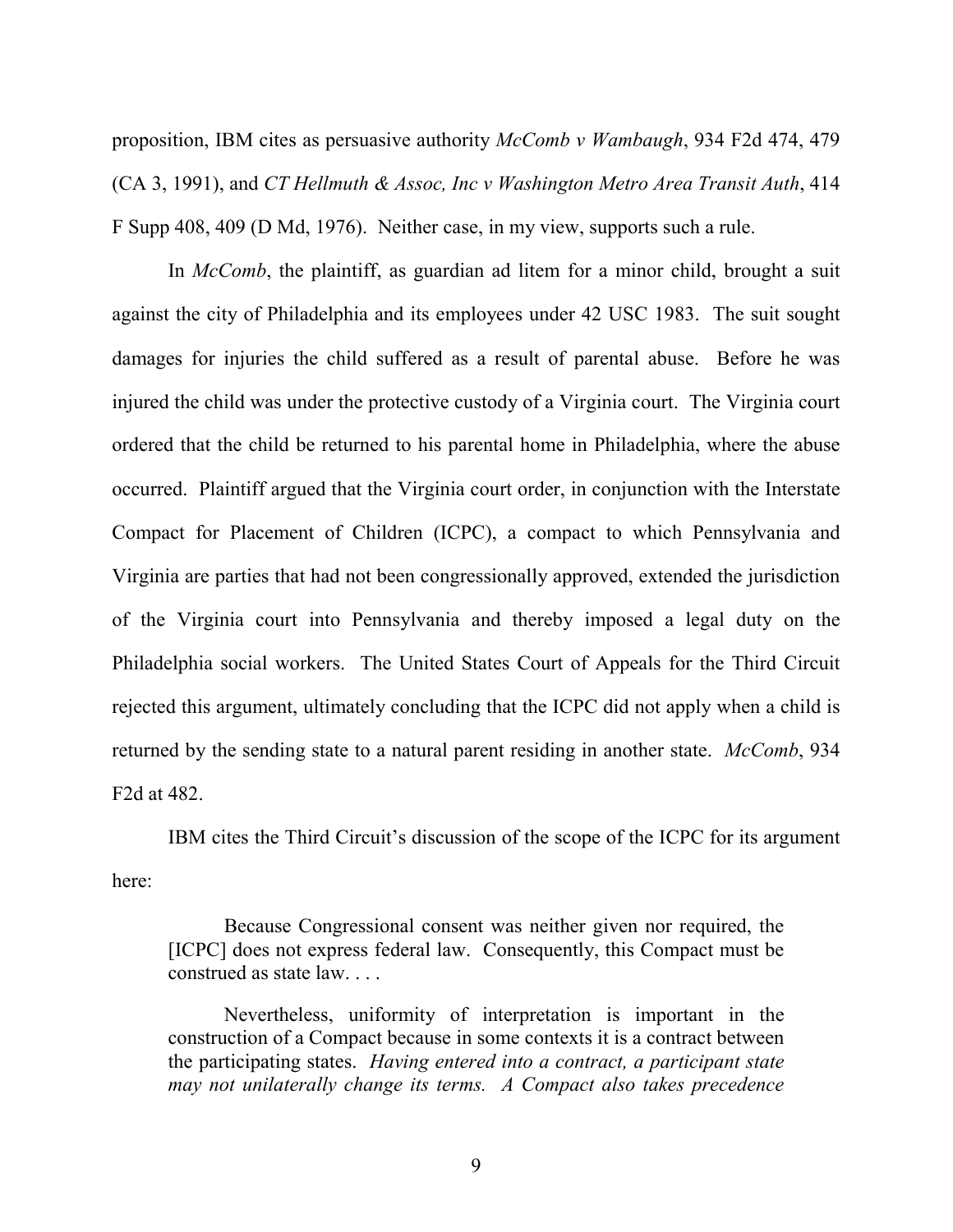*over statutory law in member states*. [*McComb*, 934 F2d at 479 (citations omitted; emphasis added).]

The *McComb* court did not cite any authority for the above emphasized rule—that compacts without congressional approval cannot be unilaterally amended and must take precedent over conflicting state law—and I have found none. Moreover, the unsupported statement contradicts the one that precedes it. Either the compact must be construed as state law or it must be construed as something with greater authority than state law, but the *McComb* court said both. Finally, this statement was dictum, because the court did not identify any potential conflict between the ICPC and Pennsylvania law and the court ultimately determined that the ICPC did not apply. *Id*. at 482.

In *CT Hellmuth*, the plaintiff sought to compel disclosure of documents under Maryland law. The defendant, an interstate agency formed by an interstate compact between Maryland, Virginia, and the District of Columbia, argued that its status as an interstate agency exempted it from the Maryland law. In granting the defendant's motion for summary judgment, the court remarked that

when enacted, a compact constitutes not only law, but a contract which may not be amended, modified, or otherwise altered without the consent of all parties. It, therefore, appears settled that one party may not enact legislation which would impose burdens upon the compact absent the concurrence of the other signatories*.* [*CT Hellmuth*, 414 F Supp at 409.]

*CT Hellmuth* and the cases it relied upon, however, involved congressionally approved compacts, which, as explained, supersede subsequent state law by virtue of the Supremacy Clause. *Cuyler*, 449 US at 440.

IBM's claim that the Compact trumps the BTA simply because of its status as a compact relies on the faulty premise that the distinction between compacts that have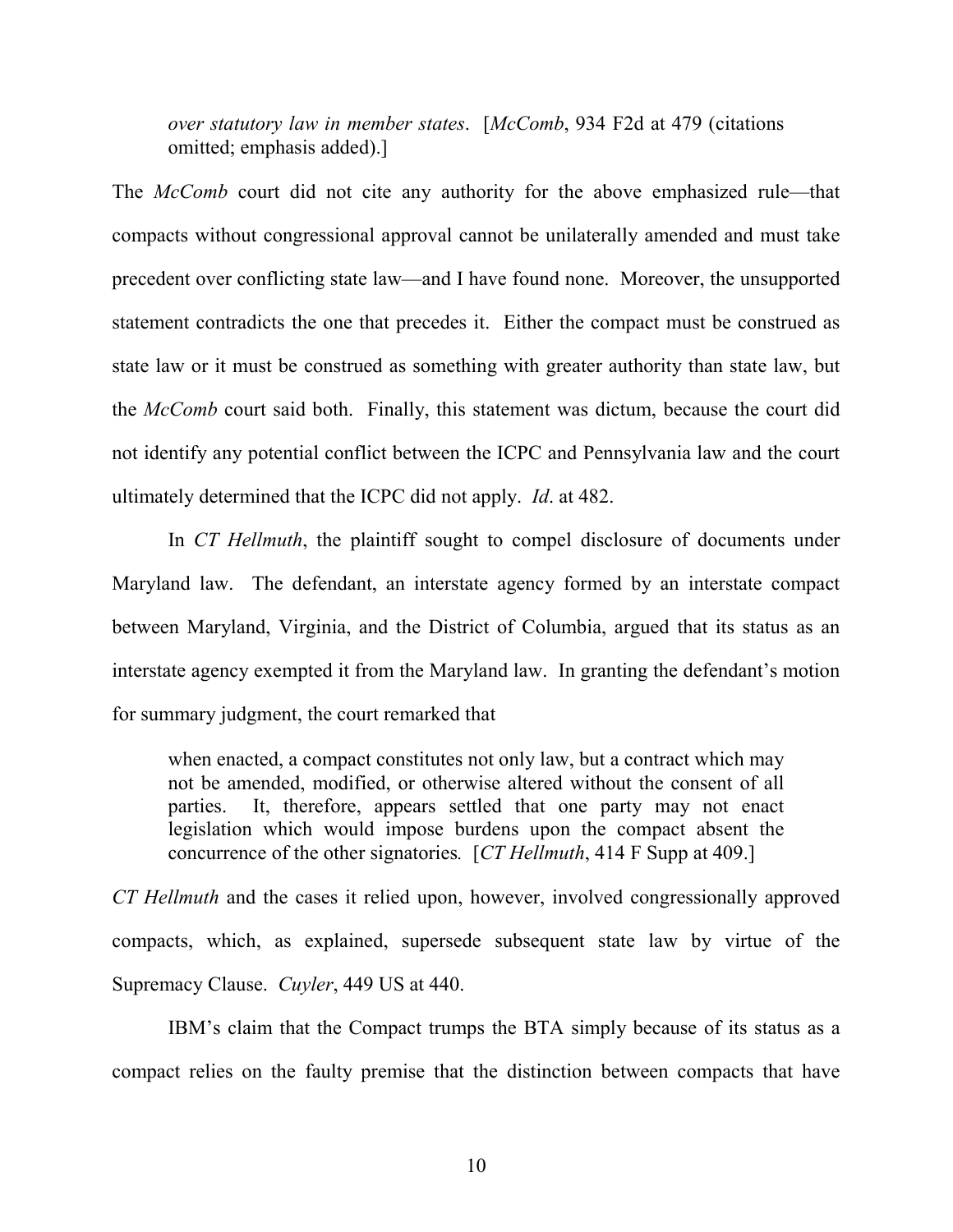congressional approval and those that do not is unimportant, and that *all* compacts are immune to unilateral modification by their member states because "[a] Compact . . . takes precedence over statutory law in member states." *McComb*, 934 F2d at 479. This assumes too much. Any immunity, if it exists, is a result of a compact's dual nature as both state law and a contract among its member states. See *Green v Biddle*, 21 US (8 Wheat) 1; 5 L Ed 547 (1832) (recognizing that an interstate compact can be a contract). As a result the Legislature is free to amend or repeal an existing statutory provision *as long as it does not impair a contractual obligation*. *LeRoux*, 465 Mich at 615; see US Const, art I, § 10, cl 1; Const 1963, art 1, § 10. In other words, the Legislature is prohibited from unilaterally amending the Compact only if that amendment impairs contractual obligations created by the Compact itself. When viewed as a matter of *contract* law, I believe that it was within the Legislature's power to require BTA taxpayers to apportion their multistate income solely in accordance with § 301.

# III. UNILATERAL AMENDMENT OF MCL 205.581, ART III(2) DOES NOT VIOLATE THE STATE OR FEDERAL CONTRACTS CLAUSE

In evaluating whether § 301 of the BTA unconstitutionally impairs a contract, the threshold question is whether the Compact did, in fact, create a contractual relationship in the first instance. I do not believe that it did. Two factors weigh heavily in this conclusion. First, the member states' courses of conduct indicate that there is no contractual obligation to strictly adhere to Articles III and IV of the Compact. Second, the Compact is silent regarding a member state's authority to enact exclusive apportionment formulas that differ from the Compact's formula.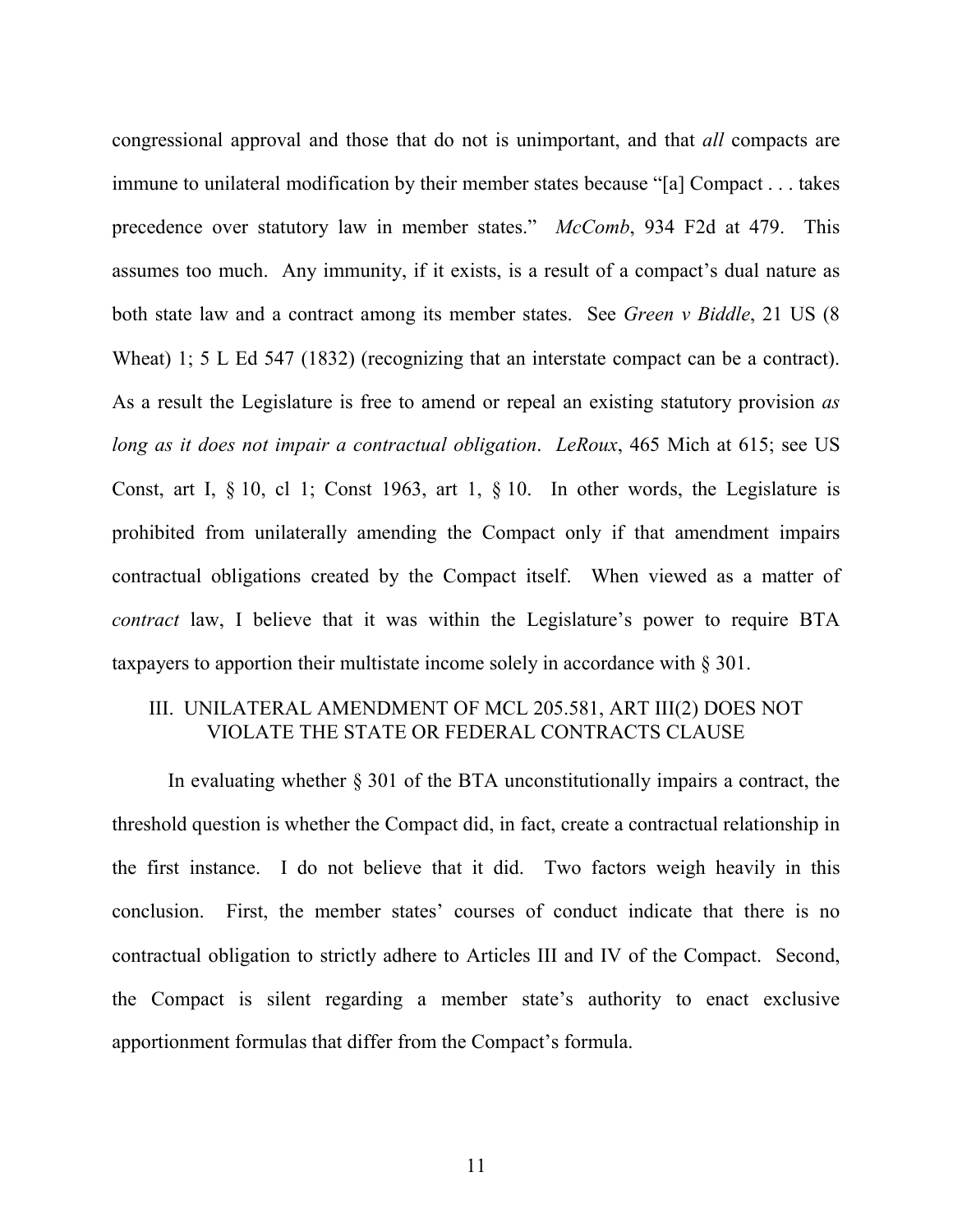Starting with the obvious: taxpayers like IBM were *not* parties to the Compact. To the extent that the Compact can be viewed as a contract, it is an agreement between its member states, not between taxpayers and the states.<sup>5</sup> The Compact member states' courses of performance are critical to understanding the nature of the agreement. As the Supreme Court recently explained, a party's course of performance is "highly significant" evidence of the party's understanding of the Compact's terms. *Tarrant Regional Water Dist v Hermann*, US : 133 S Ct 2120, 2135; 186 L Ed 2d 153 (2013) (citation and quotation marks omitted). <sup>6</sup> Here, it is plain that the member states did *not* view strict adherence to Articles III and IV as a binding contractual obligation, as Compact members have deviated from the Compact's election provision and apportionment formula without objection from other members. Arkansas, for example, has retained the Compact's election provision but changed the Compact formula to place additional emphasis on the sales factor. Ark Code 26-5-101, Art IV(9). Nondeviating members have not pursued actions against those states that have deviated, and no member state has intervened on IBM's behalf in this case. Further, the Multistate Tax Commission—the organization charged with administering the Compact—has urged us to reject IBM's rigid

<sup>&</sup>lt;sup>5</sup> While the Treasury has not made the argument in its brief on appeal, it is not entirely clear to me why IBM has standing to enforce the Compact *as a contract*, given that IBM is neither a party to the Compact nor is it clear that they were intended as a third-party beneficiary. See *Schmalfeldt v North Pointe Ins Co*, 469 Mich 422; 670 NW2d 651 (2003); MCL 600.1405. In any event, because I conclude that no such contractual relationship was formed, I find it unnecessary to address this issue *sua sponte*.

<sup>6</sup> Michigan law recognizes a similar principle. See *Klapp v United Ins Group Agency, Inc*, 468 Mich 459, 478-479; 663 NW2d 447 (2003).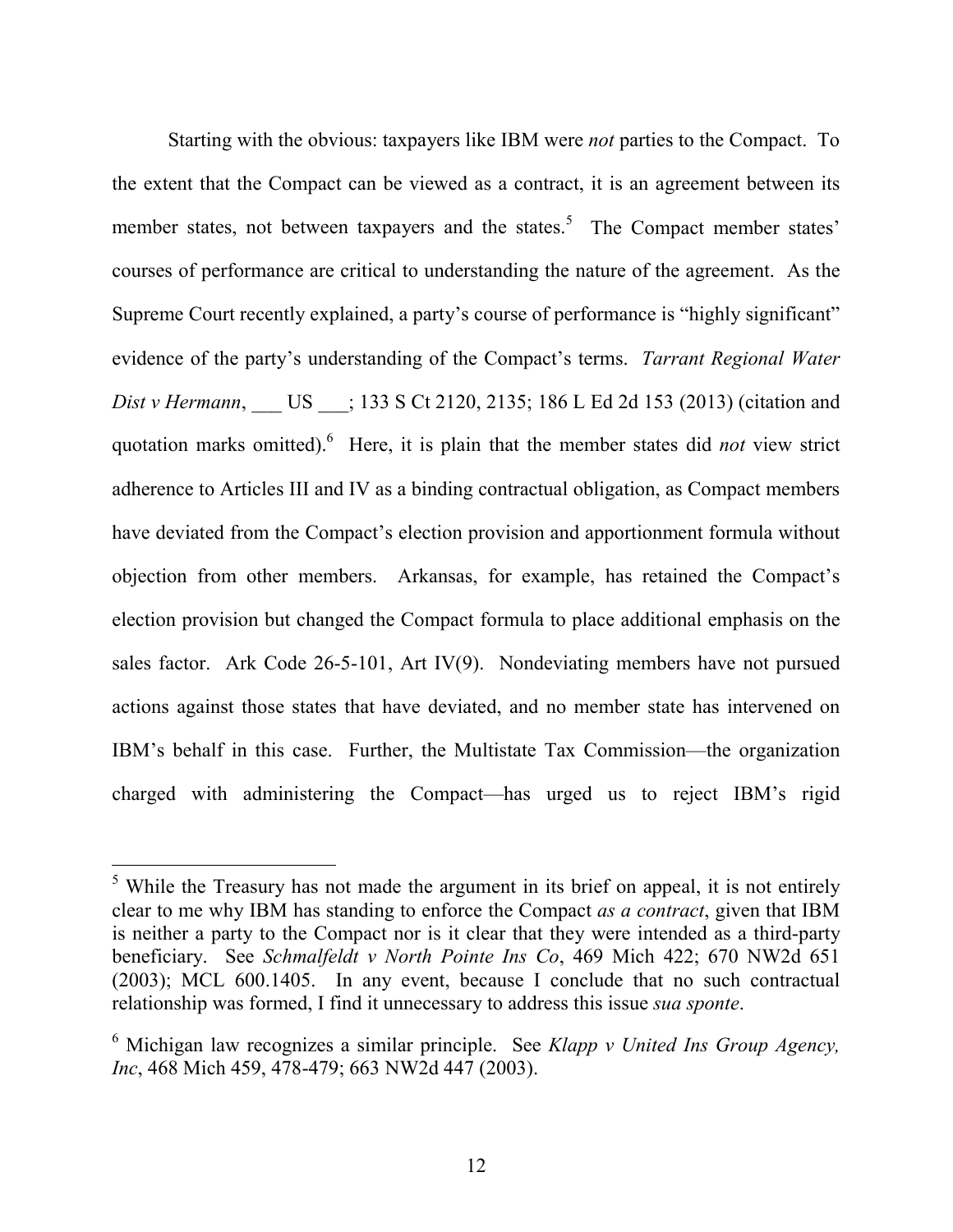interpretation of the Compact. These facts weigh heavily in favor of rejecting IBM's argument that the Compact creates a binding contractual obligation on its member states to refrain from amending the election provision.<sup>7</sup>

Deference to principles of state sovereignty leads me to the same conclusion. As this Court explained in *Studier*, 472 Mich at 661, there is a "strong presumption that statutes do not create contractual rights." This presumption is grounded in the principle that "surrenders of legislative power are subject to strict limitations that have developed in order to protect the sovereign prerogatives of state governments." *Id*.IBM has not overcome this presumption here. The Compact's silence on the effect of a member state's ability to elect an exclusive apportionment formula indicates that Michigan did not contract away its right to do exactly that. *Id*. at 662. While it is true that the Compact does not expressly allow Michigan to adopt a different apportionment formula, neither does the Compact surrender the state's right to do so. When the state's sovereign power of taxation is implicated, as it is here, any uncertainty should be resolved in favor of concluding that the state did *not* cede that power. See *Tarrant*, 133 S Ct at 2132 (recognizing that states "do not easily cede their sovereign powers"). Admittedly, any sovereignty concerns are abated by the fact that a member state may withdraw from the Compact, unilaterally and without repercussion, at any time. MCL 205.581, Art X(2). But this withdrawal provision is equally strong evidence that the member states did not

 $<sup>7</sup>$  It bears emphasizing that Compact members have not only refrained from bringing legal</sup> action against one another for deviating from Articles III and IV, they have endorsed the Commissioner's interpretation of the Compact: in the *Gillette* litigation, all of the member states jointly filed an amicus brief urging the Supreme Court of California to reject the lower court's construction of the Compact as a binding contract.